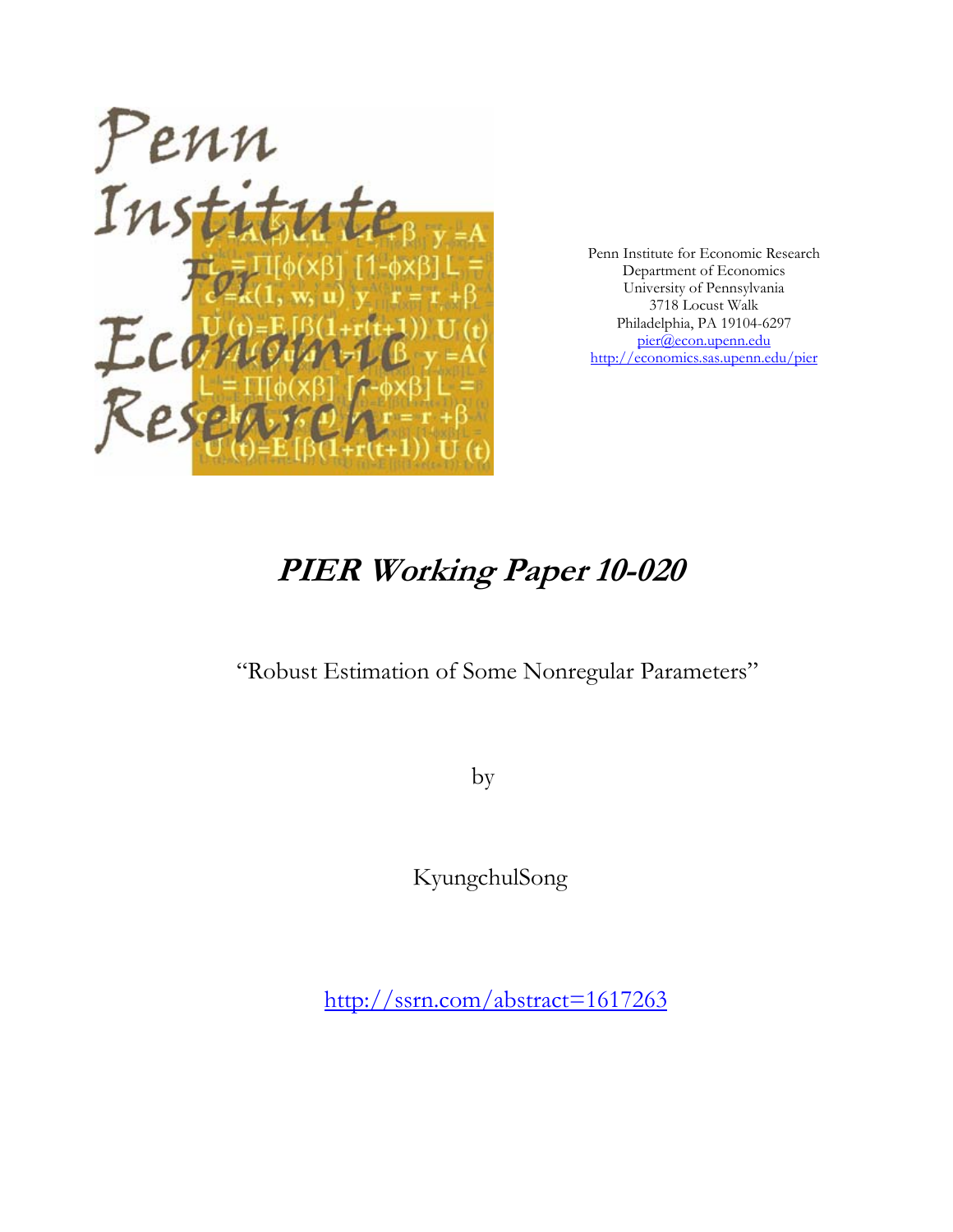# Robust Estimation of Some Nonregular Parameters

Kyungchul Song<sup>1</sup>

Department of Economics, University of Pennsylvania

June 17, 2010

#### Abstract

This paper develops optimal estimation of a potentially nondifferentiable functional  $\Gamma(\beta)$  of a regular parameter  $\beta$ , when  $\Gamma$  satisfies certain conditions. Primary examples are min or max functionals that frequently appear in the analysis of partially identified models. This paper investigates both the average risk approach and the minimax approach. The average risk approach considers average local asymptotic risk with a weight function  $\pi$  over  $\beta - q(\beta)$  for a fixed locationscale equivariant map  $q$ , and the minimax approach searches for a robust decision that minimizes the local asymptotic maximal risk. In both approaches, optimal decisions are proposed. Certainly, the average risk approach is preferable to the minimax approach when one has fairly accurate information of  $\beta - q(\beta)$ . When one does not, one may ask whether the average risk decision with a certain weight function  $\pi$  is as robust as the minimax decision. This paper specifies conditions for  $\Gamma$  such that the answer is negative. This paper discusses some results from Monte Carlo simulation studies.

Keywords: Local Asymptotic Minimax Estimation, Average Risks, Limit Experiments, Nondifferentiable Functionals, Partial Identification

JEL Codes: C10, C13, C14, C44.

## 1 Introduction

When one imposes inequality constraints on a parameter, the parameter is often rendered nonregular, i.e. made to behave nonsmoothly as the underlying probability is locally perturbed. For example, when a parameter  $\beta$  is known to take nonnegative values, the object

<sup>&</sup>lt;sup>1</sup>I thank Frank Schorfheide for valuable comments. All errors are mine. Correspondence to: Kyungchul Song, 528 McNeil Building, 3718 Locust Walk, Philadelphia, PA 19104. Email address: kysong@sas.upenn.edu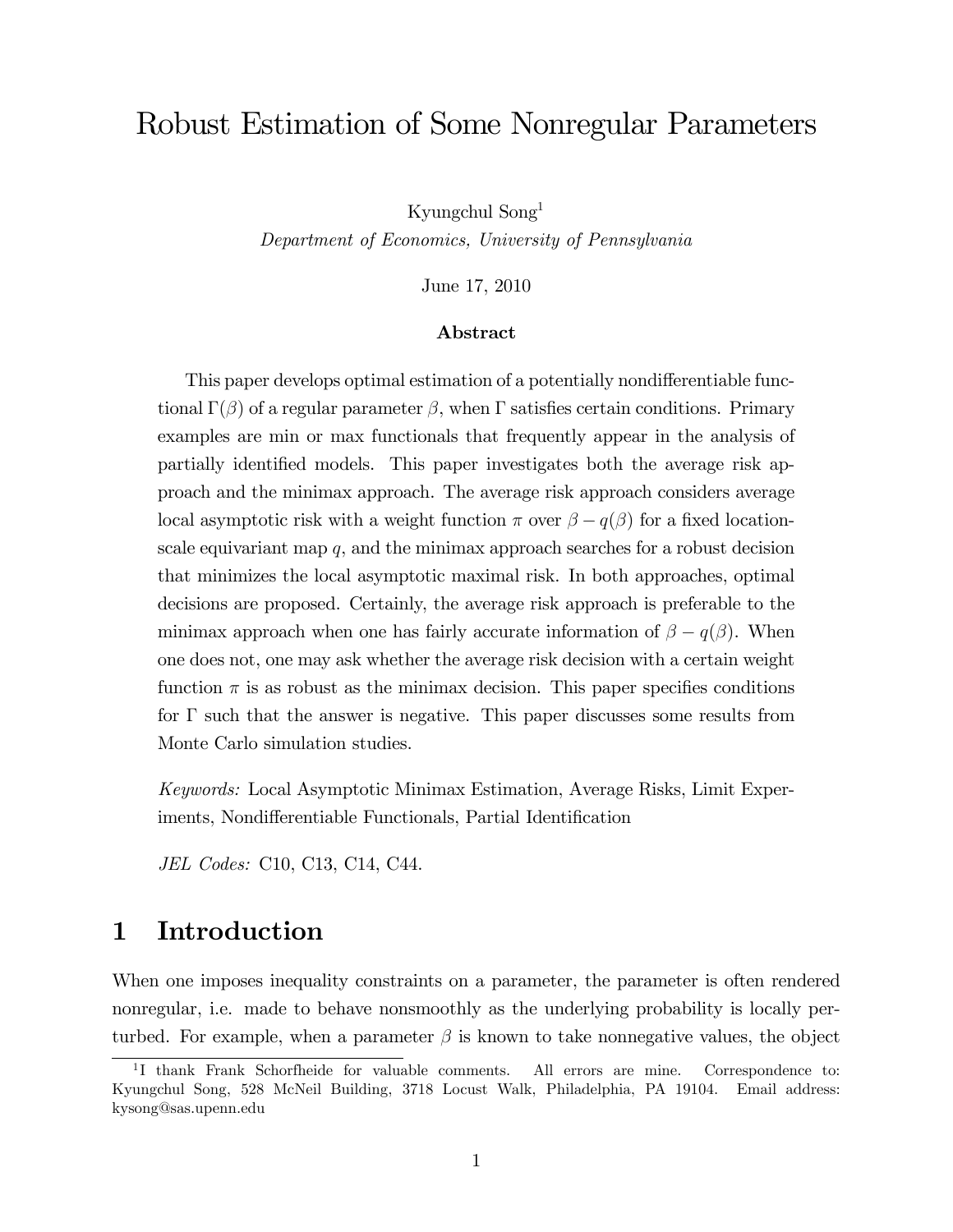of interest naturally takes the form of  $\theta = \max{\{\beta, 0\}}$ , a nondifferentiable transform of  $\beta$ . Nonregular parameters also frequently arise in partially identified models. Suppose for instance that the parameter of interest is interval identified in two different intervals  $[\beta_{L,1}, \beta_{U,1}]$ and  $[\beta_{L,2}, \beta_{U,2}]$ . Then the identified interval becomes  $[\max{\beta_{L,1}, \beta_{L,2}}], \min{\beta_{U,1}, \beta_{U,2}}]$  with nonregular bound parameters.

In contrast to the ease with which such parameters arise in the literature, a formal analysis of the estimation problem remains a challenging task. Among others, there does not exist an asymptotically unbiased estimator or a regular estimator for such parameters (e.g. Hirano and Porter (2009b) and references therein.) Furthermore, elimination of bias through a bias correction method entails infinite variance. (Doss and Sethuraman (1989)). One might ask what would be the optimal balance between bias and variance. The standard theory of semiparametric efficiency offers no answer in this regard, because there does not exist an influence function for the parameter to begin with.

This paper offers a partial answer by imposing a particular structure on the way that  $\theta$ becomes nonregular. Suppose that a data generating process  $P$  of observations identifies a regular parameter  $\beta \in \mathbf{R}^d$ . It is assumed that the object of interest is not  $\beta$  but a certain functional  $\Gamma$  of  $\beta$ , i.e.,  $\theta = \Gamma(\beta)$ . This paper focuses on a particular class of maps  $\Gamma$ , by requiring that  $\Gamma$  be a composition of a contraction map  $\varphi$  that satisfies a certain condition and a location-scale equivariant map  $\psi$ . Despite its seeming restrictiveness, a large class of nonregular parameters fall into this paper's framework.

EXAMPLE 1: (Intersection Bounds): In partially identified models, the identified set of the reduced form parameters often takes the form of a rectangle or an interval. When there is a multiple number of identified rectangles, one often takes the intersection of these rectangles to obtain a tighter identified set. The resulting bounds typically involve min or max functions. For example, Haile and Tamer (2003) studied an English auction model and showed that the optimal reserve price is identified in such an interval. Other examples are found in the literature on bounds of treatment effects (Manski (1989, 1990, 1997), and Manski and Pepper  $(2000)$ , where the treatment effect bounds involve min or max transforms over values of exogenous variables. When these exogenous variables are discretized, the problem of estimating the bounds falls into this paperís scope. (See Manski (2008), Chernozhukov, Lee and Rosen (2009) and Hirano and Porter (2009b) for more examples.)

EXAMPLE 2: (Fréchet-Hoeffding Bounds): Fréchet-Hoeffding bounds provide upper and lower bounds for the joint distribution function of a random vector when the marginal distributions are identified. For example, let F be the joint distribution function of  $X_1$  and  $X_2$  whose marginal distributions are uniform on [0,1]. Then the joint distribution function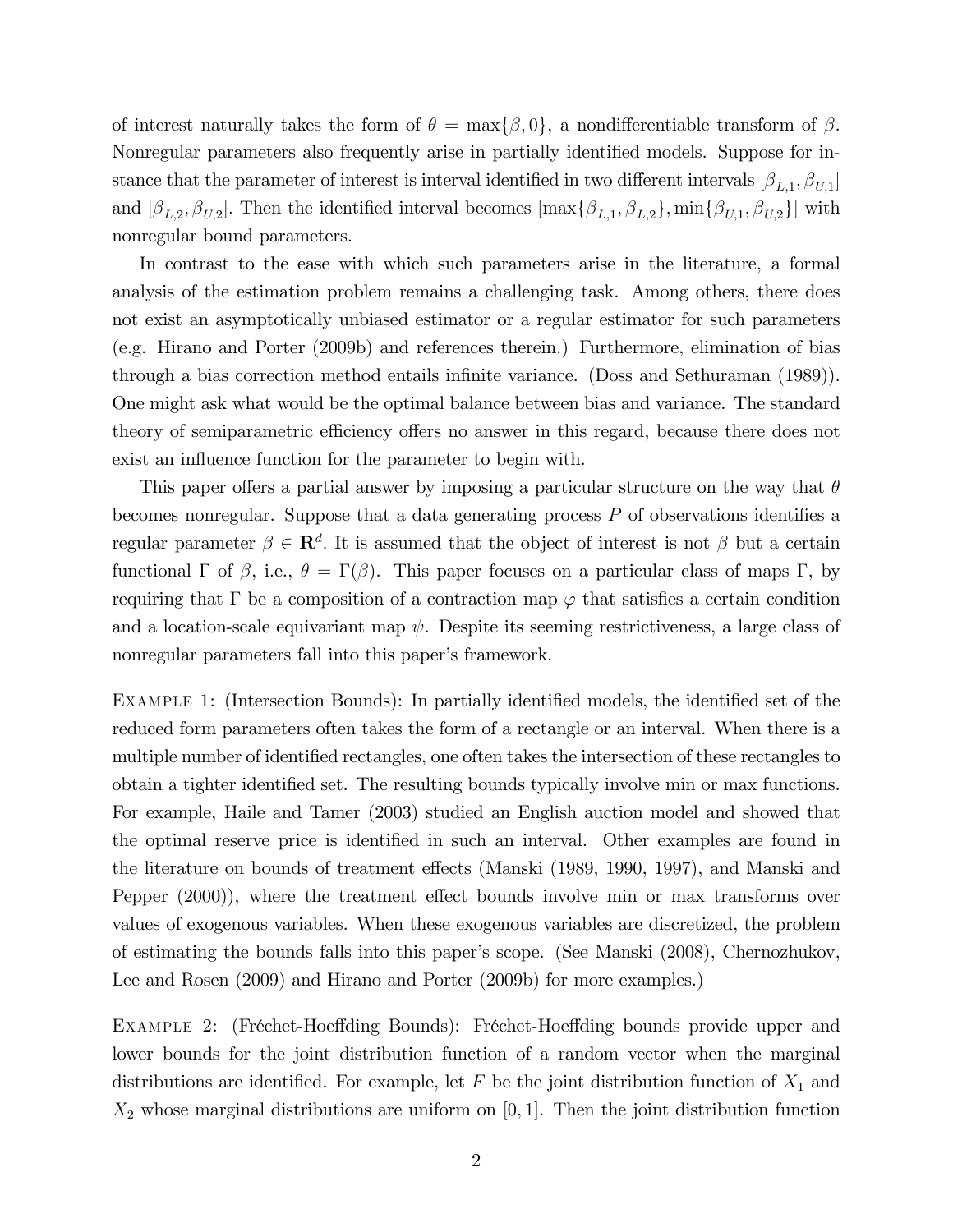F lies between Fréchet-Hoeffding bounds: for  $(x_1, x_2) \in [0, 1]^2$ ,

$$
\max\{x_1 + x_2 - 1, 0\} \le F(x_1, x_2) \le \min\{x_1, x_2\}.
$$

Fan and Wu (2009) used these bounds in deriving the identified set for distributional treatment effects. Recently, Hoderlein and Stoye (2009) obtained similar bounds for the probability of the weak axiom of revealed preference being violated.

Example 3: (Sign Restrictions): In various econometric models, certain parameters have known sign restrictions due to the nature of the parameter or certain prior information, and the object of interest is a sign-restricted parameter, i.e.,  $\Gamma(\beta) = \max\{\beta, 0\}$  or  $\Gamma(\beta) =$  $\min\{\beta,0\}$ . A natural estimator  $\Gamma(\hat{\beta})$  using an asymptotically unbiased estimator  $\hat{\beta}$  of  $\beta$ suffers from asymptotic bias. Then one may ask whether there is an estimator that performs better than  $\Gamma(\hat{\beta})$  in terms of the mean squared error, for example, by using an *asymptotically* biased estimator of  $\beta$ . The results of this paper address such questions in a much broader context.

Example 4: (Measuring the Best Possible Performance of a Set of Predictive Models): When there are multiple sets of predictive models available, one may be interested in estimating the maximum or minimum mean square prediction error over different predictive models. The minimum mean square prediction error measures the best possible performance of models in the set, and the maximum mean square error prediction the worst possible performance. These performance measures are nonregular parameters due to nondifferentiable transform  $\Gamma(\cdot) = \min(\cdot)$  or  $\Gamma(\cdot) = \max(\cdot)$ .

The theory of optimal decisions in this paper is developed along two different approaches. The first approach focuses on the local asymptotic average risk, where one considers a weighted risk over the difference  $\beta - q(\beta)$  for a location-scale equivariant functional q. This approach is relevant, for example, when  $\Gamma(\beta) = |\max{\beta_1, \beta_2}|$  and one has reliable information of  $\beta_1 - \beta_2$ . This paper shows that the optimal decision minimizing the average risk takes the form of

$$
\varphi\left(a'\tilde{\beta} + c/\sqrt{n}\right),\tag{1}
$$

where  $c \in \mathbf{R}$  is a bias-adjustment term that depends on the weight function  $\pi$ ,  $a \in \mathbf{R}^d$  is a certain vector, and  $\tilde{\beta}$  is a semiparametrically efficient estimator of  $\beta$ . In this paper we call this decision an average risk decision.

The second approach considers a minimax approach, where one seeks a robust procedure that performs reasonably well regardless of the values of  $\beta$ . In this case, an estimator of the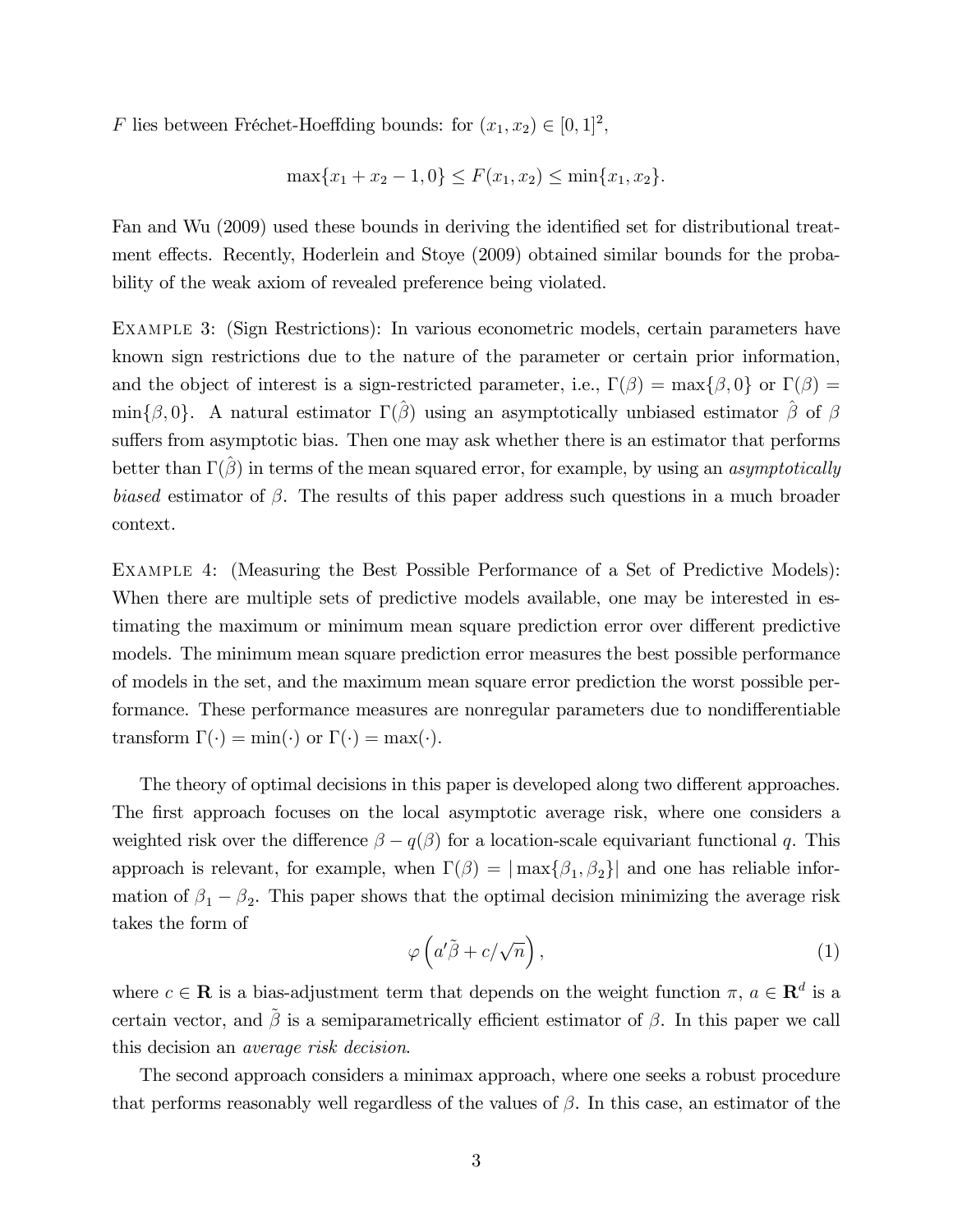form:

$$
\Gamma(\tilde{\beta} + w/\sqrt{n}),\tag{2}
$$

with bias-adjustment term  $w \in \mathbb{R}^d$ , is shown to be robust in the sense of local asymptotic minimaxity. For example, when  $\Gamma(\beta) = \max\{\beta_1, \beta_2\}$ , the result implies that the minimax decision takes the form of  $\max{\{\tilde{\beta}_1+w_1/\sqrt{n}, \tilde{\beta}_2+w_2/\sqrt{n}\}}$ . When  $\Gamma$  is linear so that  $\theta = \Gamma(\beta)$ is a regular parameter, the decision in  $(2)$  is reduced to a semiparametric efficient estimator of  $\theta = \Gamma(\beta)$ , confirming the continuity of this paper's approach with the standard literature of semiparametric efficiency.

In several examples of  $\Gamma$ , it is found that it suffices to set  $w = 0$ . For example, when  $\Gamma(\beta) = \max\{\beta'b, s\}, \Gamma(\beta) = \max\{|\beta'b|, s\}, \text{ or } \Gamma(\beta) = |\beta'b| \text{ with } b \in \mathbb{R}^d \text{ and } s \text{ being a }$ known vector and a scalar, the local asymptotic minimax decision in (2) does not require bias-adjustment. In these examples, the estimator  $\Gamma(\tilde{\beta})$  is the local asymptotic minimax decision.

It is interesting to observe that when the candidate decisions are appropriately restricted, the optimal estimator in (2) is reduced to  $\max{\{\tilde{\beta}_1,\dots,\tilde{\beta}_d\}}+v/\sqrt{n}$ , with bias-adjustment quantity v. This is a form that is similar to a bias-reduced decision proposed by Chernozhukov, Lee and Rosen (2009) recently. Their major analysis centers around the case of infinite-dimensional  $\beta$ , its primary focus being on improved inference on  $\Gamma(\beta)$  not on its optimal estimation. In contrast to their method, this paper's bias-adjustment term  $v$  is adaptive to the given decision-theoretic environment such as loss functions. Therefore, when bias-adjustment tends to do more harm than good in terms of the local asymptotic maximal risk, the bias-adjustment term  $v$  is automatically set to be close to zero.

A natural question that arises is whether one can robustify the average risk decision in (1) by employing a highly "uninformative" weight function  $\pi$  such as a uniform density over a large area. It turns out that when  $\psi$  is nondifferentiable, there exists no weight function  $\pi$ for which the average risk decision achieves the minimax risk. While this is already hinted from the fact that the decision (1) cannot be reduced to that of (2) for any  $\pi$ , the result is proved formally. Therefore, the average risk approach with an uninformative weight function has limitation in delivering a robust decision when  $\psi$  is nondifferentiable.

Inference in nonregular models has long received attention in the literature. For example, estimation of a normal mean under bound restrictions has been studied by Casella and Strawderman (1981), Bickel (1981), and Moors (1981), and estimation of parameters under order restrictions, by Blumenthal and Cohen (1968b), and Lovell and Prescott (1970). Andrews (1999, 2001) proposed general asymptotic inference procedures when parameters potentially lie on the boundary of the parameter space. Estimating a parameter from a family of nonregular densities has also been investigated in the literature (See Pflug (1983),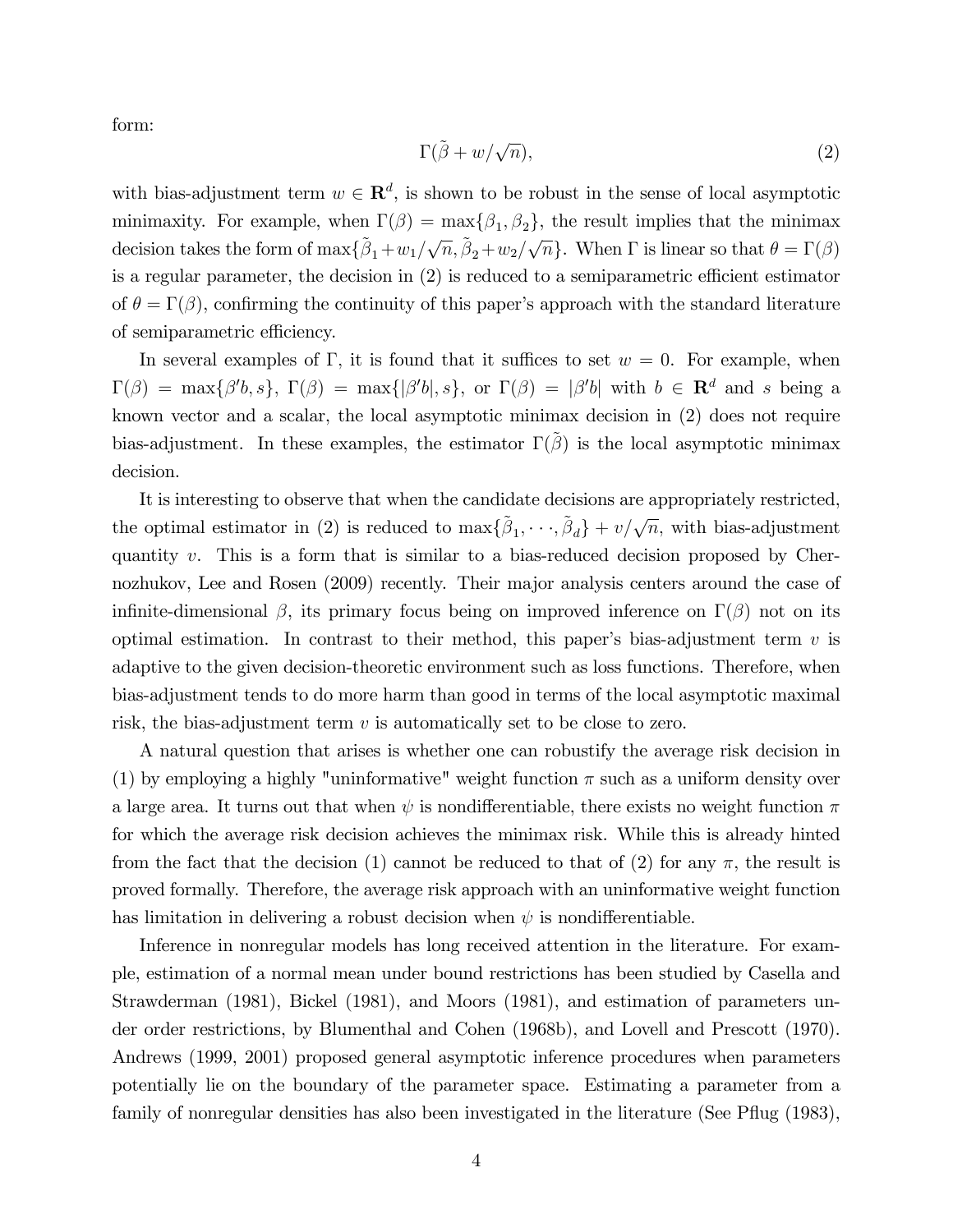Ghosh, Ghosal and Samanta (1994), and references therein.) Hirano and Porter (2003) and Chernozhukov and Hong (2003) studied likelihood models that have a parameter-dependent support. See also Ploberger and Phillips (2010) for optimal estimation under nonregular models with dependent observations.

A research that is closest to this paper is Blumenthal and Cohen (1968a) who studied a generalized Bayes estimator and a maximum likelihood estimator of  $\max\{\beta_1,\beta_2\}$ , when two independent sets of i.i.d. observations from two location families are available. Chernozhukov, Lee and Rosen (2009) recently proposed and analyzed a bias-reduction method for inference procedures of parameters such as  $min(\beta)$  or  $max(\beta)$  when  $\beta$  is finite dimensional or infinite dimensional.

The implication of a nondifferentiable transform for a regular parameter has been noted by Hirano and Porter (2009b). In particular, they pointed out that for a parameter that is not differentiable in the underlying probability, there exists no asymptotic unbiased estimator. See also van der Vaart (1991) and Theorem 9 of Lehmann (1986), p.55, for a related result.<sup>2</sup> See Doss and Sethuraman (1989) for implications of bias-correction when the parameter has no unbiased estimator.

The next section defines the decision-theoretic environment in general terms, introducing loss functions and risk. Section 3 investigates optimal decisions based on average risks, and Section 4, the maximal risks. At the end of Section 4, this paper discusses nonminimaxity of average risk decisions. Section 5 concludes. Technical proofs are relegated to the Appendix.

### 2 Parameter of Interest, Loss and Risk

The loss function represents the decision-maker's preference over various pairs of the decision and the object of interest. As for the decision space and the loss function, we consider the following.

ASSUMPTION 1: (i) The decision space D is given by  $D = \mathbf{R}$ . (ii) The loss function is given as follows: for  $d \in D$  and  $\theta \in \mathbb{R}$ ,

$$
L(d, \theta) = \tau(|d - \theta|)
$$
\n(3)

where  $\tau : [0,\infty) \to [0,\infty)$  is increasing on  $[0,\infty)$ ,  $\tau(0) = 0$ ,  $\tau(y) \to \infty$  as  $y \to \infty$ , and for each  $M > 0$ , min $\{\tau(\cdot), M\}$  is Lipschitz continuous.

The decision space is a real line and the loss function is an increasing function of the

<sup>2</sup> I thank Marcelo Moreira for pointing me to the latter reference.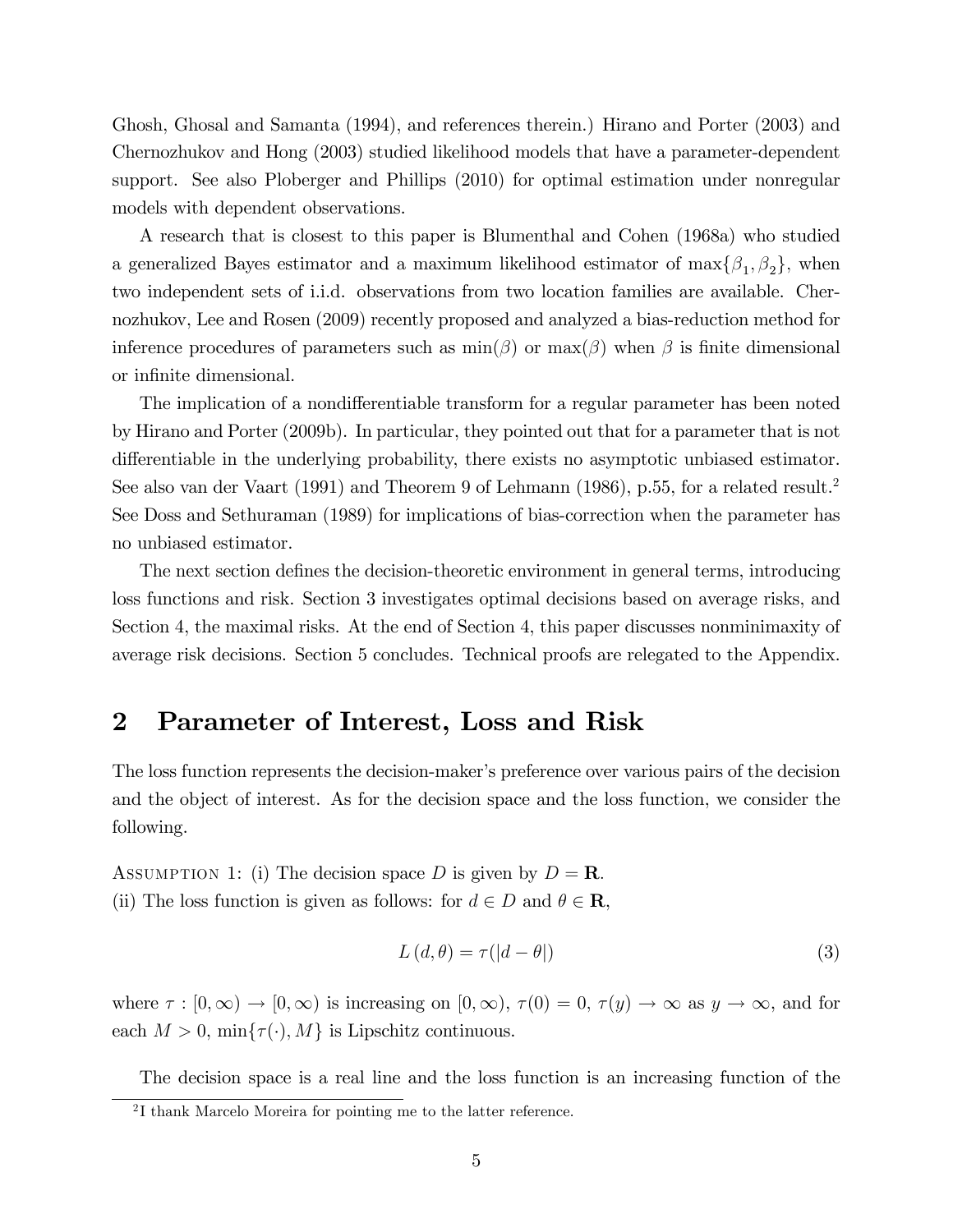

Figure 1: Some Examples of  $\varphi(y)$ 

difference between the object of interest  $\theta$  and the decision d. The condition that  $\tau(y) \to \infty$ as  $y \rightarrow \infty$  are used only in Theorem 5 in Section 4.2.1. later.

We introduce some notations. Let  $\mathbf{1}_d$  be a  $d \times 1$  vector of ones. For a vector  $x \in \mathbb{R}^d$  and a scalar c, we simply write  $x + c = x + \mathbf{1}_d c$ . We define  $S_1 \equiv \{x \in \mathbb{R}^d : x' \mathbf{1}_d = 1\}$ , where the notation  $\equiv$  indicates definition. When  $x \in \mathbb{R}^d$ , the notation  $\max(x)$  (or  $\min(x)$ ) means the maximum (or the minimum) over the entries of the vector x. When  $x_1, \dots, x_n$  are scalars, we also use the notations  $\max\{x_1, \dots, x_n\}$  and  $\min\{x_1, \dots, x_n\}$  whose meaning is obvious.

As for the parameter of interest  $\theta$ , this paper assumes that

$$
\theta = \Gamma(\beta) \equiv (\varphi \circ \psi)(\beta)
$$

where  $\beta \in \mathbf{R}^d$  is a regular parameter and  $\varphi \circ \psi$  is the composite map of  $\varphi$  and  $\psi$ . (The regularity condition for  $\beta$  is specified in Assumption 4 below.) As for the maps  $\psi$  and  $\varphi$ , we assume the following.

ASSUMPTION 2: (i) The map  $\psi : \mathbf{R}^d \to \mathbf{R}$  is Lipschitz continuous, and satisfies the following.

- (a) (Location Equivariance) For each  $c \in \mathbf{R}$  and  $x \in \mathbf{R}^d$ ,  $\psi(x+c) = \psi(x) + c$ .
- (b) (Scale Equivariance) For each  $u \ge 0$  and  $x \in \mathbb{R}^d$ ,  $\psi(ux) = u\psi(x)$ .
- (ii) The map  $\varphi : \mathbf{R} \to \mathbf{R}$  satisfies the following.
- (a) (Contraction) For any  $y_1, y_2 \in \mathbf{R}$ ,  $|\varphi(y_1) \varphi(y_2)| \leq |y_1 y_2|$ .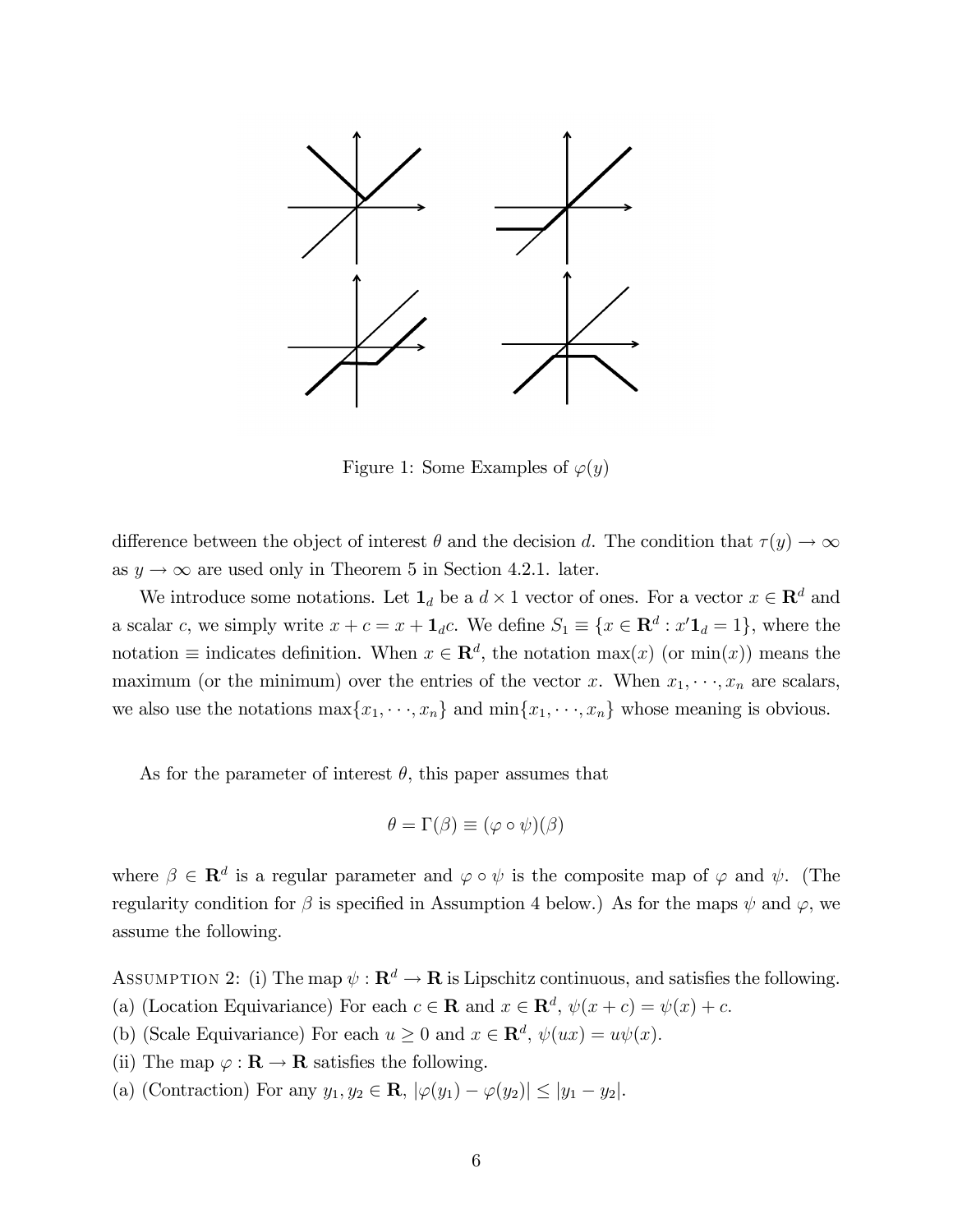(b) (Identity on a Scanning Set) For some  $k_0 \in \mathbf{R}$ ,  $\varphi(y) = y$  for all  $y \in (-\infty, k_0]$  or  $\varphi(y) = y$ for all  $y \in [k_0,\infty)$ .

Assumption 2 essentially defines the scope of this paper. Some examples of  $\psi$  and  $\varphi$  are as follows. (See Figure 1 also for some examples of  $\varphi$ .)

EXAMPLES 5: (i)(a)  $\psi(x) = b'x$ , where  $b \in S_1$ . (b)  $\psi(x) = \max(x)$  or  $\psi(x) = \min(x)$ . (c)  $\psi(x) = \max{\min(x_1), x_2}$  where  $x_1$  and  $x_2$  are (possibly overlapping) subvectors of x. (d)  $\psi(x) = \max(x_1) + \max(x_2), \psi(x) = \min(x_1) + \min(x_2), \psi(x) = \max(x_1) + \min(x_2)$ , or  $\psi(x) = \max(x_1) + b'x_2$  with  $b \in S_1$ . (ii)(a)  $\varphi(y) = y, \varphi(y) = \max\{y, s\}$  or  $\varphi(y) = \min\{y, s\}$  for some known constant  $s \in \mathbb{R}$ . (b)  $\varphi(y) = |y|$ . (c)  $\varphi(y) = \max\{|y|, s\}$  or  $\varphi(y) = \min\{-|y|, s\}$  for some known constant  $s \in \mathbb{R}$ .

When we take  $\psi(x) = b'x$  as in Example 5(i)(a) and  $\varphi(y) = y$ , the parameter  $\Gamma(\beta)$ becomes a regular one to which the existing theory of asymptotically optimal estimation applies. This example is used to confirm that the results of this paper are consistent with the existing theory.

Many examples of nondifferentiable maps  $\Gamma$  are written as  $\varphi \circ \psi$  or  $a(\varphi \circ \psi) + b$  for some known constants  $a > 0$  and  $b \in \mathbb{R}$ . For intersection bounds of the form  $\max(\beta)$  or  $\min(\beta)$ , we can simply take  $\Gamma(\beta) = (\varphi \circ \psi)(\beta)$  with  $\varphi$  being an identity map and  $\psi(\beta)$  being max( $\beta$ ) or min( $\beta$ ). In the case of the Fréchet-Hoeffding lower bound, i.e.,  $\Gamma(\beta) = \max\{\beta_1 + \beta_2 - 1, 0\},\$ we write it as  $2\tilde{\Gamma}(\beta) - 1$ , where

$$
\tilde{\Gamma}(\beta) = \max\{(\beta_1 + \beta_2)/2, 1/2\}.
$$

Hence it suffices to produce an optimal decision  $\hat{\theta}^*$  on  $\tilde{\Gamma}(\beta)$  and take  $2\hat{\theta}^* - 1$  as our optimal decision for  $\Gamma(\beta)$ . By taking  $\varphi(y) = \max\{y, 1/2\}$  and  $\psi(x) = (x_1 + x_2)/2$ , the functional  $\Gamma(\beta)$  is written as the composite map of  $\varphi$  and  $\psi$ . Assumptions 2(i) and (ii) are satisfied by  $\psi$  and  $\varphi$  respectively.

We introduce two assumptions for  $\beta$  and the underlying probability model that identifies  $\beta$  (Assumptions 3 and 4.) These two assumptions are standard, whose eventual consequence is the existence of a well defined semiparametric efficiency bound for the parameter  $\beta$ . The formulation of regularity conditions for  $\beta$  below is taken from Song (2009), which is originally adapted from van der Vaart (1991) and van der Vaart and Wellner (1996). Let B be the Borel  $\sigma$ -field of  $\mathbf{R}^d$  and  $(H, \langle \cdot, \cdot \rangle)$  be a linear subspace of a separable Hilbert space with  $\bar{H}$  denoting its completion. Let N be the collection of natural numbers. For each  $n \in \mathbb{N}$  and  $h \in H$ ,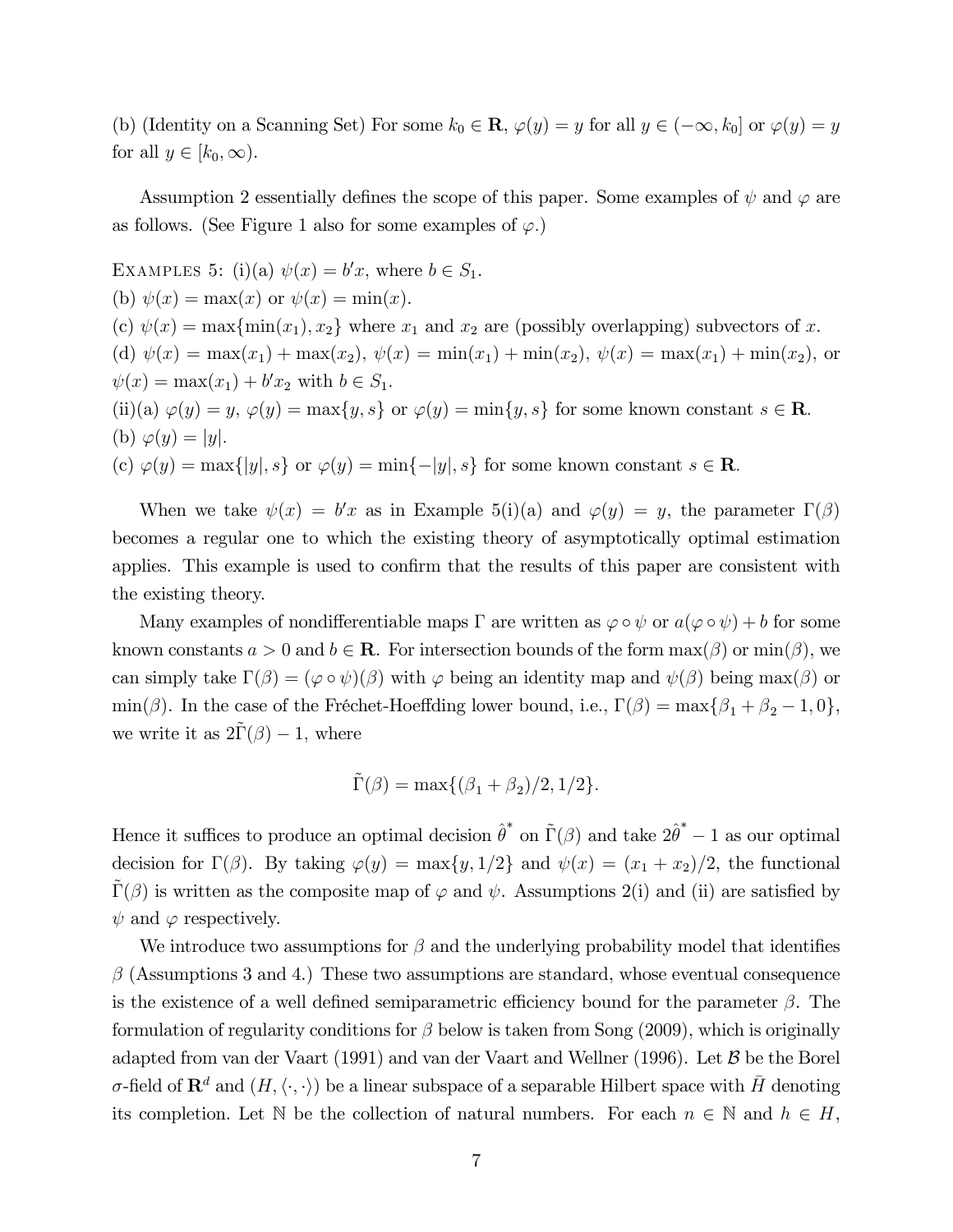let  $P_{n,h}$  be a probability on  $(\mathbf{R}^d, \mathcal{B})$  indexed by  $h \in H$ , so that  $\mathcal{E}_n = (\mathbf{R}^d, \mathcal{B}, P_{n,h}; h \in H)$ constitutes a sequence of experiments. As for  $\mathcal{E}_n$ , we assume local asymptotic normality as follows.

ASSUMPTION 3: (Local Asymptotic Normality) For each  $h \in H$ ,

$$
\log \frac{dP_{n,h}}{dP_{n,0}} = \zeta_n(h) - \frac{1}{2} \langle h, h \rangle,
$$

where for each  $h \in H$ ,  $\zeta_n(h) \rightsquigarrow \zeta(h)$  (weak convergence under  $\{P_{n,0}\}\)$  and  $\zeta(\cdot)$  is a centered Gaussian process on H with covariance function  $\mathbf{E}[\zeta(h_1)\zeta(h_2)] = \langle h_1, h_2 \rangle$ .

Local asymptotic normality reduces the decision problem to one in which an optimal decision is sought under a single Gaussian shift experiment  $\mathcal{E} = (\mathbf{R}^d, \mathcal{B}, P_h; h \in H)$ , where  $P_h$  is such that  $\log dP_h/dP_0 = \zeta(h) - \frac{1}{2}$  $\frac{1}{2}\langle h, h \rangle$ . The local asymptotic normality is ensured, for example, when  $P_{n,h} = P_h^n$  and  $P_h$  is Hellinger-differentiable (Begun, Hall, Huang, and Wellner (1983).) The space H is a tangent space for  $\beta$  associated with the space of probability sequences  $\{\{P_{n,h}\}_{n\geq 1} : h \in H\}$  (van der Vaart (1991).) Taking  $\beta$  as an  $\mathbb{R}^d$ -valued map on  $\{\{P_{n,h}\}_{n\geq 1} : h \in H\}$ , we can regard the map as a sequence of  $\mathbb{R}^d$ -valued maps on H and write it as  $\beta_n(h)$ .

ASSUMPTION 4: (Regular Parameter) There exists a continuous linear  $\mathbb{R}^d$ -valued map on  $H, \dot{\beta}$ , such that

$$
\sqrt{n}(\beta_n(h) - \beta_n(0)) \to \dot{\beta}(h)
$$

as  $n \to \infty$ .

Assumption 4 says that the sequence of parameters  $\beta_n(h)$  are *differentiable* in the sense of van der Vaart (1991). The continuous linear map  $\dot{\beta}$  is associated with the semiparametric efficiency bound of the boundary parameter in the following way. Let  $\beta^* \in \overline{H}$  be such that for each  $b \in \mathbf{R}^d$  and each  $h \in H$ ,  $b'\beta(h) = \langle b'\beta^*, h \rangle$ . Then for any  $b \in \mathbf{R}^d$ ,  $||b'\beta^*||^2$  represents the asymptotic variance bound of the parameter  $b'\beta$ . The map  $\dot{\beta}^*$  is called the efficient influence function of  $\beta$  in the literature (e.g. van der Vaart (1991)). For future references, we define

$$
\Sigma \equiv \langle \dot{\beta}^*, \dot{\beta}^{*\prime} \rangle. \tag{4}
$$

As for  $\Sigma$ , we assume the following:

ASSUMPTION 5:  $\Sigma$  is invertible.

The inverse of matrix  $\Sigma$  is the semiparametric efficiency bound for  $\beta$ .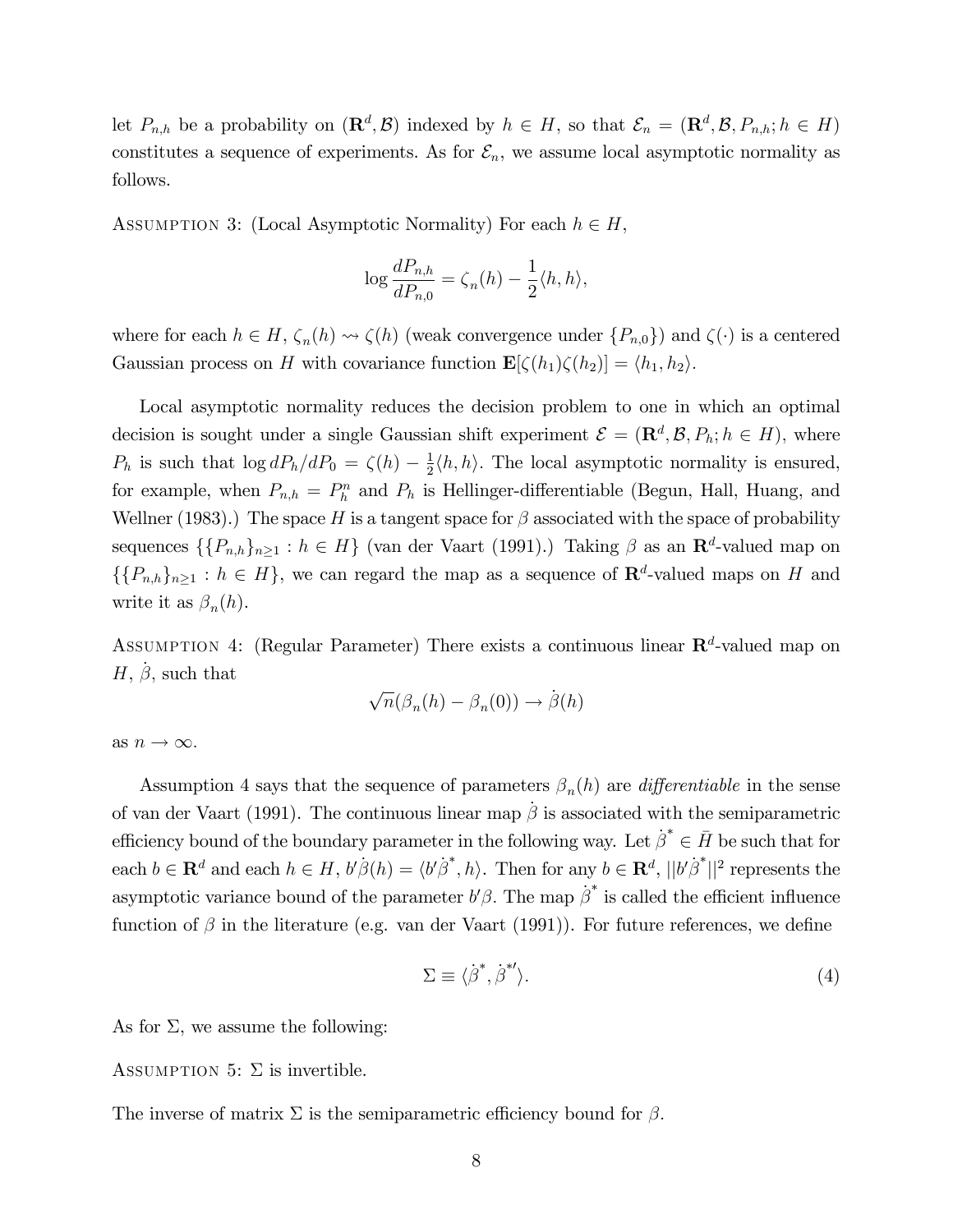### 3 Optimal Decisions based on Average Risks

Suppose that one has prior information of  $\beta - q(\beta)$  for some functional q on  $\mathbb{R}^d$  such that q satisfies location and scale equivariance conditions of Assumption 2(i)(a)(b). This is the situation, for example, where  $\Gamma(\beta) = \max\{\beta_1, \beta_2\}$  and one has information of  $\beta_1 - \beta_2$ . (See Example 6 below.) One can always translate information of  $\beta - q(\beta)$  into that of  $\beta - a'\beta$  for any vector  $a \in S_1$  as follows:

$$
\beta - a'\beta = U_a(\beta - q(\beta)),\tag{5}
$$

where  $U_a = I_d - \mathbf{1}_d a'$  and  $I_d$  is the d dimensional identity matrix. The following example illustrates how we translate information of  $\beta - q(\beta)$  into that of  $\beta - a'\beta$  when we have information of  $\beta - q(\beta)$  in terms of a prior density  $\pi_1$ .

EXAMPLE 6: Suppose that  $\beta = [\beta_1, \beta_2]' \in \mathbb{R}^2$ . At the current sample size *n*, suppose that one has prior information of  $s = \sqrt{n}(\beta_2 - \beta_1)$  that is represented by density function  $\pi_1(s) =$  $\frac{1}{\sqrt{2}}$  $\frac{1}{2\pi} \exp(-(s-\bar{r})^2/2)$  for some known constant  $\bar{r} \in \mathbf{R}$ . This is equivalent to saying that we have information of  $\beta - q(\beta)$  with  $q(\beta) = (\beta_1 + \beta_2)/2$  because  $\sqrt{n}(\beta - q(\beta)) = [-s/2, s/2]'.$ Now, for any choice of  $a \in S_1$ ,

$$
\sqrt{n}(\beta - a'\beta) = \begin{bmatrix} -(1 - a_1)\sqrt{n}(\beta_2 - \beta_1) \\ a_1\sqrt{n}(\beta_2 - \beta_1) \end{bmatrix},
$$

where  $a_1$  is the first component of a. The weight function  $\pi$  for  $\sqrt{n} (\beta - a'\beta)$  is taken to be the density of  $[-(1 - a_1)W, a_1W]'$ , where  $W \sim N(\bar{r}, 1)$ .

Since we can translate information of  $\beta - q(\beta)$  into that of  $\beta - a'\beta$  for any vector  $a \in S_1$ , we lose no generality by fixing  $a \in S_1$  that is convenient for our purpose. It is convenient, as this paper does, if we choose a as

$$
a = \frac{\Sigma^{-1} \mathbf{1}_d}{\mathbf{1}_d' \Sigma^{-1} \mathbf{1}_d},\tag{6}
$$

so that the constraint  $\beta - a'\dot{\beta} = 0$  is made *ancillary* for the efficient estimation of the regular component  $a'\beta$ . This *does not* mean that this paper's procedure renders information of  $\beta - q(\beta)$  irrelevant by choosing a as in (6). (See Section 5.2.2 for simulation results that reflect advantage of such information.) Choice of such  $a$  is merely a normalization in which we translate knowledge of  $\beta - q(\beta)$  into that of  $\beta - a'\beta$  so that after the translation the constraint  $\dot{\beta} - a'\dot{\beta} = 0$  does not interfere with efficient estimation of the regular component  $a'\beta.$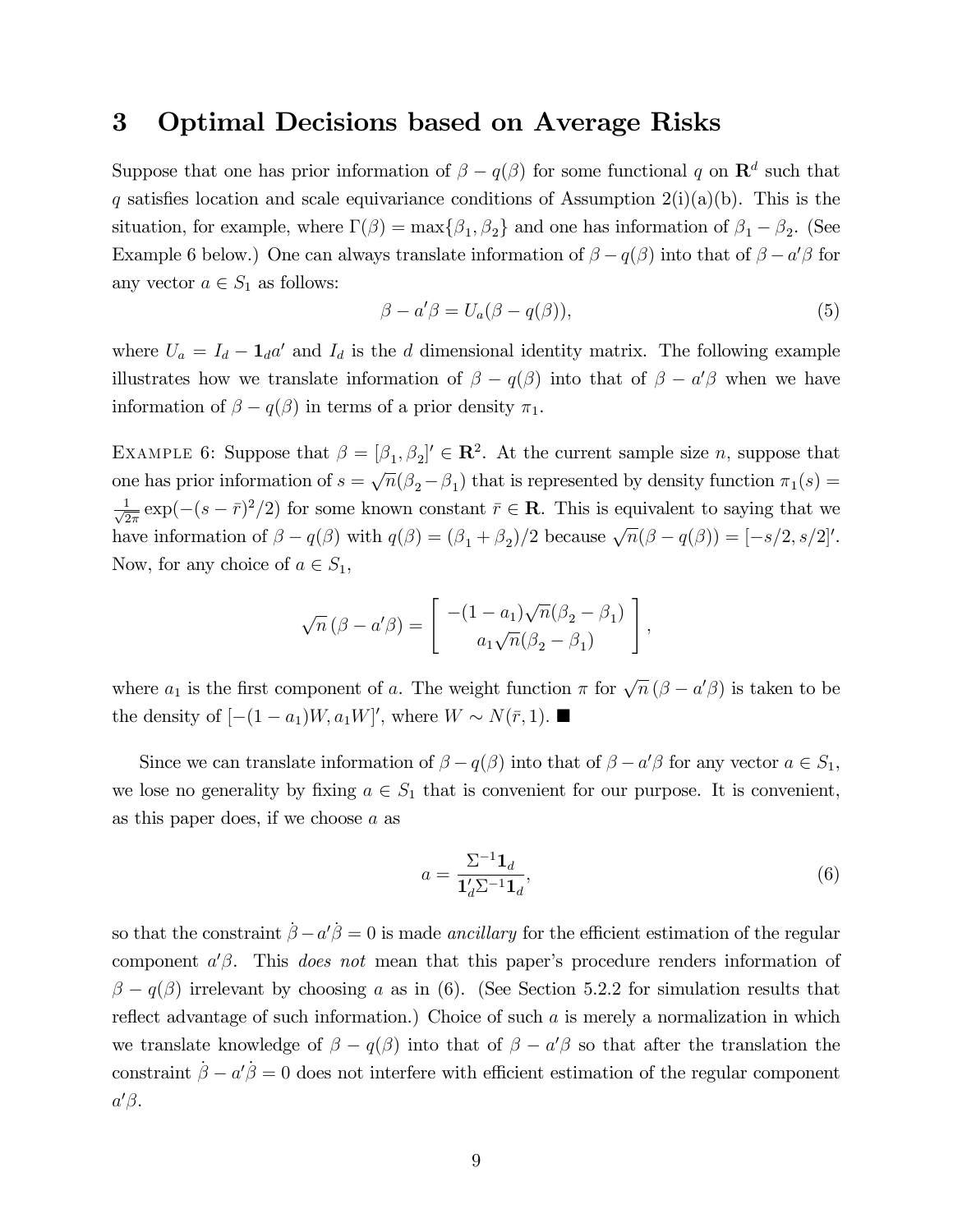Let us consider the following *subclass maximal risk*: for each  $r \in S(a)$ ,

$$
\mathcal{R}_n^{\varepsilon}(\hat{\theta};r) = \sup_{h \in H_n^{\varepsilon}(r)} \mathbf{E}_h \left[ \tau(|\sqrt{n} \{\hat{\theta} - \theta\}|) \right], \text{ with } \theta = \Gamma(\beta_n(h)), \tag{7}
$$

where  $H_n^{\varepsilon}(r) \equiv \{ h \in H : ||\sqrt{n} \{ \beta_n(h) - a' \beta_n(h) \} - r|| \leq \varepsilon \}$  for  $\varepsilon > 0$ . The set  $H_n^{\varepsilon}(r)$  is a collection of h such that  $\beta - a'\beta$  is approximately equal to  $r/\sqrt{n}$ . Given a nonnegative weight function  $\pi$  over r, we consider the average risk:

$$
\int \mathcal{R}_n^{\varepsilon}(\hat{\theta};r)\pi(r)dr.
$$
 (8)

The approach of average risks allows one to incorporate prior information of  $r$  into the decision-making process.<sup>3</sup>

The theorem below establishes an asymptotic average risk bound. Let  $Z \in \mathbb{R}^d$  be a normal random vector such that

$$
Z \sim N(0, \Sigma),\tag{9}
$$

where  $\Sigma$  is as defined in (4).

THEOREM 1: Suppose that Assumptions 1-5 hold and  $\int \mathbf{E} [\tau(|a'Z - \psi(r)|)] \pi(r) dr < \infty$ . Then, for any sequence of estimators  $\hat{\theta}$ ,

$$
\lim_{\varepsilon \to 0} \liminf_{n \to \infty} \int \mathcal{R}_n^{\varepsilon}(\hat{\theta}; r) \pi(r) dr \ge \inf_{c \in \mathbf{R}} \int \mathbf{E} \left[ \tau \left( |a'Z + c - \psi(r)| \right) \right] \pi(r) dr. \tag{10}
$$

Note that the lower bound does not involve the map  $\varphi$ . When  $\psi(\beta) = b'\beta$  and  $\pi$  is symmetric around 0, the infimum over  $c \in \mathbf{R}$  in the lower bound of (10) is achieved by  $c = 0$  due to Anderson's Lemma (e.g. Strasser (1985).) However, in general, the infimum is achieved by a nonzero c.

Let us define an optimal solution that achieves the bound. The solution involves two components: a semiparametrically efficient estimator  $\tilde{\beta}$  of  $\beta$  and a bias-adjustment term  $c^*$ that solves the minimization in the risk bound in (10). As for  $\tilde{\beta}$ , we assume that

$$
\sqrt{n}\{\tilde{\beta} - \beta\} \to_d Z \sim N(0, \Sigma).
$$

As for estimation of  $c^*$ , we consider the following procedure. Let  $M > 0$  be a fixed large

<sup>&</sup>lt;sup>3</sup>One might view the weight function  $\pi$  as playing the role of a prior in the Bayesian approach. It should be noted though that the average risk approach here is not a fully Bayesian approach because the "prior" is imposed only over the index r that represents  $\sqrt{n} {\{\beta - a'\beta\}}$  in the limit, not over the whole index  $h \in H$  of the likelihood process.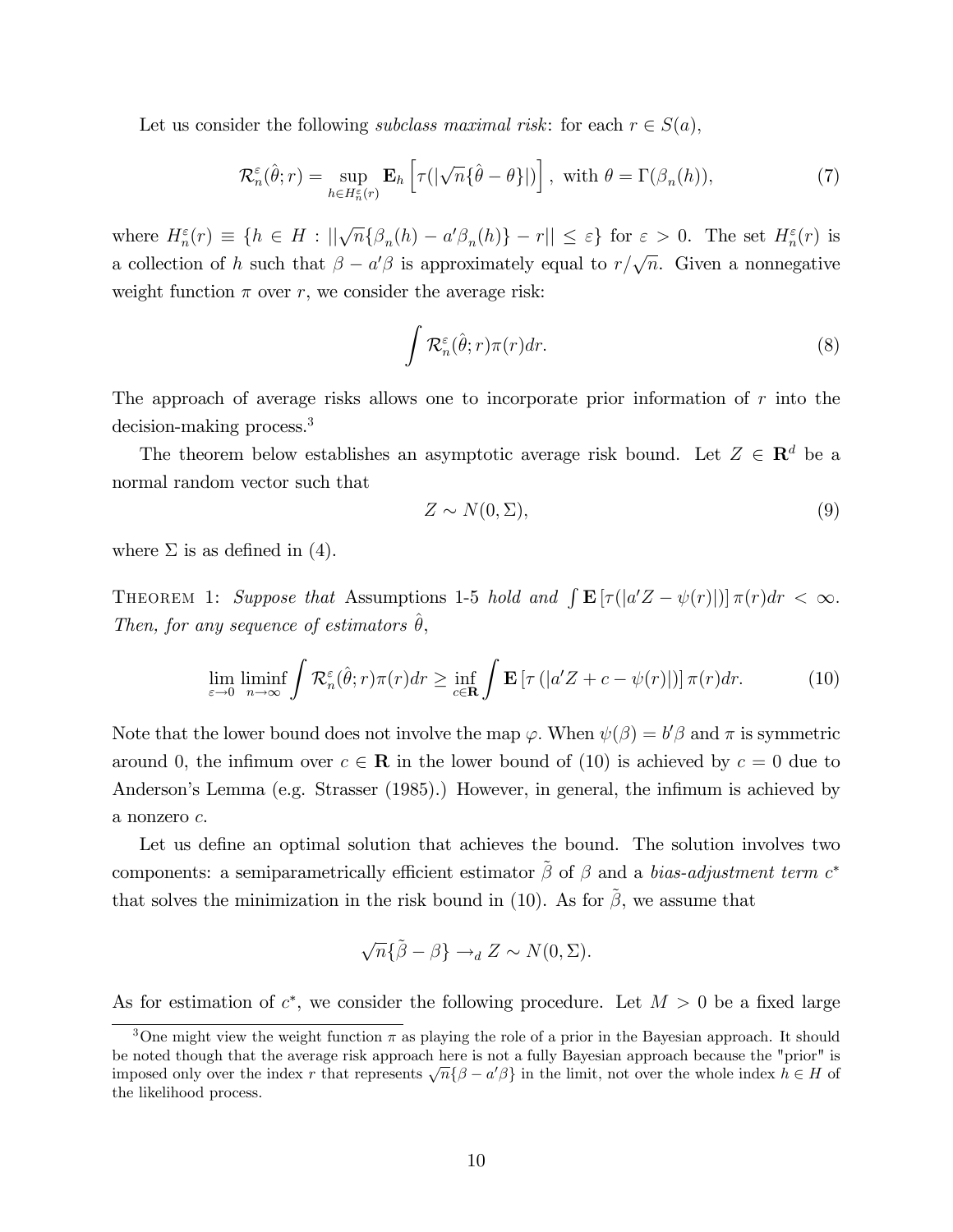number and

$$
\tau_M(\cdot) \equiv \min \{ \tau(\cdot), M \} \,. \tag{11}
$$

Define  $\hat{\Sigma}$  to be a consistent estimator of  $\Sigma$  and let

$$
\hat{a} = \frac{\hat{\Sigma}^{-1} \mathbf{1}_d}{\mathbf{1}_d' \hat{\Sigma}^{-1} \mathbf{1}_d}.
$$

Let  $\{\xi_i\}_{i=1}^L$  be i.i.d. draws from  $N(0, I_d)$  and

$$
\tilde{Q}_{\pi}(c) = \int \frac{1}{L} \sum_{i=1}^{L} \tau_M \left( \left| \hat{a}' \xi_i + c - \psi(r) \right| \right) \pi(r) dr. \tag{12}
$$

The integration over  $r$  in the above can be done using a numerical integration method. Then define

$$
\tilde{c}_{\pi}^* = \frac{1}{2} \left\{ \max \tilde{E}_{\pi} + \min \tilde{E}_{\pi} \right\},\tag{13}
$$

where  $\tilde{E}_{\pi} = \{c \in [-M, M] : \tilde{Q}_{\pi}(c) \leq \inf_{c \in [-M, M]} \tilde{Q}_{\pi}(c) + \eta_{n,L} \}$  with  $\eta_{n,L} \to 0$  and  $\eta_{n,L} \sqrt{n} \to$  $\infty$  as  $n \to \infty$  and  $\eta_{n,L}\sqrt{L} \to \infty$  as  $L \to \infty$ .

The optimization for obtaining  $\tilde{c}^*_{\pi}$  does not entail much computational cost as c is a scalar regardless of the dimension d. The formulation of  $\tilde{c}^*_{\pi}$  in (13) is designed to facilitate the proof of the result. In practice, it suffices to take an infimum of  $\tilde{Q}_{\pi}(c)$  over  $c \in [-M, M]$ .

When one knows  $\beta - a'\beta = \bar{r}/\sqrt{n}$  with certainty for some known vector  $\bar{r} \in \mathbb{R}^d$  and accordingly adopts  $\pi(\cdot)$  as a point mass at  $\bar{r}$ , we can take

$$
\tilde{c}^*_{\pi} = \psi(\bar{r}).
$$

Hence we do not have to go through a numerical step in this case.

As for  $\hat{\Sigma}$  and  $\tilde{\beta}$ , we assume the following.

ASSUMPTION 6: (i) For each  $\varepsilon > 0$ , there exists  $M > 0$  such that

$$
\text{limsup}_{n\to\infty} \text{sup}_{h\in H} P_{n,h}\{\sqrt{n}||\hat{\Sigma} - \Sigma|| > M\} < \varepsilon.
$$

(ii) For each  $t \in \mathbf{R}^d$ ,  $\sup_{h \in H} \left| P_{n,h} \{ \sqrt{n}(\tilde{\beta} - \beta_n(h)) \leq t \} - P\{ Z \leq t \} \right| \to 0$  as  $n \to \infty$ .

Assumption 6 imposes  $\sqrt{n}$ -consistency of  $\hat{\Sigma}$  and convergence in distribution of  $\sqrt{n}(\tilde{\beta} - \tilde{\beta})$  $\beta_n(h)$ ) both uniform over  $h \in H$ . The uniform convergence can be proved in various ways. (e.g. Lemma 2.1 of GinÈ and Zinn (1991).)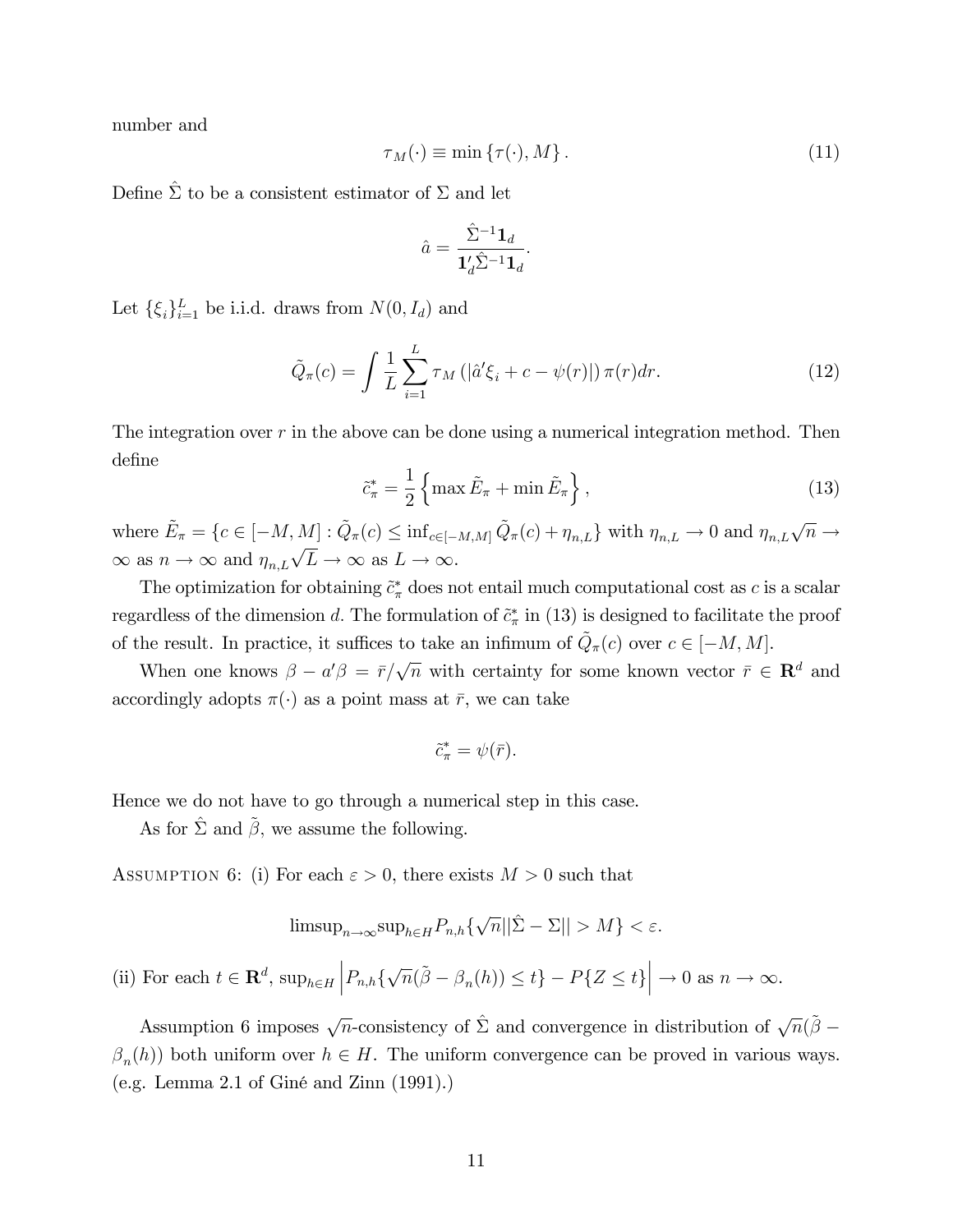Now we are prepared to introduce an optimal decision. Let

$$
\tilde{\theta}_{\pi} = \varphi \left( \hat{a}' \tilde{\beta} + \frac{\tilde{c}_{\pi}^{*}}{\sqrt{n}} \right). \tag{14}
$$

The solution depends on the given weight function  $\pi$  through  $\tilde{c}^*_{\pi}$ . Verifying the optimality of  $\tilde{\theta}_{\pi}$  may involve proving the uniform integrability condition for a sequence of the decisions. To dispense with such a nuisance, we follow the suggestion by Strasser (1985) (p.480) and consider instead

$$
\mathcal{R}_{n,M}^{\varepsilon}(\hat{\theta};r) \equiv \sup_{h \in H_n^{\varepsilon}(r)} \mathbf{E}_h \left[ \tau_M(|\sqrt{n} \{\hat{\theta} - \theta\}|) \right] \tag{15}
$$

with  $\theta = \Gamma(\beta_n(h))$  and with  $\tau_M$  defined in (11). The following theorem establishes that the solution  $\tilde{\theta}_{\pi}$  is optimal.

THEOREM 2: Suppose that Assumptions 1-6 hold and  $\int \mathbf{E} [\tau(|a'Z - \psi(r)|)] \pi(r) dr < \infty$ . Then,

$$
\lim_{M,L\to\infty}\lim_{\varepsilon\to 0}\limsup_{n\to\infty}\int\mathcal{R}_{n,M}^{\varepsilon}(\tilde{\theta}_{\pi};r)\pi(r)dr\leq \inf_{c\in\mathbf{R}}\int\mathbf{E}\left[\tau\left(|a'Z+c-\psi(r)|\right)\right]\pi(r)dr.
$$

When  $\psi(\beta) = b'\beta$  for  $b \in S_1$  and  $\pi$  is symmetric around zero, the bias-adjustment term  $c^*$  is zero, so that the optimal decision in this case becomes simply

$$
\tilde{\theta}_{\pi} = \varphi(\hat{a}'\tilde{\beta}).
$$

This yields the following results.

EXAMPLE 7: (a) When  $\Gamma(\beta) = \beta' b$  for a known vector  $b \in S_1$ ,  $\tilde{\theta}_\pi = \hat{a}' \tilde{\beta}$ . Interestingly, the optimal decision does not depend on b. This is because when  $\beta \approx a' \beta + r/\sqrt{n}$ , we have  $b'\beta \approx a'\beta + b'r/\sqrt{n}$  so that the rotation vector b is involved only in the constant drift component  $b'r/\sqrt{n}$  and hence in  $\tilde{c}^*_{\pi}$  in (14). As long as  $\pi$  is symmetric around 0, Anderson's Lemma makes the role of b neutral, because regardless of b, we can set  $\tilde{c}^*_{\pi} = 0$ .

(b) When  $\Gamma(\beta) = \max\{\beta' b, s\}$  for a known vector  $b \in S_1$  and a known constant s,  $\tilde{\theta}_{\pi} =$  $\max\{\hat{a}'\tilde{\beta},s\}.$ 

(c) When  $\Gamma(\beta) = |\beta|$  for a scalar parameter  $\beta$ ,  $\tilde{\theta}_{\pi} = |\tilde{\beta}|$ . This result is reminiscent of a result of Blumenthal and Cohen (1968a) that the minimax estimator of  $|\beta|$  from a single observation  $Y \sim N(\beta, 1)$  is |Y|.

(d) When  $\Gamma(\beta) = \max\{\beta_1 + \beta_2 - 1, 0\}, \tilde{\theta}_\pi = \max\{2\hat{a}'\tilde{\beta} - 1, 0\}.$ 

The following example investigates whether the solution in (14) reduces to a semipara-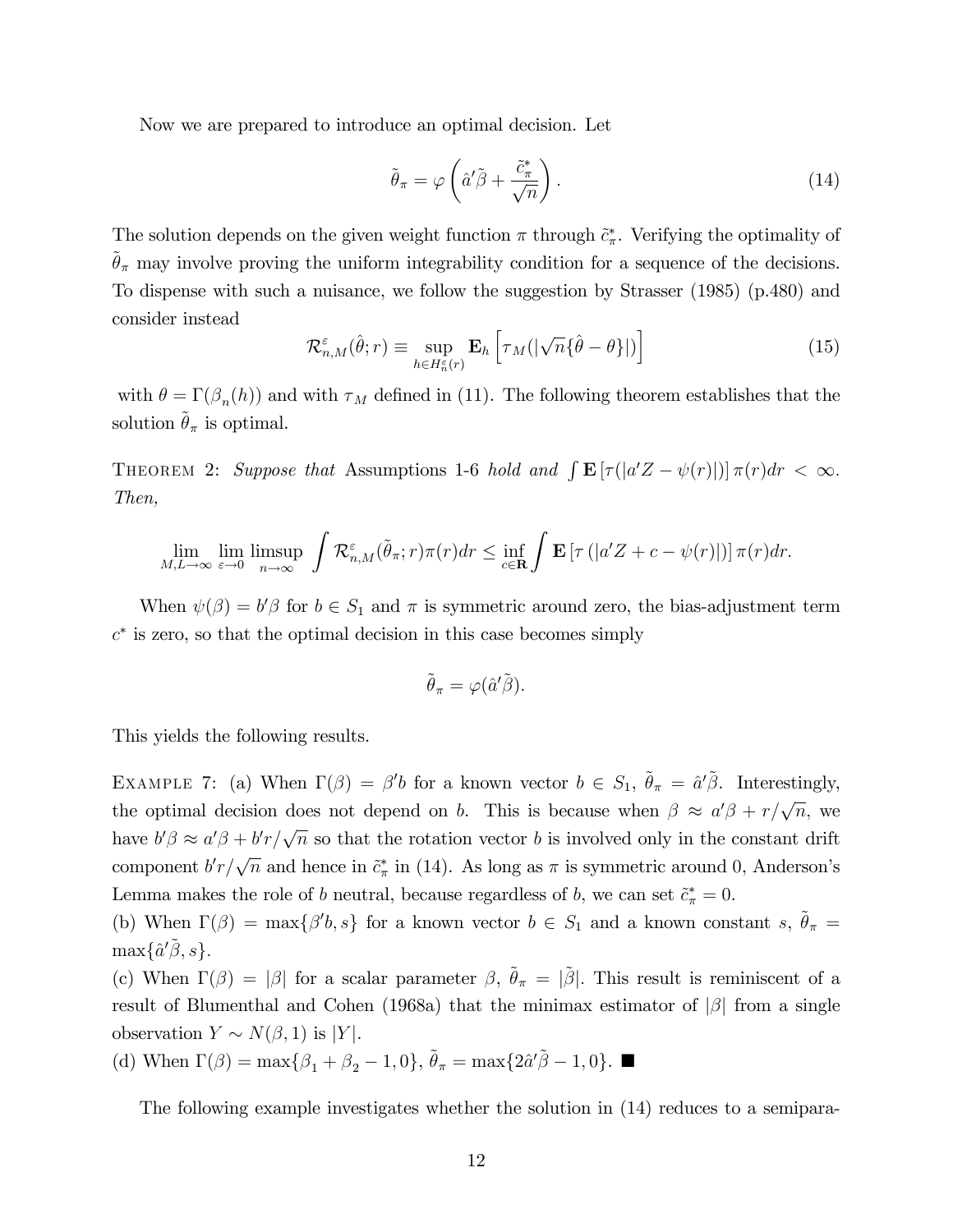metrically efficient estimator when  $\theta$  is regular.

EXAMPLE 8: Consider the case of Example 7(a), where one knows for certain that  $\beta = b'\beta$ so that  $\beta - a'\beta = 0$ . Then  $\tilde{\theta}_{\pi} = \hat{a}'\tilde{\beta}$  is a well-known efficient estimator of  $\Gamma(\beta)$ . To see this, let  $B = \sum A'(A \sum A')^{-1}A$  with  $A = -(I_{d-1} - \mathbf{1}_{d-1}a'_2)[\mathbf{1}_{d-1}; -I_{d-1}]$  and  $a_2$  is a  $(d-1) \times 1$ subvector of  $a$  with the first entry  $a_1$  excluded. One can show that the limiting distribution of

$$
\sqrt{n}\{\tilde{\theta}_{\pi}-b'\beta\}
$$

is equal to that of  $\sqrt{n} \{\hat{\theta} - b'\beta\}$  with  $\hat{\theta} = b'(I-B)\tilde{\beta}$ . The estimator  $\hat{\theta}$  is an efficient estimator of  $b'\beta$  under the constraint that  $\beta - b'\beta = 0$ .

### 4 Robust Decisions based on Maximal Risks

#### 4.1 Local Asymptotic Minimax Decisions

When one does not have prior information of r and the decision is sensitive to the choice of a weight function  $\pi$ , one may pursue a robust procedure instead. In this section, we consider a minimax approach.

A typical approach to find a minimax decision searches for a least favorable prior whose Bayes risk is equal to the minimax risk. Finding a least favorable prior is often complicated when the parameter of interest is constrained or required to satisfy certain order restrictions. This is true even if the parameter of focus is a point on the real line and observations follow a normal family of distributions. This paper takes a different approach that makes full use of the conditions for the map  $\psi$  in Assumption 2.

We define the *local maximal risk*:

$$
\mathcal{R}_n(\hat{\theta}) = \sup_{h \in H} \mathbf{E}_h \left[ \tau(|\sqrt{n} \{\hat{\theta} - \theta\}|) \right],
$$

where  $\theta = \Gamma(\beta_n(h))$ . The situation here is different from the average risk decision. In the case of the average risk decision, the optimality result is uniform over the limit values of  $\sqrt{n} {\beta_n(0) - \psi(\beta_n(0))}$  due to the use of the subclass system based on (6). In the minimax approach, the limit values matter. For example, when  $\psi(\beta) = \max\{\beta_1, \beta_2\}$ , the limit of the risk  $\mathcal{R}_n(\hat{\theta})$  changes depending on whether  $\beta_1$  is close to  $\beta_2$  or not. The local asymptotic minimax approach that this paper develops pursues a robust decision that does not assume knowledge of  $\sqrt{n} {\beta_n(0) - \psi(\beta_n(0))}$  and focuses on a supremum of the limit of the risk  $\mathcal{R}_n(\hat{\theta})$  where the supremum is over all the possible limit values of  $\sqrt{n} \{\beta_n(0) - \psi(\beta_n(0))\}.$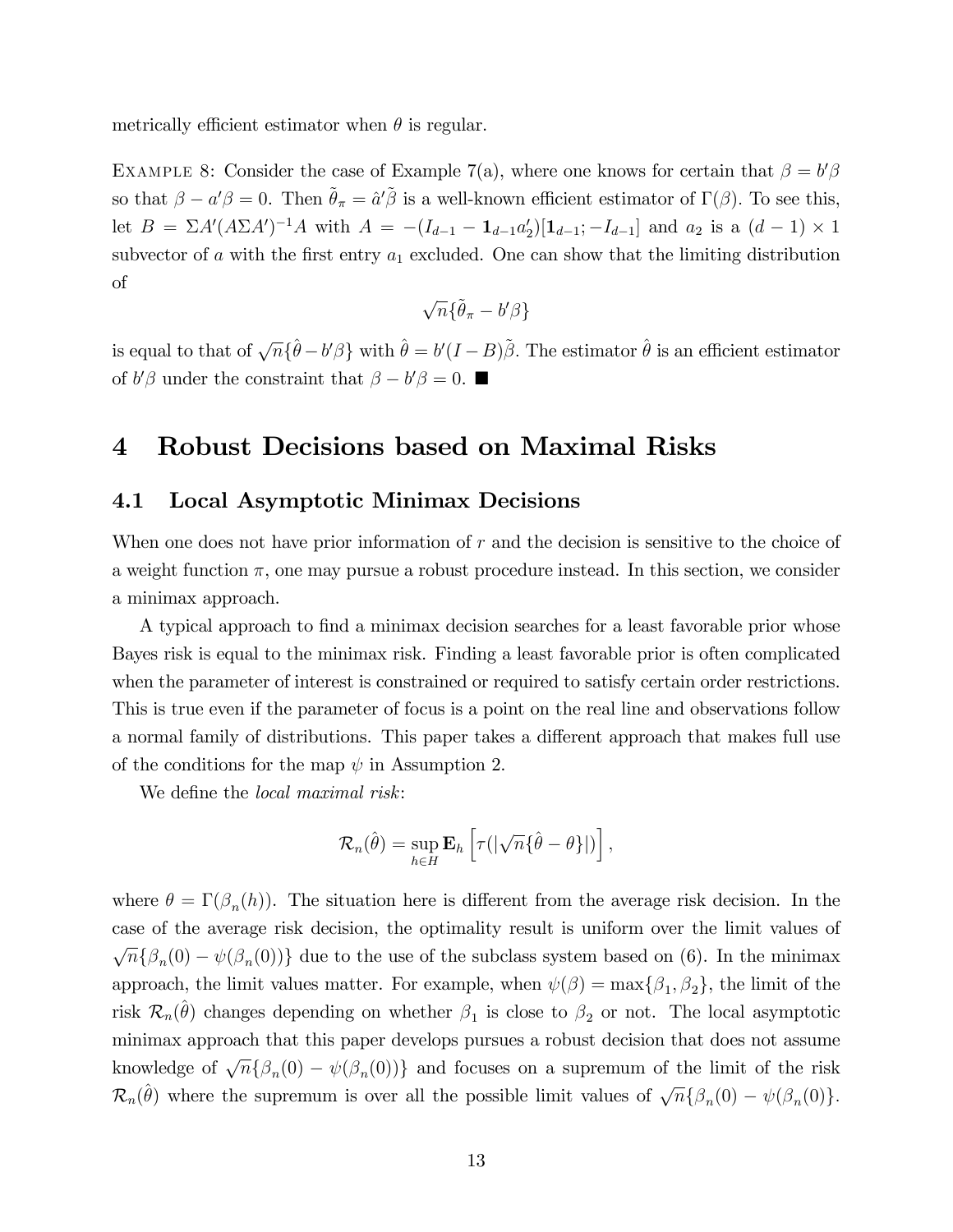Let  $\Psi \equiv {\delta \in [-\infty, \infty]^d : \psi(\delta) = 0}.$  For each  $\delta \in \Psi$  and  $\varepsilon > 0$ , let  $N(\delta; \varepsilon) \equiv {n \in \mathbb{N} : \mathbb{R} \setminus \{-\infty, \infty\}^d}$  $||\sqrt{n} {\{\beta_n(0) - \psi(\beta_n(0))\}} - \delta|| \leq \varepsilon$ . We present the following local asymptotic minimax risk bound.

THEOREM 3: Suppose that Assumptions 1-5 hold and  $\sup_{r\in\mathbf{R}^d} \mathbf{E} \left[ \tau(|\psi(Z + r) - \psi(r)|) \right] < \infty$ . Then for any sequence of estimators  $\theta$ ,

> sup  $\sup_{\delta \in \Psi} \lim_{\varepsilon \to 0} \liminf_{n \in N(\delta; \varepsilon)}$  $\liminf_{n\in N(\delta;\varepsilon)}\mathcal{R}_n(\hat{\theta}) \geq \inf_{w\in\mathbf{R}^d}$ sup  $r \in \mathbf{R}^d$  $\mathbf{E} \left[ \tau(|\psi(Z + r + w) - \psi(r)|) \right].$

As in Theorem 1, the lower bound does not depend on  $\varphi$  that constitutes  $\Gamma$ . The main feature of the lower bound in Theorem 3 is that it involves infimum over a *finite dimensional* space  $\mathbb{R}^d$  in its risk bound. In general, as a consequence of the generalized convolution theorem (e.g. Theorem 2.2 of van der Vaart (1989)), the risk bound involves infimum over the infinite dimensional space of probability measures over  $\mathbb{R}^d$ . In a standard situation with  $\Gamma(\beta) = b'\beta$  with  $b \in S_1$ , this infimum poses no difficulty because the infimum is achieved by a probability measure with a point mass at zero due to Anderson's Lemma. However for a general class of  $\Gamma$  as is the focus of this paper, the infimum over probability measures in the lower bound complicates the computation of the optimal decision. To avoid this difficulty, Theorem 3 makes use of the classic purification result in the game theory (Dvoretsky, Wald, and Wolfowitz (1951).)

We construct a minimax decision as follows. Draw  $\{\xi_i\}_{i=1}^L$  i.i.d. from  $N(0, I_d)$  as before, and let

$$
\tilde{Q}_{mx}(w) = \sup_{r \in \mathbf{R}^d : r' \mathbf{1}_d = 0} \frac{1}{L} \sum_{i=1}^L \tau_M \left( |\psi(\hat{\Sigma}^{1/2} \xi_i + r + w) - \psi(r)| \right).
$$

Then for large  $M > 0$ , we obtain

$$
\tilde{w}_{mx}^* = \frac{1}{2} \left\{ \max \tilde{E}_{mx} + \min \tilde{E}_{mx} \right\},\,
$$

where  $\tilde{E}_{mx} = \{w \in [-M, M]^d : \tilde{Q}_{mx}(w) \leq \inf_{w \in [-M, M]^d} \tilde{Q}_{mx}(w) + \eta_{n,L}\}.$  Here  $\max \tilde{E}_{mx}$  is the collection of vectors of coordinatewise maximizers, i.e.  $e \in \tilde{E}_{mx}$  if and only if  $e_j \geq$  $\max{\{\tilde{e}_j : \tilde{e} \in \tilde{E}_{mx}\}}$  for all  $j = 1, \dots, d$ . Similarly we define min  $\tilde{E}_{mx}$ . This specification of  $\tilde{w}_{mx}^*$  facilitates the proof of the result. In practice, it suffices to take  $\tilde{w}_{mx}^*$  as a minimizer of  $\tilde{Q}_{mx}(w)$  over  $w \in [-M, M]^d$  for a large number M.

We introduce a local asymptotic minimax decision. Let  $\tilde{\beta}$  be a semiparametrically efficient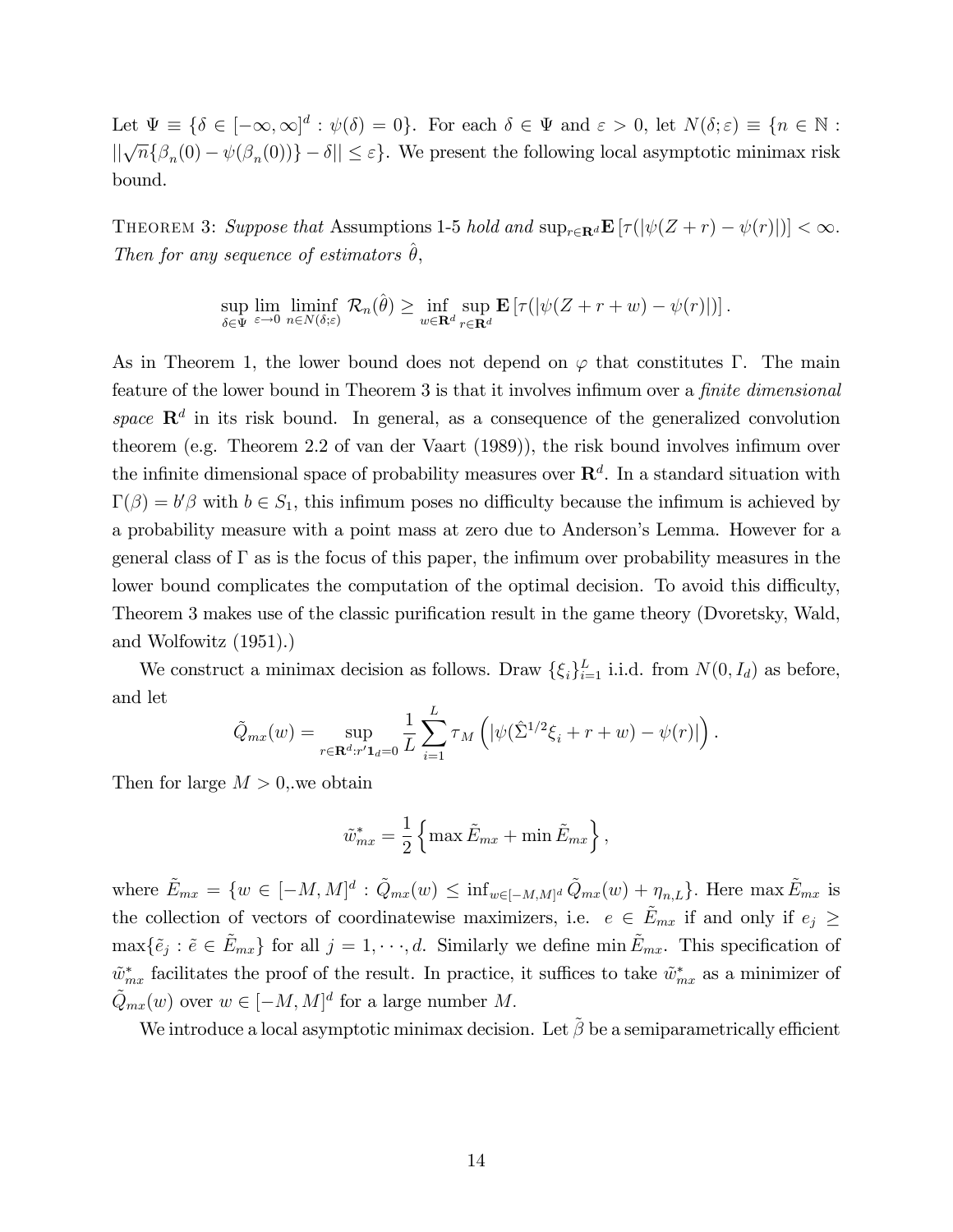estimator of  $\beta$  as in Theorem 2, and let

$$
\tilde{\theta}_{mx} = \Gamma\left(\tilde{\beta} + \frac{\tilde{w}_{mx}^*}{\sqrt{n}}\right). \tag{16}
$$

In the following, we establish that  $\ddot{\theta}_{mx}$  is local asymptotic minimax.

THEOREM 4: Suppose that Assumptions 1-6 hold and  $\sup_{r\in\mathbf{R}^d} \mathbf{E} [\tau(|\psi(Z+r) - \psi(r)|)] < \infty$ . Then,

$$
\lim_{M\to\infty}\sup_{\delta\in\Psi}\lim_{\varepsilon\to 0}\limsup_{n\in N(\delta;\varepsilon)}\mathcal{R}_{n,M}(\tilde{\theta}_{mx})\leq \inf_{w\in\mathbf{R}^d}\sup_{r\in\mathbf{R}^d}\mathbf{E}\left[\tau(|\psi(Z+r+w)-\psi(r)|)\right],
$$

where  $\mathcal{R}_{n,M}(\cdot)$  is  $\mathcal{R}_n(\cdot)$  except that  $\tau(\cdot)$  is replaced by  $\tau_M(\cdot)$ .

When  $\psi(\beta)$  is a regular parameter, taking the form of  $\psi(\beta) = b'\beta$  with  $b \in S_1$ , the local asymptotic minimax risk bound becomes

$$
\inf_{w \in \mathbf{R}^d} \mathbf{E} \left[ \tau \left( |\psi(Z+w)| \right) \right] = \mathbf{E} \left[ \tau \left( |b'Z| \right) \right].
$$

Hence one does not need to compute  $\tilde{w}_{mx}^*$ , because the bias-adjustment term  $w^*$  (i.e. a solution of the above minimization over  $w \in \mathbb{R}^d$  is zero. Hence in this case, we simply set  $\tilde{w}_{mx}^* = 0$  so that the minimax decision becomes simply

$$
\tilde{\theta}_{mx} = \varphi(\tilde{\beta}'b). \tag{17}
$$

This has the following consequences.

EXAMPLE 9: (a) When  $\Gamma(\beta) = \beta' b$  for a known vector  $b \in S_1$ ,  $\tilde{\theta}_{mx} = \tilde{\beta}' b$ . Therefore, the decision in (17) reduces to the well-known semiparametric efficient estimator of  $\beta' b$ .

(b) When  $\Gamma(\beta) = \max\{\beta' b, s\}$  for a known vector  $b \in S_1$  and a known constant s,  $\tilde{\theta}_{mx} =$  $\max{\{\widetilde{\beta}'b,s\}}.$ 

(c) When  $\Gamma(\beta) = |\beta|$  for a scalar parameter  $\beta$ ,  $\tilde{\theta}_{mx} = |\tilde{\beta}|$ . This decision coincides with the average risk decision with  $\pi$  symmetric around 0 (Example 7(c)).

(d) When  $\Gamma(\beta) = \max\{\beta_1 + \beta_2 - 1, 0\}, \, \tilde{\theta}_{mx} = \max\{\tilde{\beta}_1 + \tilde{\beta}_2 - 1, 0\}.$ 

The examples of (b)-(d) involve nondifferentiable transform  $\Gamma$ , and hence estimators of  $\Gamma(\beta)$  for a regular parameter  $\beta$  are asymptotically biased. However, the result of this paper tells that the natural estimator  $\Gamma(\beta)$  that does not involve any bias-reduction is local asymptotic minimax.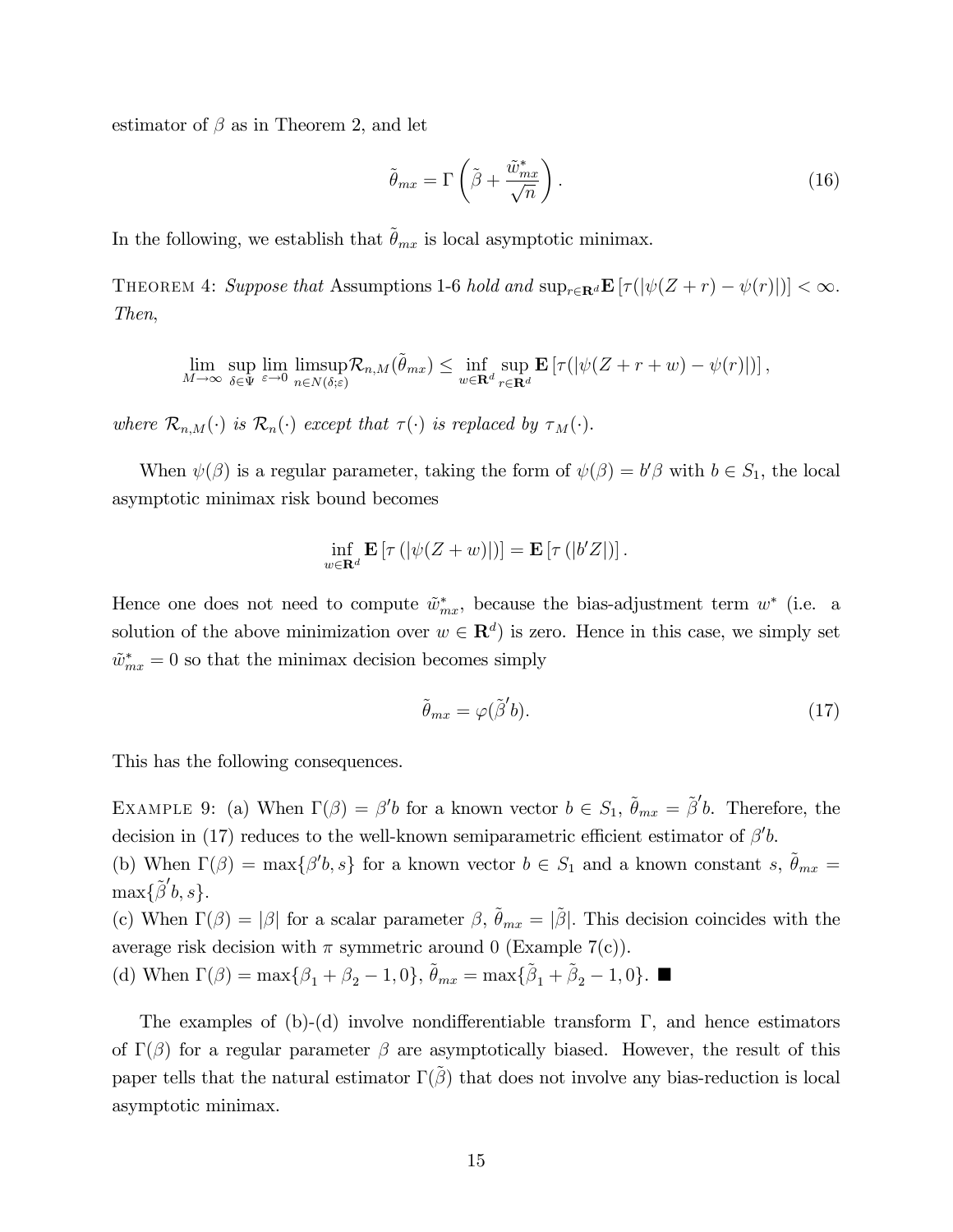#### 4.2 Discussions

#### 4.2.1 Nonminimaxity of Average Risk Decisions  $\tilde{\theta}_{\pi}$  for Nondifferentiable  $\psi$

When information of  $\beta - q(\beta)$  is not available for any q, one may ask whether one can still achieve the robustness of the minimax decision by using the average risk decision  $\tilde{\theta}_{\pi}$  with a "least favorable prior"  $\pi$ . When  $\psi$  is nondifferentiable, the answer is negative as we shall see now. Let  $\Pi$  be the set of all the nonnegative functions on  $\mathbb{R}^d$ . For each  $M > 0$ , let  $\mathcal{D}_{n,M}^{AV}$  be the collection of decisions  $\tilde{\theta}_{\pi}$  as given in (14) with  $\pi$  running in  $\Pi$ .

If there exists decision  $\tilde{\theta}_{\pi} \in \mathcal{D}_{n,M}^{AV}$  for some  $\pi \in \Pi$  such that

$$
\lim_{M\to\infty}\sup_{\delta\in\Psi}\lim_{\varepsilon\to 0}\limsup_{n\in N(\delta;\varepsilon)}\mathcal{R}_{n,M}^{\varepsilon}(\tilde{\theta}_{\pi})\leq \inf_{w\in\mathbf{R}^d}\sup_{r\in\mathbf{R}^d}\mathbf{E}\left[\tau(|\psi(Z+r+w)-\psi(r)|)\right],
$$

then we can say that the decision  $\tilde{\theta}_{\pi}$  is as robust as the minimax decision  $\tilde{\theta}_{mx}$ . Indeed, from Examples 6 and 8 that when  $\Gamma(\beta) = \max\{\beta, s\}$  or  $\Gamma(\beta) = |\beta|$ , for a scalar parameter  $\beta$ , or  $\Gamma(\beta) = \beta' b$  with  $b \in S_1$  for a vector parameter  $\beta$ , taking  $\pi$  to be symmetric around 0 makes the average risk decision a minimax decision. These examples have a common feature that  $\psi(\beta) = \beta' b$  with  $b \in S_1$ . When  $\psi$  is nondifferentiable, there does not exist a decision in  $\mathcal{D}_{n,M}^{AV}$ with a potential for a minimax decision as the following theorem shows.

THEOREM 5: Suppose that Assumptions 1-5 hold. Furthermore, assume that  $\psi$  is nondifferentiable. Then, there exists no decision sequence  $\{\hat{\theta}_n\}_{n=1}^{\infty}$  such that for some  $M > 0$ ,  $\hat{\theta}_n \in \mathcal{D}_{n,M}^{AV}$  for all  $n \geq 1$  and  $\{\hat{\theta}_n\}_{n=1}^{\infty}$  achieves the local asymptotic minimax risk bound in Theorem 3.

The practical implication of Theorem 5 is that the approach of average risk that uses decisions of the form (14) has a limitation in attaining the robustness of a minimax decision, if  $\psi$  is nondifferentiable. Hence when one is concerned about the robustness of the decision, it is better to use the minimax decision than to use an average risk decision with an uninformative weight function.

#### 4.2.2 Using a Given Inefficient Estimator of  $\beta$

When a semiparametric efficient estimator of  $\beta$  is hard to find or compute, one may want to use an inefficient estimator  $\hat{\beta}$  which is easy to compute. In this case, one may search for a functional  $\delta$  such that  $\delta(\hat{\beta})$  has good properties. By imposing restrictions on the space of candidate decisions, we propose an estimator that satisfies a weaker notion of optimality and yet computationlly attractive when d is large.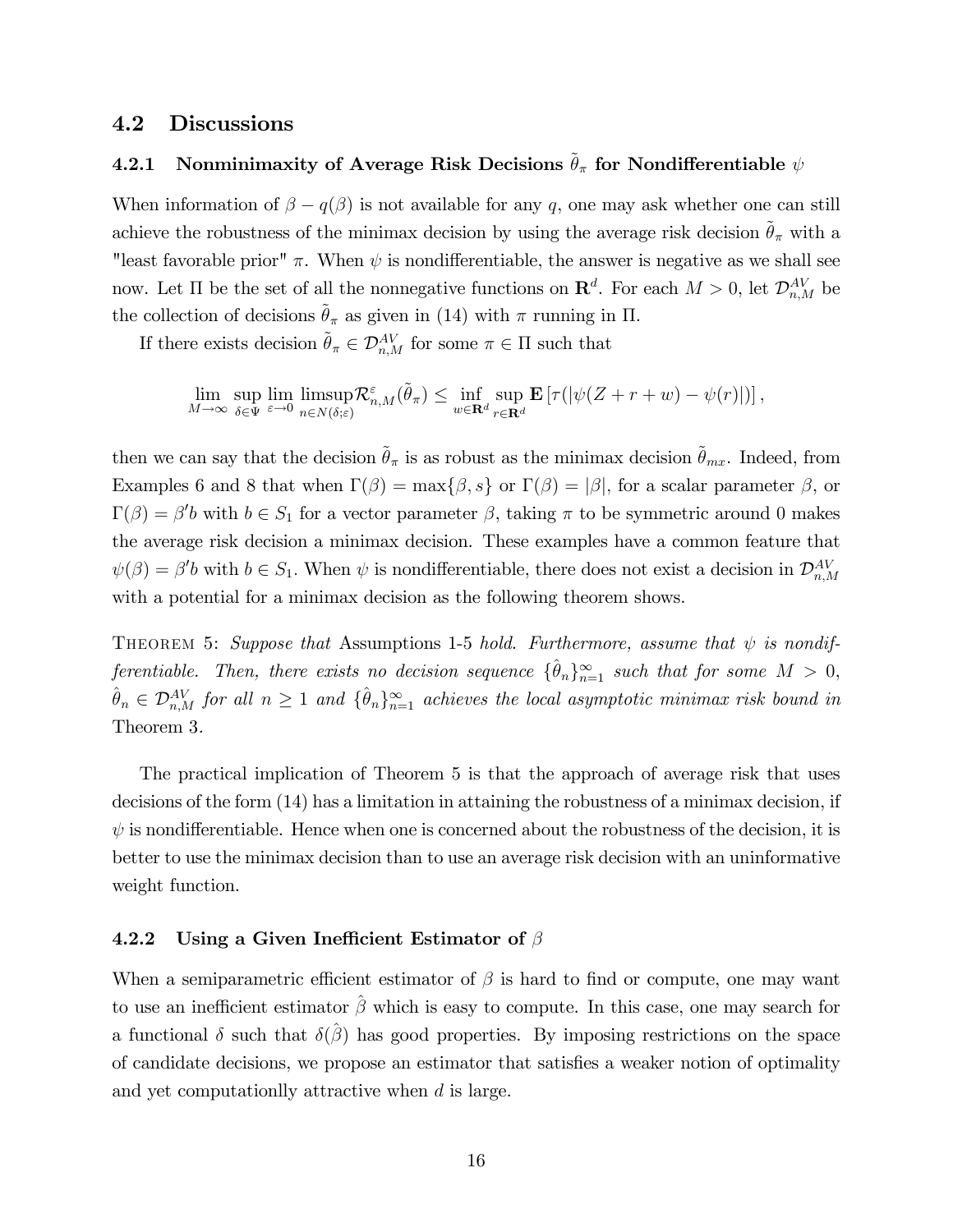Suppose that we are given with  $\hat{\beta}$  such that for each  $t \in \mathbb{R}^d$ ,

$$
\sup_{h\in H} \left| P_{n,h}\{\sqrt{n}(\hat{\beta}-\beta_n(h))\leq t\} - P\{V\leq t\} \right| \to 0, \text{ as } n \to \infty,
$$

for some random vector  $V \in \mathbf{R}^d$ . We assume that the distribution of V does not depend on  $h \in H$ . We consider the following collection of candidate decisions.

DEFINITION 1: Let  $\mathcal{D}_n(\hat{\beta})$  be the set of decisions of form  $\hat{\theta}_n = \kappa(\delta_n(\hat{\beta}) + \hat{v}/\sqrt{n})$ , where  $\kappa$  is a functional satisfying Assumption 2(ii) and  $\delta_n : \mathbf{R}^d \to \mathbf{R}$  is a functional such that for each  $h \in H, \, s \in {\mathbf R}^d$  and  $\varepsilon, \eta > 0,$ 

$$
\limsup_{n \to \infty} \sup_{s_1 \in \mathbf{R}^d: ||s-s_1|| < \eta} P_{n,h} \left\{ \left| \sqrt{n} \left\{ \delta_n \left( \hat{\beta} - \beta_n(h) + \frac{s_1}{\sqrt{n}} \right) \right\} - \delta(V+s) \right| > \varepsilon \right\} < \eta,
$$

for some map  $\delta : \mathbf{R}^d \to \mathbf{R}$ , and for each  $\varepsilon > 0$ ,  $\sup_{h \in H} P_{n,h} \{ |\hat{v} - v| > \varepsilon \} \to 0$ , for some nonrandom number  $v \in \mathbf{R}$ .

The optimality notion based on  $\mathcal{D}_n(\hat{\beta})$  is weaker than that of the previous section. Nevertheless, this decision can still be a reasonable choice in practice when a semiparametrically efficient estimator of  $\beta$  is hard to find or compute. One can show that under the assumptions of Theorem 3, the following analogous results hold.

COROLLARY 1: Suppose that the conditions of Theorem 3 hold. Then for any  $\hat{\theta} \in \mathcal{D}_n(\hat{\beta})$ ,

$$
\sup_{\delta \in \Psi} \lim_{\varepsilon \to 0} \liminf_{n \in N(\delta,\varepsilon)} \mathcal{R}_n(\hat{\theta}) \ge \inf_{v \in \mathbf{R}} \sup_{r \in \mathbf{R}^d} \mathbf{E} \left[ \tau(|\psi(V+r) - \psi(r) + v|) \right].
$$

This suggests the following way to obtain optimal decisions. Let  $\{\hat{V}_i\}_{i=1}^L$  be i.i.d. draws from a distribution that converges to the distribution of V as  $n \to \infty$ . This can be immediately done when  $V$  is a centered normal random vector whose covariance matrix we can estimate consistently. Take a large number  $M > 0$  and define

$$
\hat{Q}_{mx}(v) = \sup_{r \in \mathbf{R}^d : r' \mathbf{1}_d = 0} \frac{1}{L} \sum_{i=1}^L \tau \left( |\psi(\hat{V}_i + r) + v - \psi(r)| \right) \text{ and}
$$

$$
\hat{E}_{mx} = \left\{ v \in [-M, M] : \hat{Q}_{mx}(v) \le \inf_{v \in [-M, M]} \hat{Q}_{mx}(v) + \eta_{n,L} \right\}.
$$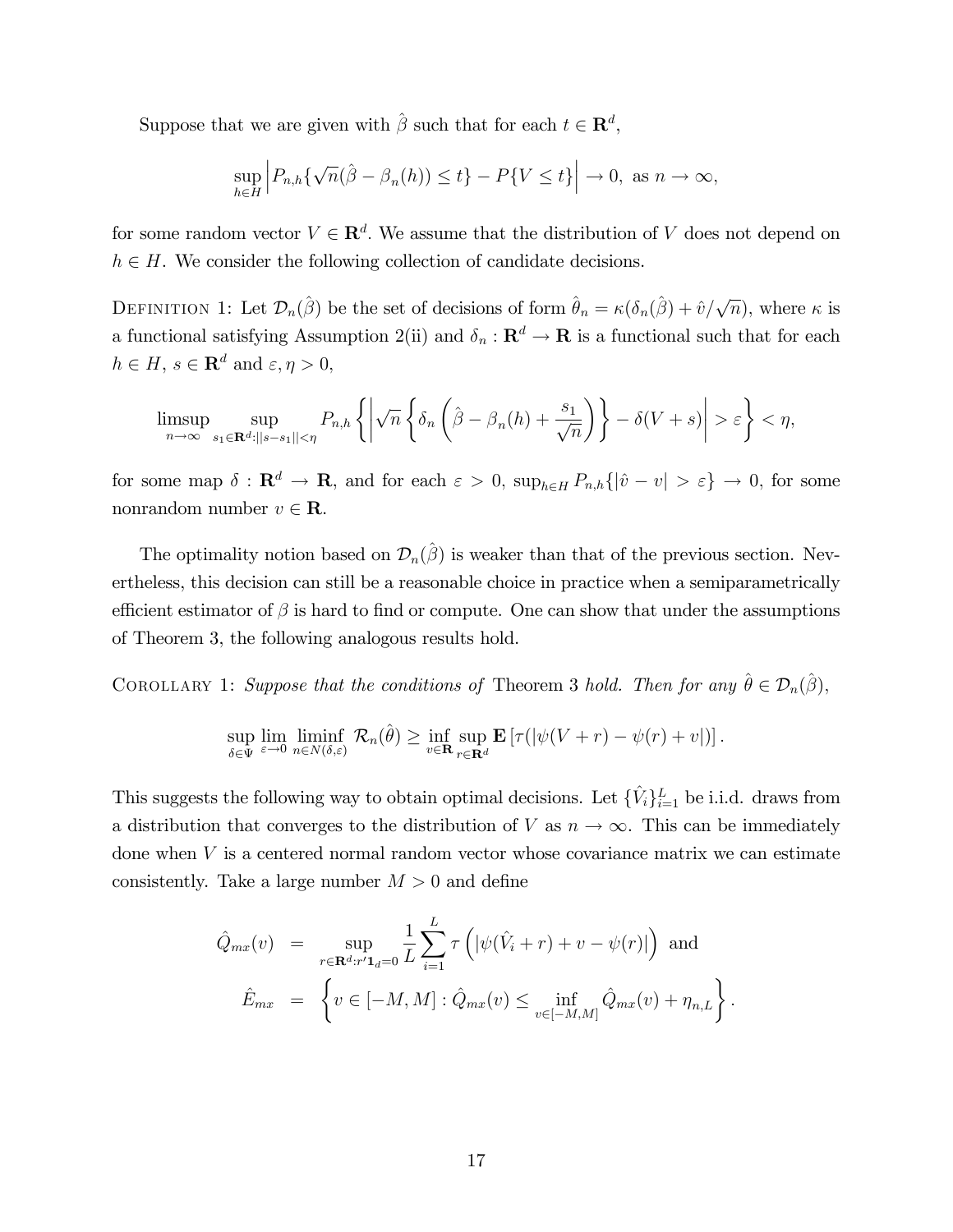Let  $\hat{v}^*_{mx} = \frac{1}{2}$ 2  $\{ \max \hat{E}_{mx} + \min \hat{E}_{mx} \}$ . We are ready to introduce the minimax decisions:

$$
\hat{\theta}_{mx} = \varphi \left( \psi(\hat{\beta}) + \frac{\hat{v}_{mx}^*}{\sqrt{n}} \right). \tag{18}
$$

Therefore, using the decision of the form  $\hat{\theta}_{mx}$  is still a reasonable choice although it satisfies a weaker notion of optimality.

## 5 Monte Carlo Simulations

#### 5.1 Simulation Designs

In the simulation studies, we considered the following data generating process. Let  $\{X_i\}_{i=1}^n$ be i.i.d random vectors in  $\mathbb{R}^2$  where  $X_1 \sim N(\beta, \Sigma)$ , where

$$
\beta = \begin{bmatrix} \beta_1 \\ \beta_2 \end{bmatrix} = \begin{bmatrix} 0 \\ \delta_0/\sqrt{n} \end{bmatrix} \text{ and } \Sigma = \begin{bmatrix} 2 & 1/2 \\ 1/2 & \kappa_0 \end{bmatrix},
$$
(19)

where  $\kappa_0$  is a constant to be determined later, and  $\delta_0$  is chosen from grid points in [0, 5]. Note that  $\delta_0 = \sqrt{n}(\beta_2 - \beta_1)$ . We chose  $\delta_0$  from a grid from 0 to 5. The parameter of interest was taken to be  $\Gamma(\beta) = (\varphi \circ \psi)(\beta)$  with  $\varphi$  being an identity map and  $\psi(\beta) = \max(\beta)$ . When  $\delta_0$  is close to zero, it means that  $\beta_1$  and  $\beta_2$  are close to the kink points of  $\Gamma(\beta)$ . However, when  $\delta_0$  is away from zero,  $\Gamma(\beta)$  becomes more like a regular parameter (i.e.,  $\beta_2$  in this simulation set-up). We take  $\tilde{\beta} = \frac{1}{n}$  $\frac{1}{n} \sum_{i=1}^{n} X_i$  as the estimator of  $\beta$ . As for the finite sample risk, we adopted the squared error loss and considered the following:

$$
\mathbf{E}\left[\left(\hat{\theta}-\Gamma(\beta)\right)^2\right],
$$

where  $\hat{\theta}$  is a candidate estimator. We evaluated the risk using Monte Carlo simulations. The sample size was 300. The Monte Carlo simulation number was set to be 500.

In the simulation study, we investigate the finite sample risk profile of decisions by varying  $\delta_0$ . It is worth remembering that both the average risk decision and the minimax decision are not necessarily optimal *uniformly* over  $\delta_0$ . Therefore, for some values of  $\delta_0$ , there can be other decisions that strictly dominate these decisions. By investigating the risk profile for each  $\delta_0$ , we can discern the characteristics of each decision.

As for the average risk decisions, we computed  $\tilde{c}^*$  by applying a grid search over  $c \in$ [-15, 15] with grid size 0.05, and took as  $\tilde{c}^*_{\pi}$  one that minimizes  $\tilde{Q}_{\pi}(c)$  defined in (12). (We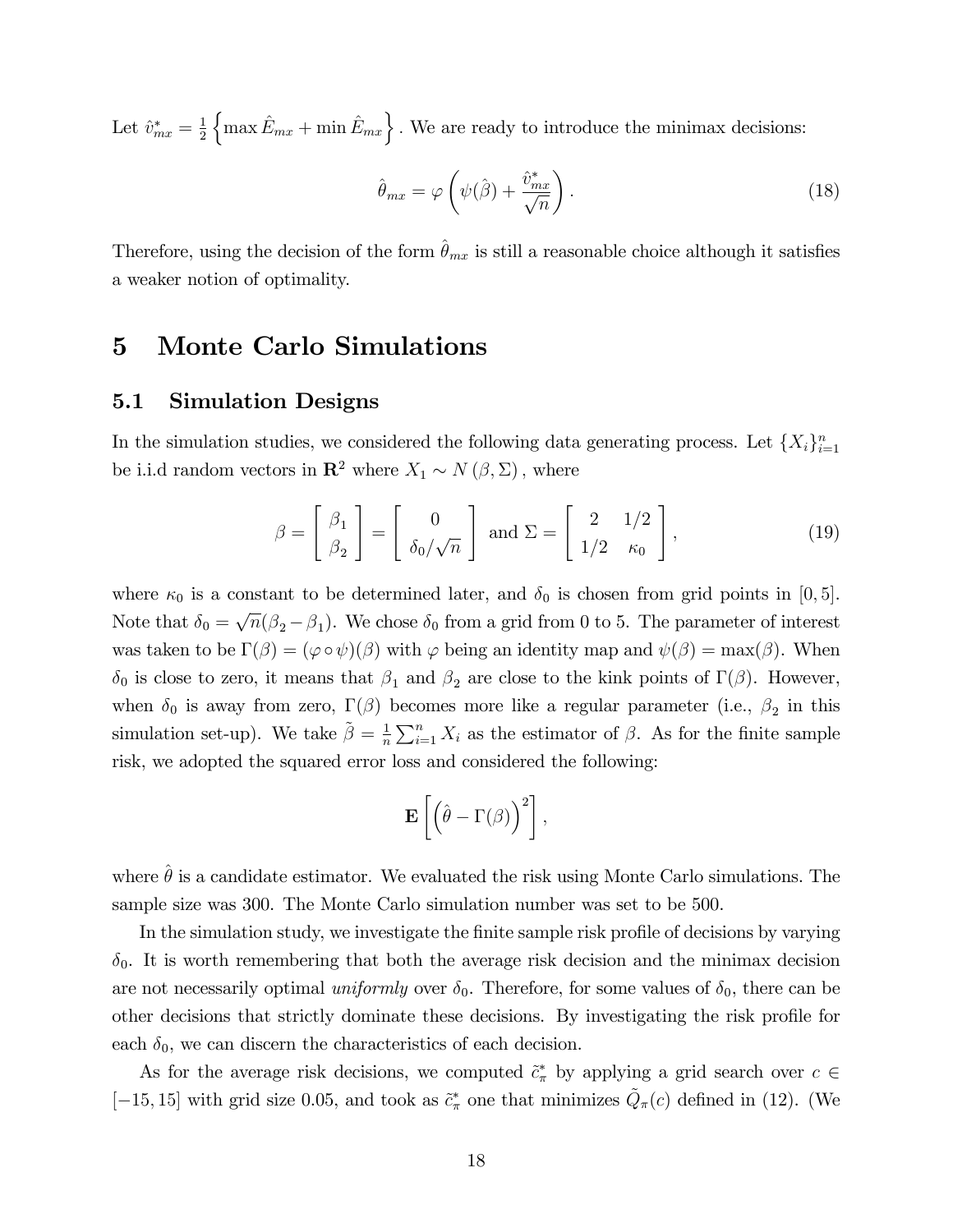

Figure 2: Instability of Average Risk Decisions: Performance of average risk decisions deteriorates near the kink points ( $\delta_0 \approx 0$ ) when the weight function has high dispersion.

did not truncate the loss function.) To compute the average risk, we generated 2000 number of random numbers with density  $\pi$  (the specification of  $\pi$  is explained in the next subsection) and computed the sample mean of the risks.

#### 5.2 Results

### 5.2.1 Instability of Average Risk Decisions near the Points of Nondifferentiability

In this subsection, we check how the quality of average risk decisions depends on the accuracy of prior information over r. We represent the accuracy of this information using weights  $\pi$ with different variances. First we define

$$
\bar{r} \equiv \sqrt{n}(\beta - \hat{a}'\beta) = \begin{bmatrix} -\hat{a}_2\delta_0 \\ \delta_0 - \hat{a}_2\delta_0 \end{bmatrix},
$$

where  $\hat{a}_2$  is the second component of  $\hat{a} = \hat{\Sigma}^{-1} \mathbf{1}_2/(\mathbf{1}_2'\hat{\Sigma}^{-1} \mathbf{1}_2)$  and  $\hat{\Sigma}$  is the sample analogue estimator of  $\Sigma$ .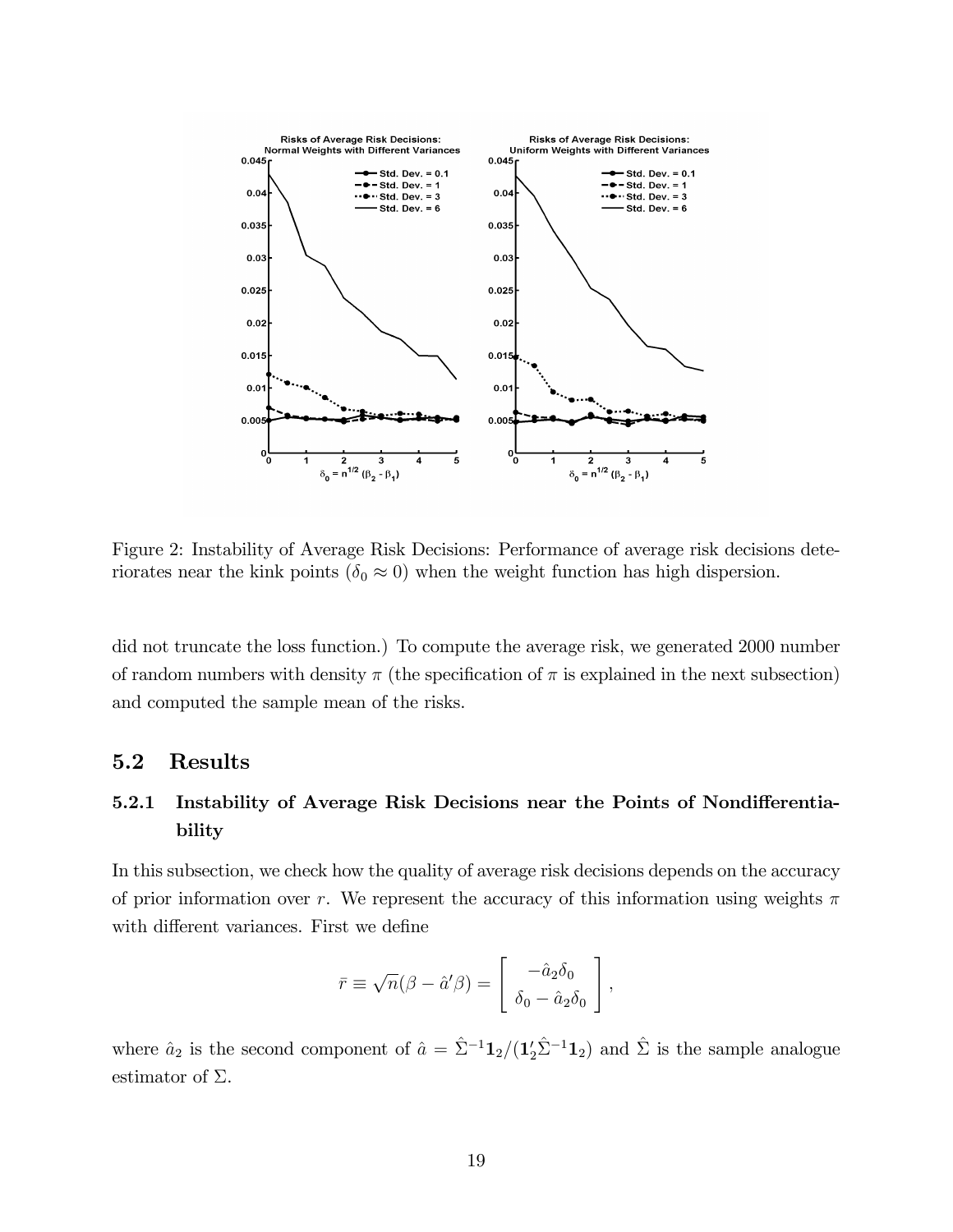We consider the following weight functions: for  $\sigma > 0$ , let

$$
\pi_1
$$
: the density of  $\sigma N(0, I_2) + \bar{r}$   
 $\pi_2$ : the density of  $\sqrt{12}\sigma U - \sqrt{12}\sigma/2 + \bar{r}$ ,

where U is a random vector in  $\mathbb{R}^2$  whose entries are independent Uniform [0, 1]. The parameter  $\sigma$  represents the standard deviation of  $\pi_1$  and  $\pi_2$ . The magnitude of  $\sigma$  hence represents the accuracy of prior information. In this exercise, we mainly focus on the role of  $\sigma$  while having  $\pi_1$  and  $\pi_2$  centered at the correct value of  $\bar{r}$ . (Later we will investigate its robustness property when the weight functions are not centered around the true value  $\bar{r}$ .) The variance parameter  $\kappa_0$  in (19) was set to be 4.

Figure 1 reports the finite sample risk of average risk decisions  $\tilde{\theta}_{\pi}$  using different weight functions  $\pi_1$  and  $\pi_2$  with standard deviation  $\sigma$  chosen from {0.1, 1, 3, 6}. The x-axis represents  $\delta_0$ , which governs the discrepancy between  $\beta_1$  and  $\beta_2$ . The finite sample risk profiles for uniform weights and for normal weights are similar. When  $\sigma$  is small, it is as if one knows well the difference  $\beta_2 - \beta_1$ , and with this knowledge, the decision problem becomes like one focusing on a regular parameter. This is true as long as one has fairly accurate information of  $\beta_2 - \beta_1$ , regardless of what the actual difference  $\beta_2 - \beta_1$  is. This is reflected by the flatness of the risk profiles with  $\sigma = 0.1$ . However, this is no longer the case when  $\sigma$  is large, say,  $\sigma = 6$ . In this case, it matters whether  $\beta$  is close to the kink points of  $\Gamma(\beta)$  or not. When  $\delta_0$  is close to zero so that  $\beta$  is close to the kink points of  $\Gamma(\beta)$ , the risk (with  $\sigma = 6$ ) is very high. On the other hand, when  $\beta$  is away from the kink points (i.e.  $\delta_0$ ) is away from zero), the risk is attenuated. This shows that the choice of  $\sigma$  for the weight function becomes increasingly important as  $\beta$  becomes close to the kink points. Hence when  $\beta$  is close to the points of nondifferentiability, the risk is not robust to the choice of the weight functions even if their centers are correctly chosen.

#### 5.2.2 Advantage of Prior Information under Correctly Centered Weights

In the preliminary simulation studies of minimax decisions, we find that decisions  $\theta_{mx}$  and  $\theta_{mx}$  do not make much difference in terms of finite sample risks in our simulation set-up. Hence as for the minimax decisions, we report only the performance of the decision  $\hat{\theta}_{mx}$  that is computationally faster.

Figure 2 compares the minimax decision and the average risk decision, when the average risk decision is obtained with correctly centered weights. Recall that in the case of correctly centered weights, the weight function centers around the true value of  $\sqrt{n}(\beta - a'\beta)$ .

When  $\sigma = 0.1$ , the risk profile dominates that of minimax decision. This attests to the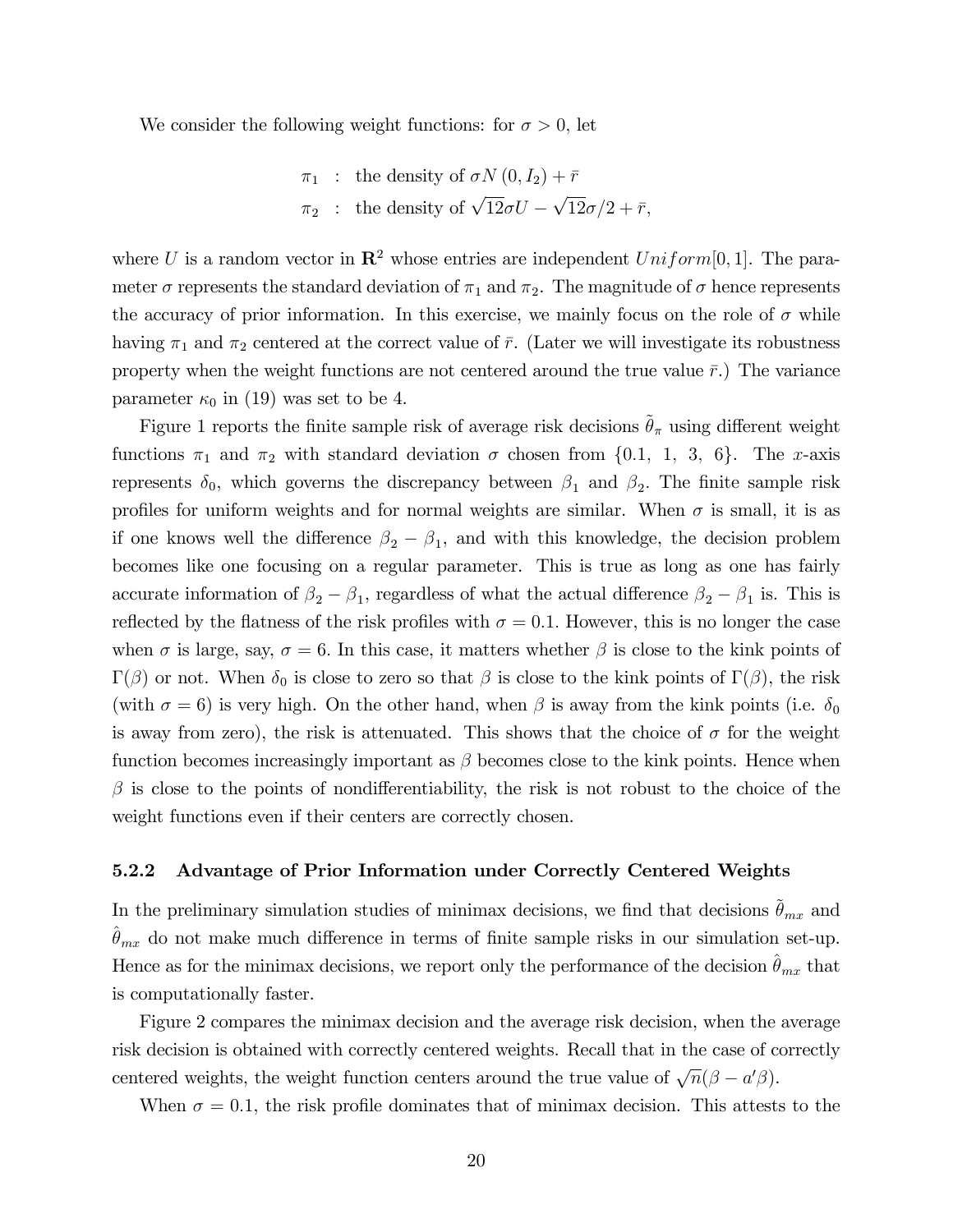

Figure 3: Advantage of Prior Information: Average risk decisions with correctly centered weights having small variance perform better than the minimax decisions.

benefit of additional information of  $\beta - a'\beta$  in the decision making. When this information is subject to uncertainty so that we have now  $\sigma = 3$  or 6, the average risk decisions do not dominate the minimax decision uniformly over  $\delta_0$ . As shown in Figure 1, this is because the average risk decisions behave unstably with  $\beta - a'\beta$  close to zero.

### 5.2.3 Nonrobustness of Average Risk Decisions with Weights with Misspecified Centers

The study of average risk decisions so far has assumed that the weights have correctly specified centers. The question that we ask here is whether the performance of the average risk decisions is robust to the misspecification of the centers, and whether the performance can be made robust by choosing  $\pi$  with high variance. The design with misspecified centers places the center of the weight  $\pi$  away from the true value of  $\beta - a'\beta$ .

The results are shown in Figure 3. The left panel shows results with the center  $[0, \gamma]'$  of the weight  $\pi$  set to be  $[0, 0.1]$ ', i.e. close to the kink points of  $\psi(\beta)$  and the right panel results with the center  $[0, \gamma]'$  of the weight equal to  $[0, 2]'$  away from zero. In both cases, the risk profile of the average risk decision performs conspicuously worse than the minimax approach except for certain local areas of  $\delta_0$ . Note that the performance is not quite robustified even if we increase  $\sigma$  from 0.1 to 3. In other words, using highly uninformative weight function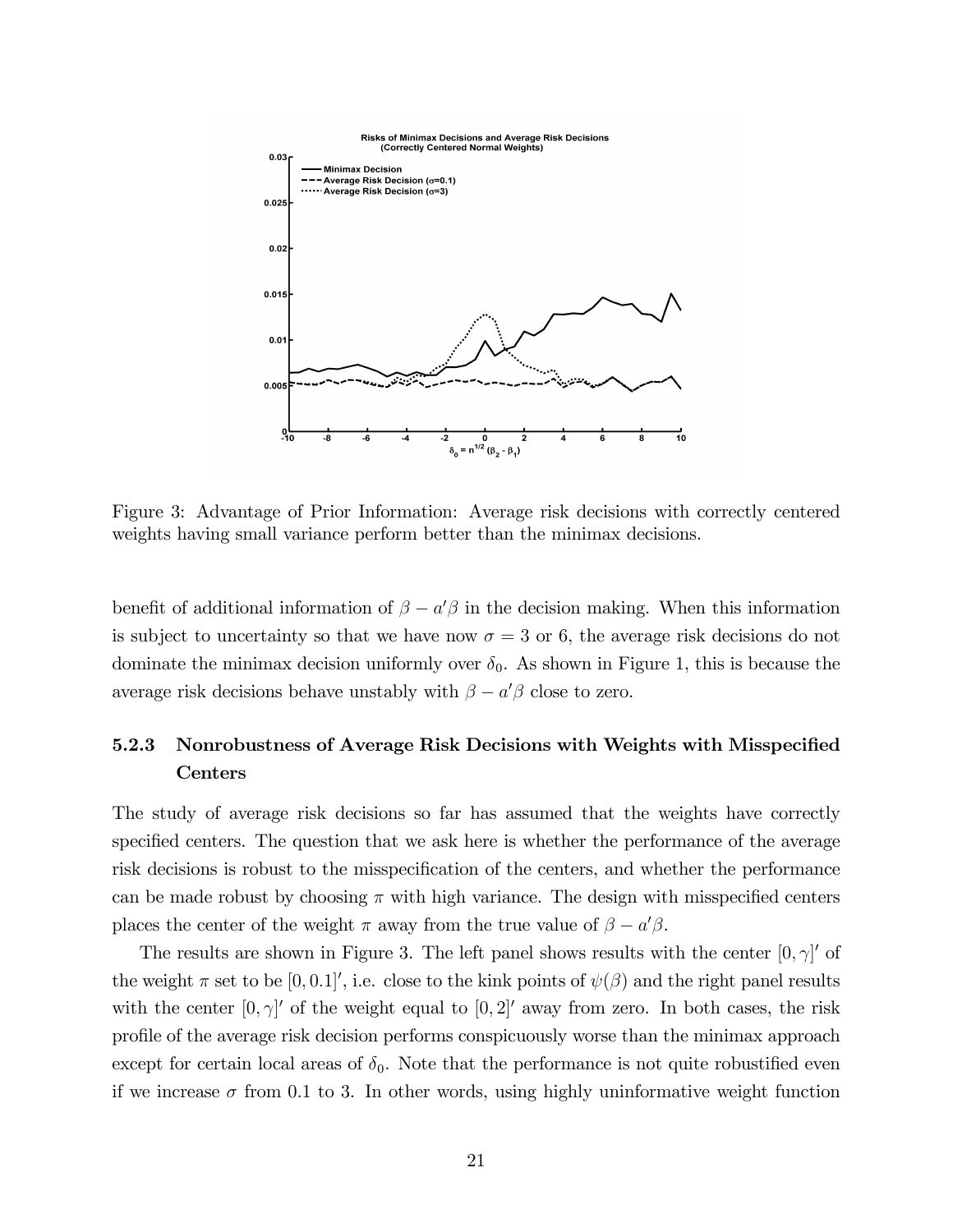

Figure 4: Nonrobustness of Average Risk Decisions: Average risk decisions with weights having misspecified centers are not robust to  $\delta_0$ , while the minimax decisions show robustness.

does not alleviate the problem of nonrobustness. When we increase  $\sigma$  further, the risk profile of the average risk decision deteriorates further around the kink points of  $\psi(\beta)$  over a larger area, preventing the decision from achieving robustness. This performance of average risk decisions makes sharp contrast with the minimax decisions. Regardless of whether the data generating process is close to the kink points or not, the finite sample risk profile shows the stable performance of the minimax decision. This result is consistent with what we found from Theorem 5.

#### 5.2.4 Minimax Decision and Bias Reduction

It is well-known that the estimator of the type  $\max(\beta)$  is asymptotically biased and many researches have proposed bias-reduction methods to address this problem. (e.g. Manski and Pepper (2000), Haile and Tamer (2003), and Chernozhukov, Lee, and Rosen (2009)). However, it is not yet clear whether a bias reduction method does the estimator harm or good from a decision-theoretic point of view, when  $\theta = \Gamma(\beta)$  for nondifferentiable map  $\Gamma$ .

In this section, we consider estimators obtained through certain primitive methods of bias reduction and compare their properties with the minimax decision proposed in this paper. In our simulation set-up, the term  $b_{F,n} = \mathbf{E} [\max\{X_{11} - \beta_1, X_{12} - \beta_2\}]$  becomes the asymptotic bias of the estimator  $\max(\hat{\beta})$  when  $\beta_1 = \beta_2$ . One may consider the following estimator of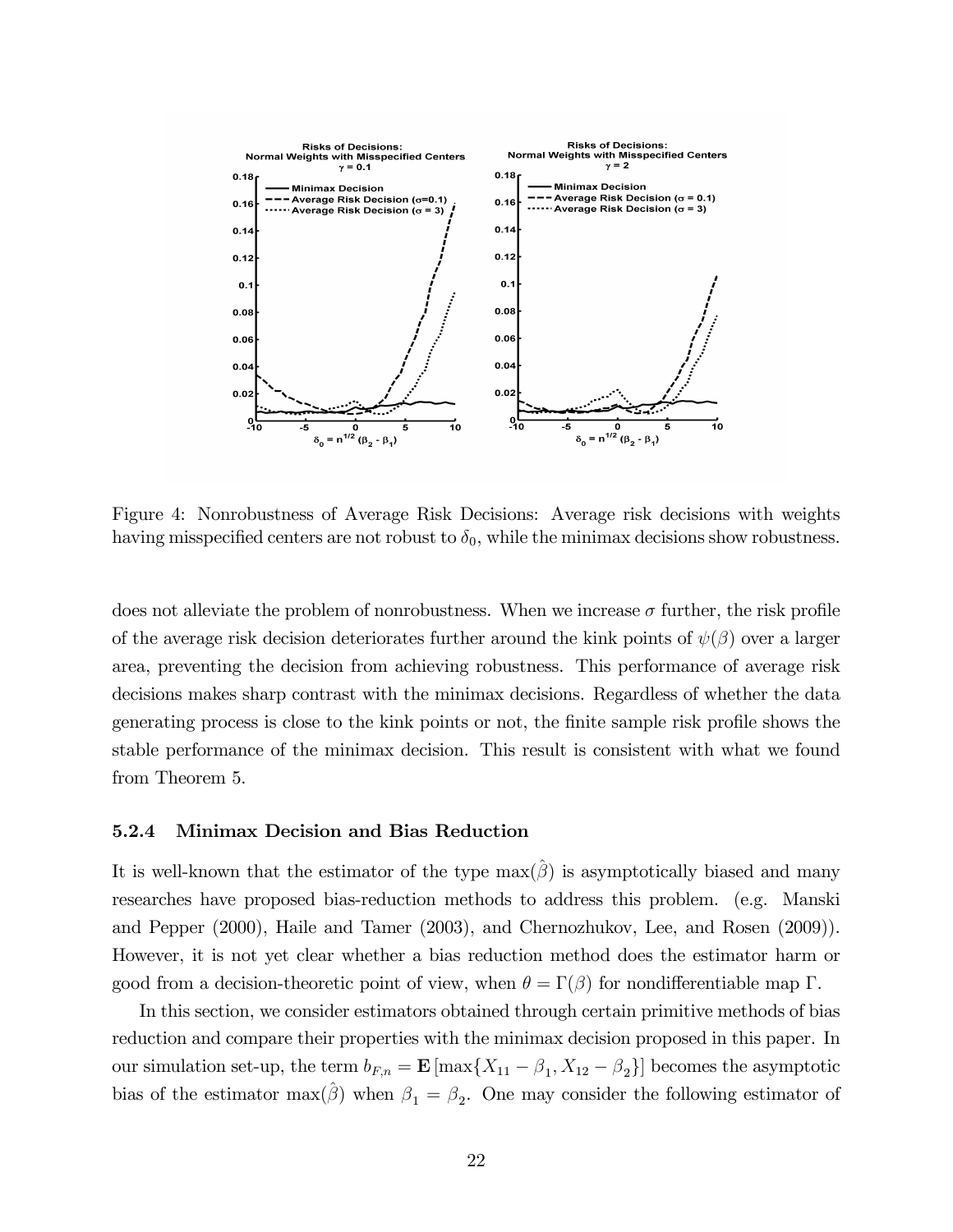$b_{F,n}$ :

$$
\hat{b}_{F,n} = \frac{1}{L} \sum_{i=1}^{L} \max \left( \hat{\Sigma}^{1/2} \xi_i \right),
$$

where  $\xi_i$  is drawn i.i.d. from  $N(0, I_2)$ . This adjustment term  $\hat{b}_{F,n}$  is fixed over different values of  $\beta_2 - \beta_1$  (in large samples). Since the bias of  $\max(\hat{\beta})$  becomes prominent only when  $\beta_1$  is close to  $\beta_2$ , one may consider performing bias adjustment only when the estimated difference  $|\beta_2 - \beta_1|$  is close to zero. In the simulation study, we also consider the following estimated adjustment term:

$$
\hat{b}_{S,n} = \left(\frac{1}{L} \sum_{i=1}^{L} \max\left(\hat{\Sigma}^{1/2} \xi_i\right)\right) \mathbf{1} \left\{ \left|\hat{\beta}_2 - \hat{\beta}_1\right| < 1.7/n^{1/3} \right\}.
$$

Then, we compare the following two estimators with the minimax decision  $\theta_{mx}$ :

$$
\hat{\theta}_F = \max(\hat{\beta}) - \hat{b}_{F,n}/\sqrt{n} \text{ and}
$$

$$
\hat{\theta}_S = \max(\hat{\beta}) - \hat{b}_{S,n}/\sqrt{n}.
$$

We call  $\hat{\theta}_F$  the estimator with fixed bias-reduction and  $\hat{\theta}_S$  the estimator with selective biasreduction. The results are reported in Figure 5.

The finite sample risks of  $\hat{\theta}_F$  are better than the minimax decision  $\hat{\theta}_{mx}$  only around  $\delta_0 = 0$ . The bias reduction using  $\hat{b}_{F,n}$  improves the estimator's performance in this case. However, for other values of  $\delta_0$ , the bias correction does more harm than good because it lowers the bias when it is better not to. This is seen in the right-hand panel of Figure 5 which presents the finite sample bias of the estimators. With  $\delta_0$  close to zero, the estimator with fixed bias-reduction eliminates the bias almost entirely. However, for other values of  $\delta_0$ , this bias correction induces negative bias, deteriorating the risk performances.

The estimator  $\hat{\theta}_S$  with selective bias-reduction is designed to be hybrid between the two extremes of  $\hat{\theta}_F$  and  $\hat{\theta}_{mx}$ . When  $\beta_2-\beta_1$  is estimated to be close to zero, the estimator performs like  $\hat{\theta}_F$  and when it is away from zero, it performs like max( $\hat{\beta}$ ). As expected, the bias of the estimator  $\hat{\theta}_S$  is better than that of  $\hat{\theta}_F$  while successfully eliminating nearly the entire bias when  $\delta_0$  is close to zero. Nevertheless, it is remarkable that the estimator shows highly unstable finite sample risk properties overall. When  $\delta_0$  is away from zero and around 3 to 7, the performance is worse than the other estimators. This result illuminates the fact that successful reduction of bias does not always imply a better risk performance.

The minimax decision shows finite sample risks that are robust over the values of  $\delta_0$ . In fact, the estimated bias adjustment term  $\hat{v}^*_{mx}$  of the minimax decision is close to zero. This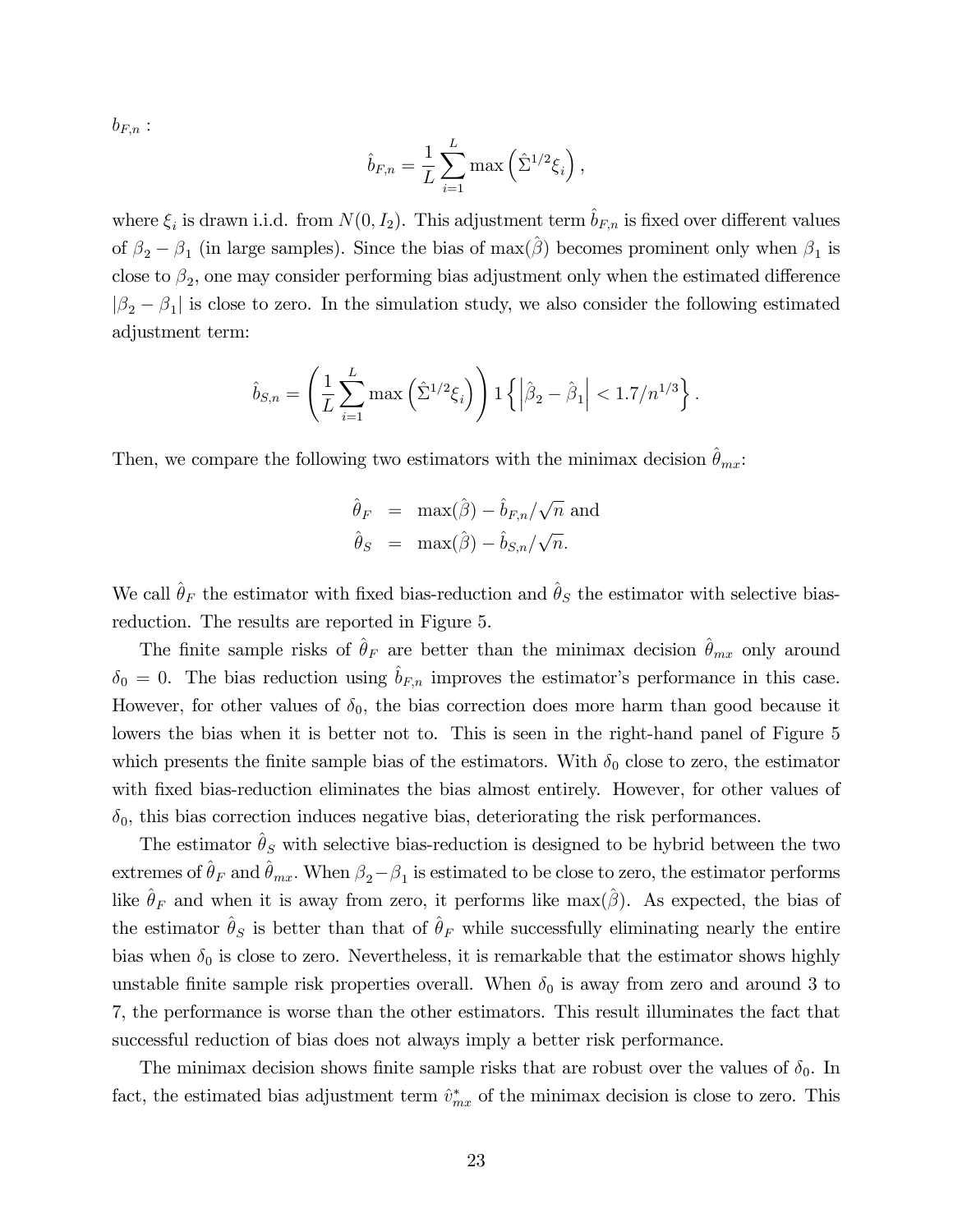

Figure 5: Comparison of the Minimax Decisions with Estimators obtained through Bias-Reduction Methods

means that the estimator  $\hat{\theta}_{mx}$  involves almost zero bias adjustment, due to the concern for its robust performance. In terms of finite sample bias, the minimax estimator suffers from a substantially positive bias as compared to the other two estimators, when  $\delta_0$  is close to zero. The minimax decision tolerates this bias because by doing so, it can maintain robust performance for other cases where bias reduction is not needed. The minimax estimator is ultimately concerned with the overall risk properties, not just a bias component of the estimator, and as the left-hand panel of Figure 5 shows, it performs more reliably over various values of  $\delta_0$  relative to the other two estimators.

# 6 Conclusion

This paper has investigated the problem of optimal estimation of certain nonregular parameters, when a nonregular parameter is a nondifferentiable transform of a regular parameter. This paper demonstrates that we can define and find an average risk decision and a minimax decision, modifying the standard local asymptotic minimax theorem. While these results are new to the best of the author's knowledge, they nonetheless fall short of providing a complete picture of optimal estimation of nonregular parameters in general.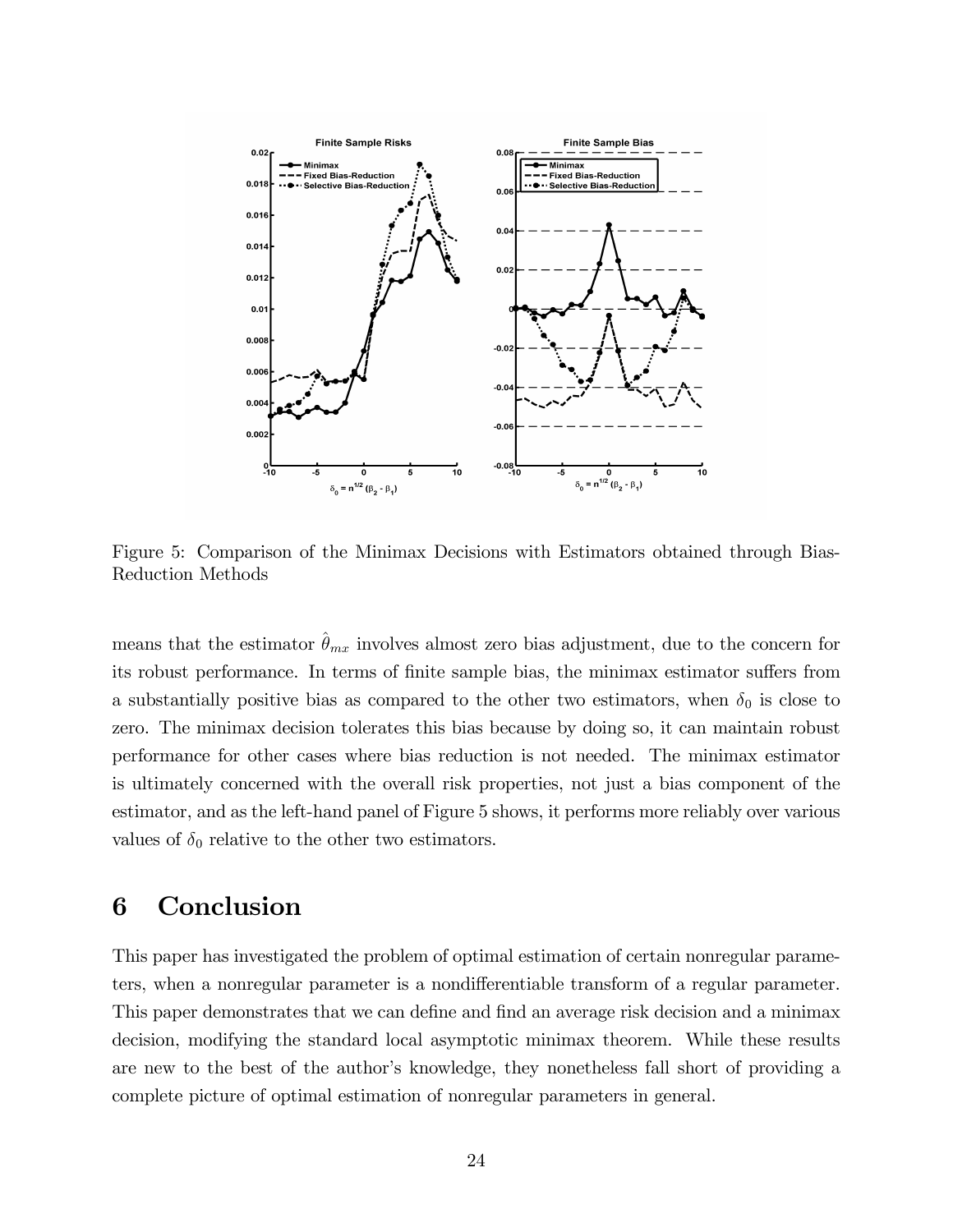One interesting finding of this paper is that when the functional  $\psi$  is nondifferentiable (within the context of this paper), there exists no weight function that makes the average risk decision of the form in the paper a minimax decision. This seems to suggest the divergence of the Bayesian approach and the frequentist (or minimax) approach in the case of nonregular parameters. If this divergence is indeed a general phenomenon, it is conjectured that minimax decisions for nonregular parameters in this paper are not asymptotically admissible, which eventually means that one may be able to obtain other minimax decisions that improve on the decisions given in this paper.<sup>4</sup> This issue is left to a future research.

## 7 Appendix: Mathematical Proofs

We begin by presenting a lemma which is a generalization of Lemma A5 of Song (2009). Let  $[-\infty,\infty]$  and  $[-\infty,\infty]^d$  be one-point compactifications of **R** and **R**<sup>d</sup> respectively. Convergence in distribution  $\rightarrow_d$  in the proof is viewed as in the one-point compactifications. We assume the environment of Theorem 1. Choose  $\{h_i\}_{i=1}^m$  from an orthonormal basis  $\{h_i\}_{i=1}^{\infty}$ of H. For  $p \in \mathbf{R}^m$ , we consider  $h(p) \equiv \sum_{i=1}^m p_i h_i$  so that  $\beta_j(h(p)) = \sum_{i=1}^m \beta_j(h_i) p_i$ , where  $\beta_j$ is the *j*-th element of  $\beta$ . Given a  $d \times k$  full column rank matrix  $(d \geq k)$   $\Lambda$ , let  $\overline{\beta}$  and  $\overline{\gamma}$  be  $m \times d$  and  $m \times k$  matrices such that

$$
\bar{\beta} \equiv \begin{bmatrix} \dot{\beta}_1(h_1) & \dot{\beta}_2(h_1) & \cdots & \dot{\beta}_d(h_1) \\ \dot{\beta}_1(h_2) & \dot{\beta}_2(h_2) & \cdots & \dot{\beta}_d(h_2) \\ \vdots & \vdots & \ddots & \vdots \\ \dot{\beta}_1(h_m) & \dot{\beta}_2(h_m) & \cdots & \dot{\beta}_d(h_m) \end{bmatrix} \text{ and } \bar{\gamma} \equiv \begin{bmatrix} \dot{\beta}(h_1)'\Lambda \\ \dot{\beta}(h_2)'\Lambda \\ \vdots \\ \dot{\beta}(h_m)'\Lambda \end{bmatrix} .
$$
 (20)

We also define  $\bar{\zeta} \equiv (\zeta(h_1), \cdots, \zeta(h_m))'$ , where  $\zeta$  is the Gaussian process that appears in Assumption 3. We assume that  $m \geq d$  and  $\bar{\beta}$  is full column rank. We fix  $\lambda > 0$  and let  $A_{\lambda}$  be a  $m \times 1$  random vector with distribution  $N(0, I_m/\lambda)$  and let  $F_{\lambda,q}(\cdot)$  be the cdf of  $\bar{\Sigma}A_{\lambda} + \bar{\mu}_q$ , where

$$
\bar{\mu}_q \equiv \bar{\gamma}(\bar{\gamma}'\bar{\gamma})^{-1}q
$$
 and  $\bar{\Sigma} \equiv I_m - \bar{\gamma}(\bar{\gamma}'\bar{\gamma})^{-1}\bar{\gamma}',$ 

and  $q \in \mathbb{R}^k$ . Then, it is easy to check that for almost all realizations of  $A_\lambda$ , for each  $j = 1, \dots, k$ ,

$$
\Lambda' \dot{\beta} \left( \left( \bar{\Sigma} A_{\lambda} + \bar{\mu}_q \right)' \bar{h} \right) = q,
$$

<sup>4</sup>Note that in the case of estimating truncated normal means, Moors (1981) showed that the constrainted MLE is not admissible. Charras and Eeden (1991) established general conditions that so-called "boundary" estimators are inadmissible.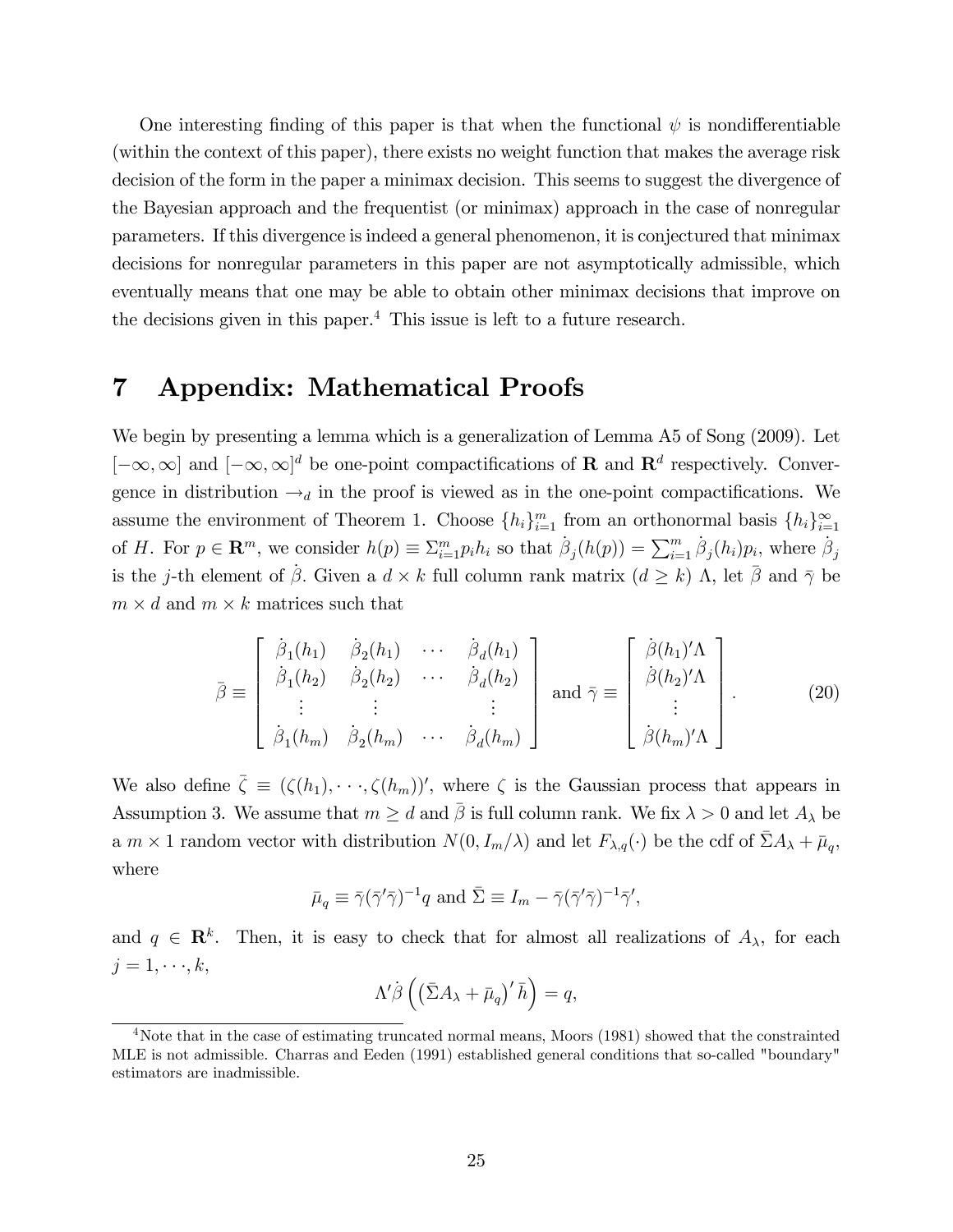where  $\bar{h} = (h_1, \dots, h_m)'$ . Suppose that  $\hat{\beta}$  is a sequence of estimators such that for each  $h \in H$ ,

$$
V_n^h \equiv \sqrt{n} \left\{ \hat{\beta} - \beta_n(h) \right\} \to_d \mathcal{L}^h,
$$

where  $\mathcal{L}^h$  is a potentially deficient distribution. Finally let  $Z_{\lambda}^{(m)}$  $\mathbf{R}^{(m)}(q) \in \mathbf{R}^d$  be a random vector distributed as  $N(\bar{\beta}'(I_m - \bar{\Sigma}\bar{\Sigma}_{\lambda}^{-1}\bar{\Sigma})\bar{\mu}_q, \bar{\beta}'\bar{\Sigma}\bar{\Sigma}_{\lambda}^{-1}\bar{\Sigma}\bar{\beta}),$  where  $\bar{\Sigma}_{\lambda} = \bar{\Sigma} + \lambda I_m$ . The following result is a conditional version of the convolution theorem that appears in Theorem 2.2 of van der Vaart (1989). (See also Theorem 2.7 of van der Vaart (1988).)

LEMMA A1: (i) For any  $\lambda > 0$  and  $q \in \mathbb{R}^k$ ,

$$
\int \mathcal{L}^{h(p)} dF_{\lambda,q}(p) = \mathcal{Z}^{(m)}_{\lambda,q} * \mathcal{M}^{(m)}_{\lambda,q},
$$

where  $\mathcal{Z}_{\lambda,q}^{(m)}$  denotes the distribution of  $Z_{\lambda}^{(m)}$  $\mathcal{M}^{(m)}_{\lambda,q}(q),\,\mathcal{M}^{(m)}_{\lambda,q}$  a potentially deficient distribution on  $\mathbf{R}^d$ , and  $*$  the convolution of distributions.

(ii) Furthermore, as first  $\lambda \to 0$  and then  $m \to \infty$ ,  $Z_{\lambda}^{(m)}$  $\chi^{(m)}(q)$  weakly converges to the conditional distribution of Z given  $\Lambda' Z = q$ .

**PROOF:** The proof is essentially the same as that of Lemma A5 of Song  $(2009)$ .

We assume the situation of Lemma A1. Suppose that  $\hat{\theta} \in \mathbf{R}$  is a sequence of estimators such that along  $\{P_{n,0}\}\$ 

$$
\sqrt{n} \{\hat{\theta} - \psi(\beta_n(0))\} \rightarrow d \quad V \text{ and}
$$
  

$$
\sqrt{n} \{\hat{\theta} - \psi(\beta_n(h))\} \rightarrow d \quad V - \psi(\hat{\beta}(h) + \beta_{\psi})
$$

for some nonstochastic vector  $\beta_{\psi} \in [-\infty, \infty]^d$  such that  $\psi(\beta_{\psi}) = 0$ , and  $V \in [-\infty, \infty]^d$  is a random vector having a potentially deficient distribution. Let  $F_{\lambda}(\cdot)$  be the cdf of  $A_{\lambda}$ . Let  $\mathcal{L}_{\psi}^{h}$ be the limiting distribution of  $\sqrt{n} \{\hat{\theta} - \psi(\beta_n(h))\}$  in  $[-\infty, \infty]^d$  along  $\{P_{n,h}\}$  for each  $h \in H$ . Then the following holds.

LEMMA A2: For any  $\lambda > 0$ , the distribution  $\int \mathcal{L}_{\psi}^{h(p)}$  $\partial_\psi^{h(p)}dF_\lambda(p)$  is equal to that of  $\psi(Z_\lambda^{(m)})$  $\lambda^{(m)}(q)$  +  $W_{\lambda}^{(m)}$  $\mathcal{L}_{\lambda}^{(m)}(q) + \beta_{\psi}$ , where  $W_{\lambda}^{m}(q) \in [-\infty, \infty]^d$  is a random vector having a potentially deficient distribution independent of  $Z_{\lambda}^{(m)}$  $\lambda^{(m)}(q).$ 

PROOF: Applying Le Cam's third lemma, we find that for all  $B \in \mathcal{B}_1$ , the Borel  $\sigma$ -field of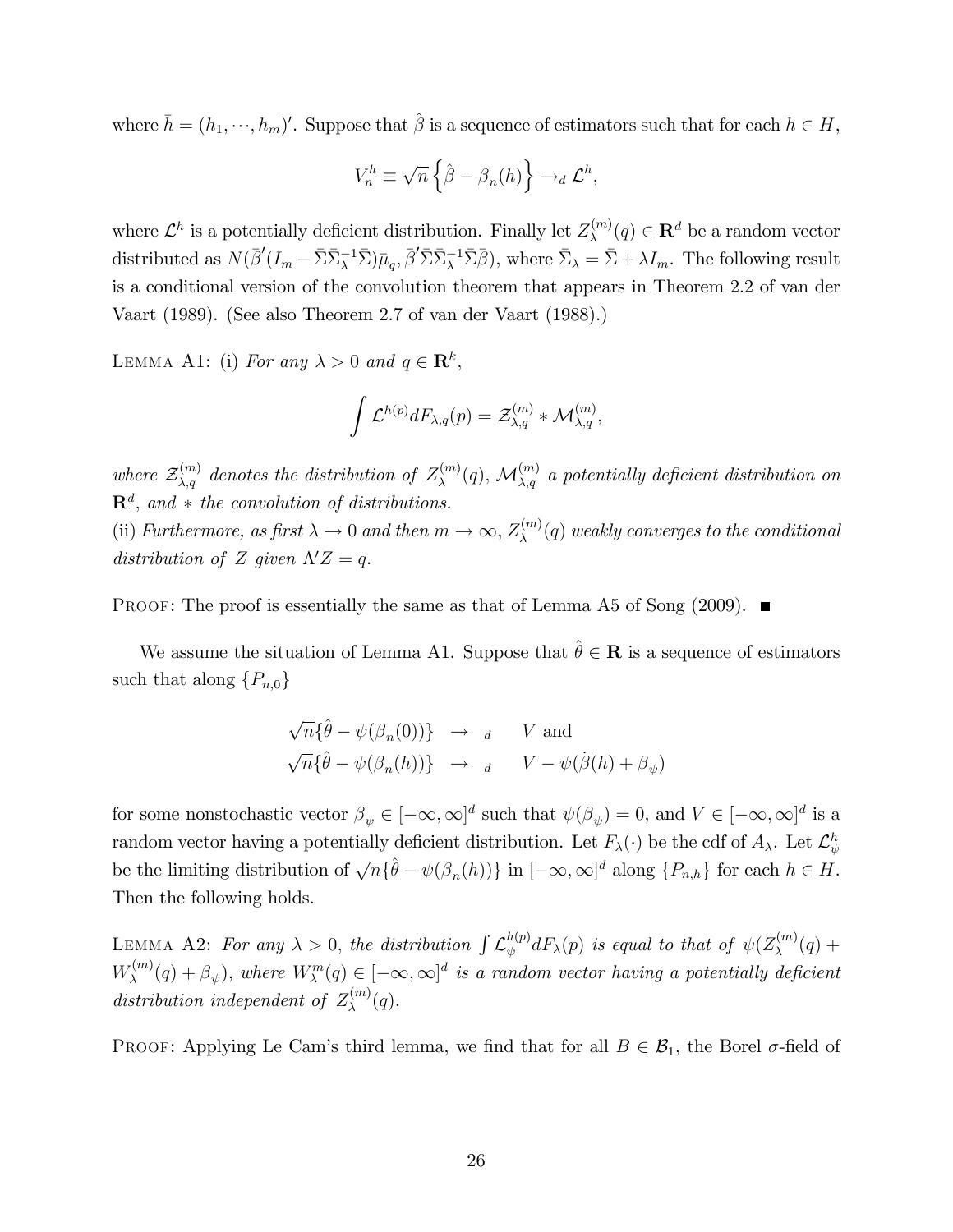$[-\infty,\infty],$ 

$$
\mathcal{L}_{\psi}^{h(p)}(B) = \int \mathbf{E} \left[ 1_B(v - \psi(\bar{\beta}'p + \beta_{\psi})) e^{p'\bar{\zeta} - \frac{1}{2}||p||^2} \right] d\mathcal{L}_{\psi}^{0}(v) \n= \int \mathbf{E} \left[ 1_{\psi^{-1}(-B)}(\bar{\beta}'p + \beta_{\psi} - v) e^{p'\bar{\zeta} - \frac{1}{2}||p||^2} \right] d\mathcal{L}_{\psi}^{0}(v),
$$

where  $\psi^{-1}(-B) = \{x \in [-\infty, \infty]^d : \psi(x) \in -B\}$ . Following the proof of Theorem 2.7 of van der Vaart (1988) and going through some algebra, we obtain the wanted result.

PROOF OF THEOREM 1: We first solve for the case where  $\varphi$  is an identity map. Suppose that  $\hat{\theta} \in \mathbf{R}$  is a sequence of estimators. By Prohorov's Theorem, for any subsequence of  $\{n\}$ , there exists a further subsequence  $\{n'\}$  such that along  $\{P_{n',0}\}$ 

$$
\sqrt{n'}\{\hat{\theta} - a'\beta_{n'}(0)\} \rightarrow d \quad V_a,
$$
  

$$
\sqrt{n'}\{\hat{\theta} - a'\beta_{n'}(h)\} \rightarrow d \quad V_a - a'\dot{\beta}(h),
$$
  

$$
\sqrt{n'}\{\beta_n(0) - a'\beta_{n'}(0)\} \rightarrow \beta_a,
$$

for some nonstochastic vector  $\beta_a \in [-\infty, \infty]^d$  such that  $a'\beta_a = 0$ , and a random vector  $V_0 \in [-\infty, \infty]^d$  having a potentially deficient distribution, and along  $\{P_{n',h}\}\$  for each  $h \in H$ ,

$$
\sqrt{n'}\{\hat{\theta} - a'\beta_{n'}(h)\} \to_d V_{h,a}
$$

for some random vector  $V_{h,a}$  in  $[-\infty,\infty]^d$ . For the rest of the proofs, we focus on such a subsequence and write *n* instead of cumbersome *n'*. Let  $\dot{\Delta}_{n,a}(h) \equiv \sqrt{n} \{ \beta_n(h) - a' \beta_n(h) \}.$ Then,

$$
\dot{\Delta}_{n,a}(h) \to \dot{\Delta}_a(h),
$$

where  $\dot{\Delta}_a(h) \equiv \dot{\beta}(h) - a'\dot{\beta}(h) + \beta_a$ . We define for  $r \in \mathbb{R}^d$ ,

$$
H(r) = \left\{ h \in H : \dot{\Delta}_a(h) = r \right\}.
$$

Without loss of generality, we assume that  $a_1$ , the first element of a is not zero, and let  $a = [a_1, a'_2]'$  where  $a_1 \in \mathbf{R}$  and  $a_2 \in \mathbf{R}^{d-1}$  and similarly write  $r = [r_1, r'_2]'$  and  $\beta_a = [\beta_{a,1}, \beta'_{a,2}]'.$ Define  $A_1 = I_d - \mathbf{1}_d a'$ . From the fact that  $a' \mathbf{1}_d = 1$ , it turns out that the restriction  $A_1 Z = r - \beta_a$  is equivalent to the restriction that

$$
AZ = r_2 - \beta_{a,2}
$$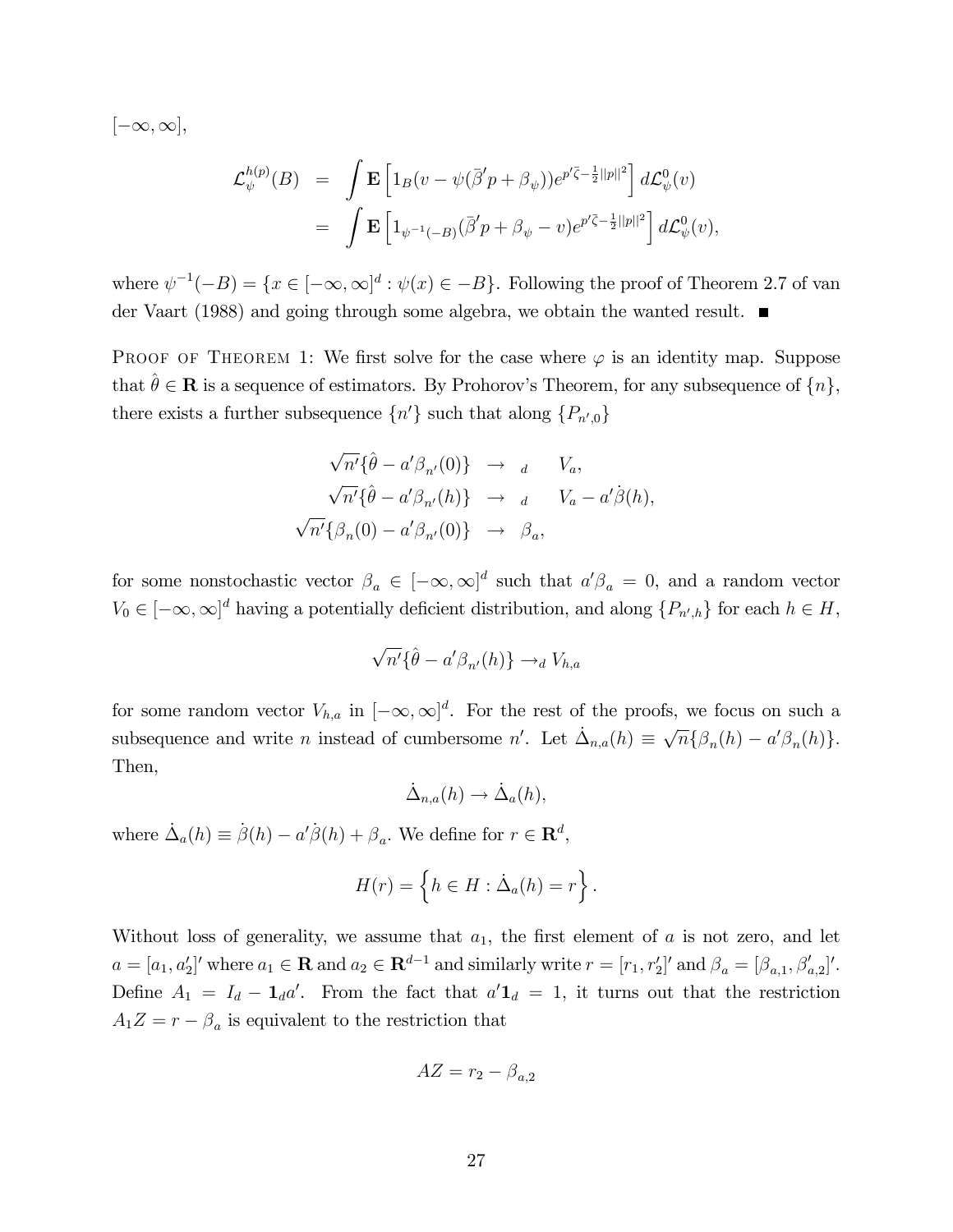for  $A = -(I_{d-1} - \mathbf{1}_{d-1}a'_2)[\mathbf{1}_{d-1}; -I_{d-1}].$ 

Using similar arguments in the proof of Theorem 1 of Song (2009), we deduce that

$$
\liminf_{n \to \infty} \sup_{h \in H_n^{\varepsilon}(r)} \int \mathbf{E}_h \left[ \tau \left( \left| \sqrt{n} \{ \hat{\theta} - \psi(\beta_n(h)) \} \right| \right) \right] \pi(r) dr
$$
\n
$$
= \liminf_{n \to \infty} \sup_{h \in H_n^{\varepsilon}(r)} \int \mathbf{E}_h \left[ \tau \left( \left| \sqrt{n} \{ \hat{\theta} - a' \beta_n(h) - \psi(\beta_n(h) - a' \beta_n(h)) \} \right| \right) \right] \pi(r) dr
$$
\n
$$
\geq \sup_{h \in H(r)} \int \mathbf{E}_h \left[ \tau \left( |V_{h,a} - \psi(r) \} | \right) \right] \pi(r) dr.
$$

Since  $a'\beta$  is a regular parameter, we use Lemma A1 and follow the proof of Theorem 1 of Song (2009) to bound the above supremum from below by

$$
\int \int \mathbf{E} \left[ \tau_M \left( |a'Z + w - \psi(r)| \right) | AZ = r_2 - \beta_{a,2} \right] dF(w) \pi(r) dr,\tag{21}
$$

where  $F$  is the (potentially defective) distribution. Using the joint normality of  $Z$  and computing the covariance matrix, one can easily show that  $a'Z$  and  $AZ$  are independent, so that we can write the above double integral as (by Fubini Theorem)

$$
\int \int \mathbf{E} \left[ \tau_M \left( |a'Z + w - \psi(r)| \right) \right] \pi(r) dr dF(w)
$$
\n
$$
\geq \inf_{c \in [-\infty, \infty]} \int \mathbf{E} \left[ \tau_M \left( |a'Z + c - \psi(r)| \right) \right] \pi(r) dr.
$$
\n(22)

The integral is bounded and continuous in  $c \in [-\infty, \infty]$ . Hence the integral remains the same when we replace  $\inf_{c\in[-\infty,\infty]}$  by  $\inf_{c\in\mathbf{R}}$ . By increasing  $M \uparrow \infty$ , we establish that

$$
\lim_{\varepsilon \to 0} \liminf_{n \to \infty} \int \mathcal{R}_n^{\varepsilon}(\hat{\theta}; r) \pi(r) dr \ge \inf_{c \in \mathbf{R}} \int \mathbf{E} \left[ \tau \left( |a'Z + c - \psi(r)| \right) \right] \pi(r) dr.
$$

Now, consider the general case where  $\varphi$  is not an identity map but a contraction map such that, without loss of generality,  $\varphi(y) = y$  for all  $y \in [k_0, \infty)$  for some  $k_0 \in \mathbf{R}$ . Fix arbitrary  $s \in \mathbf{R}$  and define  $s_n = s + \sqrt{n}(k_0 + \varepsilon)$ . Define  $H_s(r) = \{h \in H(r) : \text{limsup}_{n \to \infty} {\sqrt{n}a^{\prime} \beta_n(h) - \frac{1}{n}}$  $\{s_n\} < -\varepsilon\}$  and  $H_n^{\varepsilon}(r; s) = \{h \in H_n^{\varepsilon}(r) : \psi(\beta_n(h)) \in [k_0, \infty)\} \cap H_s(r)$ . Then,

$$
\lim_{\varepsilon \to 0} \liminf_{n \to \infty} \int \mathcal{R}_n^{\varepsilon}(\hat{\theta}; r) \pi(r) dr
$$
\n
$$
\geq \lim_{\varepsilon \to 0} \liminf_{n \to \infty} \int \sup_{h \in H_n^{\varepsilon}(r)} \mathbf{E}_h \left[ \tau_M \left( \left| \sqrt{n} \{\hat{\theta} - (\varphi \circ \psi)(\beta_n(h))\} \right| \right) \right] \pi(r) dr
$$
\n
$$
\geq \lim_{\varepsilon \to 0} \liminf_{n \to \infty} \int \sup_{h \in H_n^{\varepsilon}(r;s)} \mathbf{E}_h \left[ \tau_M \left( \left| \sqrt{n} \{\hat{\theta} - \psi(\beta_n(h))\} \right| \right) \right] \pi(r) dr.
$$
\n(23)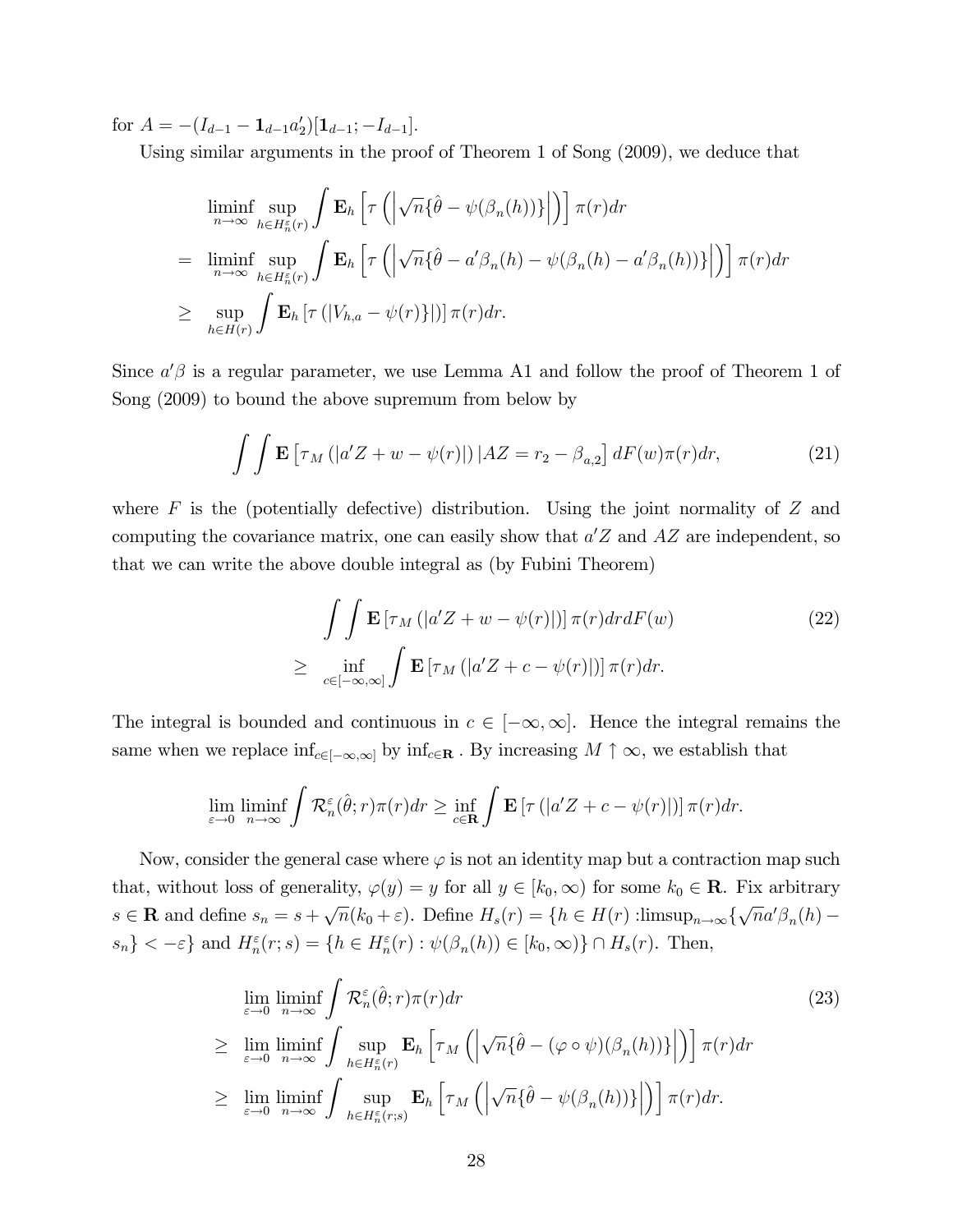Note that  $h \in H_n^{\varepsilon}(r; s)$  for all  $n \ge 1$  if and only if

$$
\sqrt{n}\psi(\beta_n(h)) - \sqrt{n}a'\beta_n(h) \to \psi(\dot{\Delta}_a(h)) = \psi(r).
$$

This means that when r is such that  $\sqrt{n}(k_0 + \varepsilon) - s_n < \psi(r)$  (i.e.  $-s < \psi(r)$ ), for each  $h \in H_s(r)$ ,  $\psi(\beta_n(h)) \in [k_0, \infty)$  from some large n on. Hence from some large n on,  $H_s(r) \subset$  $H_n^{\varepsilon}(r;s)$ , whenever r is such that  $-s < \psi(r)$ . We bound the last term in (23) from below by

$$
\lim_{\varepsilon \to 0} \liminf_{n \to \infty} \int \sup_{h \in H_s(r)} \mathbf{E}_h \left[ \tau_M \left( \left| \sqrt{n} \{ \hat{\theta} - \psi(\beta_n(h)) \} \right| \right) \right] \mathbf{1} \{-s < \psi(r) \} \pi(r) dr
$$
\n
$$
\geq \int \sup_{h \in H_s(r)} \mathbf{E}_h \left[ \tau_M \left( |V_{h,a} - \psi(r)| \right) \mathbf{1} \{-s < \psi(r) \} \pi(r) dr \right]
$$

The integral is monotone increasing in s. Hence by sending  $s \to \infty$ , we obtain the bound

$$
\int \sup_{h \in H(r)} \mathbf{E}_h \left[ \tau_M \left( |V_{h,a} - \psi(r)| \right) \right] \pi(r) dr.
$$

Following the previous arguments, we can obtain the wanted bound.

For a given  $M > 0$ , define

$$
E_{\pi} = \left\{ c \in [-M, M] : Q_{\pi}(c) \le \inf_{c \in [-M, M]} Q_{\pi}(c) \right\},\,
$$

where  $Q_{\pi}(c) = \int \mathbf{E} [\tau_M(|a'Z + c - \psi(r)|)] \pi(r) dr$ . Define  $c^*_{\pi}$  to be such that

$$
c_{\pi}^* = \frac{1}{2} \left\{ \max E_{\pi} + \min E_{\pi} \right\}.
$$

The quantity  $c^*_{\pi}$  is a population version of  $\tilde{c}^*_{\pi}$ .

LEMMA A3: Suppose that Assumptions 1-2 hold. Then for any  $\varepsilon > 0$ ,

$$
\sup_{h \in H} P_{n,h} \left\{ \left| \tilde{c}^*_\pi - c^*_\pi \right| > \varepsilon \right\} \to 0,
$$

as  $n \to \infty$  and  $L \to \infty$ .

PROOF: Let the Hausdorf distance between the two sets  $E_1$  and  $E_2$  in **R** denoted by  $d_H(E_1, E_2)$ . First we show that  $d_H(E_{\pi}, \tilde{E}_{\pi}) \to_P 0$  as  $n \to \infty$  and  $L \to \infty$  uniformly over  $h \in H$ . Let  $E_{\pi}^{\varepsilon} = \{x \in [-M, M] : \sup_{y \in E_{\pi}} |x - y| \le \varepsilon\}$ . The proof can be proceeded as in the proof of Theorem 3.1 of Chernozhukov, Hong and Tamer  $(2007)$ , where it suffices to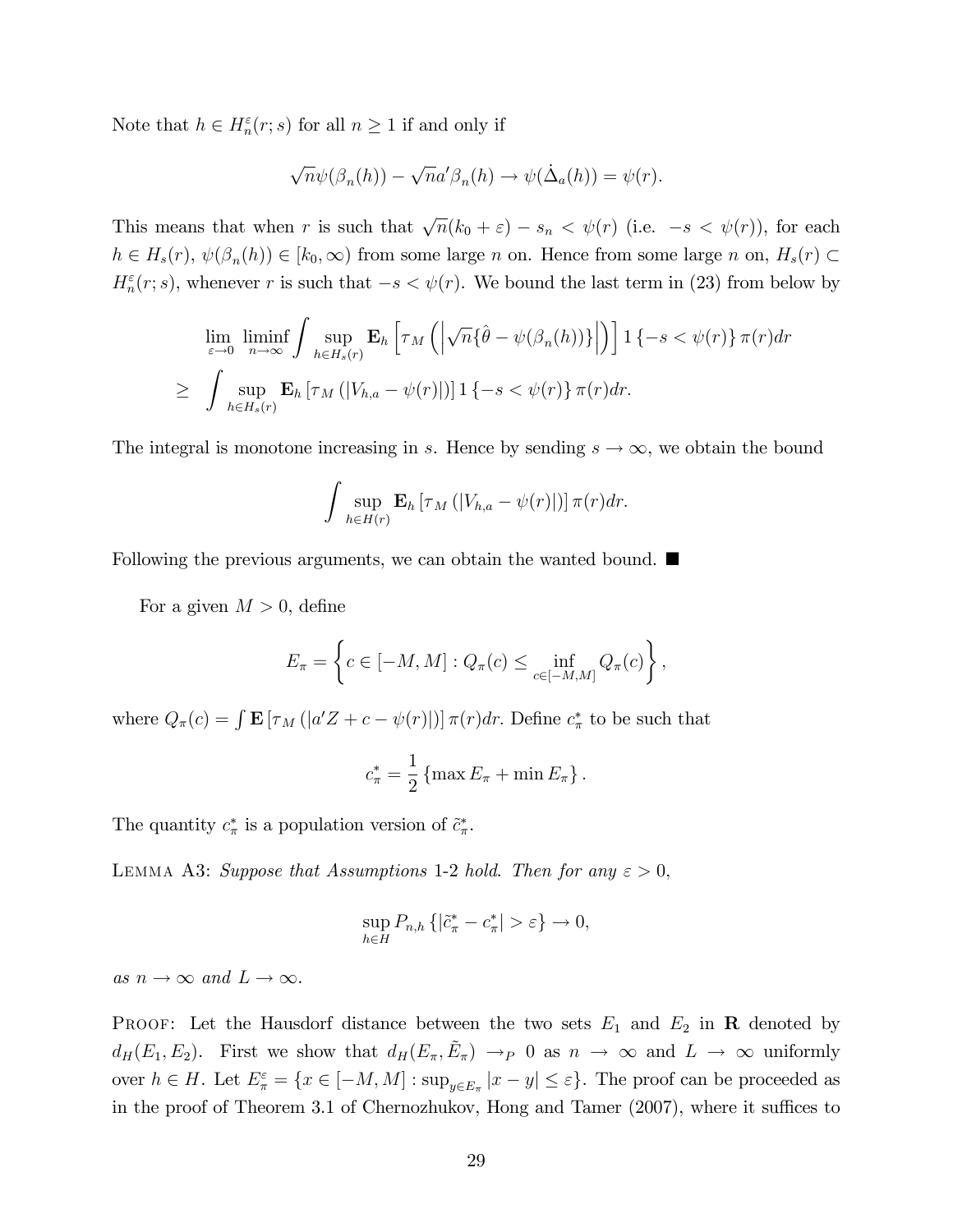show that for any  $\varepsilon > 0$ ,

(a) 
$$
\inf_{h \in H} P_{n,h} \left\{ \sup_{c \in E_{\pi}} \tilde{Q}_{\pi}(c) \leq \inf_{c \in [-M,M]} \tilde{Q}_{\pi}(c) + \eta_{n,L} \right\} \to 1
$$
  
(b)  $\sup_{c \in \tilde{E}_{\pi}} Q_{\pi}(c) < \inf_{c \in [-M,M] \setminus E_{\pi}^c} Q_{\pi}(c) + o_P(1),$ 

as  $n \to \infty$  and  $L \to \infty$ , where the last term  $o_P(1)$  is uniform over  $h \in H$ .

We first consider (a). Define

$$
\tilde{Q}_{\pi}(c,\bar{a}) = \frac{1}{L} \sum_{i=1}^{L} \int \tau_M \left( |\bar{a}' \xi_i + c - \psi(r)| \right) \pi(r) dr \text{ and}
$$
\n
$$
Q_{\pi}(c,\bar{a}) = \mathbf{E} \left[ \int \tau_M \left( |\bar{a}' \xi_i + c - \psi(r)| \right) \pi(r) dr \right]
$$

Let  $\varphi(\xi; \bar{a}, c) = \int \tau_M \left( \left| \bar{a}' \xi + c - \psi(r) \right| \right) \pi(r) dr$  and  $\mathcal{T}_M = \{ \varphi(\cdot; \bar{a}, c) : (\bar{a}, c) \in S_1 \times [-M, M] \}.$ The class  $\mathcal{T}_M$  is uniformly bounded, and by Lemma 22(ii) of Nolan and Pollard (1987), it is Euclidean, and hence P-Donsker. Therefore

$$
\sup_{(\bar{a},c)\in S_1\times[-M,M]} \{\tilde{Q}_\pi(c,\bar{a}) - Q_\pi(c,\bar{a})\} = O_P(1/\sqrt{L}) \text{ as } L \to \infty.
$$

The randomness of  $\tilde{Q}_{\pi}(c,\bar{a})$  has nothing to do with  $h \in H$  because it is with regard to the simulated draws  $\{\xi_i\}$ . Hence the convergence above is uniform over  $h \in H$ .

By Assumptions 5 and 6(i), we have  $\hat{a}_n = a + O_P (n^{-1/2})$  uniformly over  $h \in H$ . From the Lipschitz continuity of  $\tau$  and  $\psi$ , we conclude that

$$
\sup_{c \in [-M,M]} \{ \tilde{Q}_{\pi}(c, \hat{a}) - Q_{\pi}(c) \} = O_P(1/\sqrt{L} + 1/\sqrt{n}) \text{ as } n \to \infty \text{ and } L \to \infty
$$
 (24)

uniformly over  $h \in H$ . From this (a) follows because  $\eta_{n,L}\sqrt{n} \to \infty$  as  $n \to \infty$  and  $\eta_{n,L}\sqrt{L} \to$  $\infty$  as  $L \to \infty$ .

We turn to (b). By (24), with probability approaching 1 uniformly over  $h \in H$ ,

$$
\sup_{c \in \tilde{E}_{\pi}} Q_{\pi}(c) \leq \sup_{c \in \tilde{E}_{\pi}} \tilde{Q}_{\pi}(c) \leq \sup_{c \in \tilde{E}_{\pi}} Q_{\pi}(c) + o_{P}(1)
$$
  

$$
\leq \sup_{c \in E_{\pi}} Q_{\pi}(c) + o_{P}(1)
$$
  

$$
< \inf_{c \in [-M,M] \setminus E_{\pi}^{\varepsilon}} Q_{\pi}(c) + o_{P}(1).
$$

This completes the proof of (b). Since (a) implies  $\inf_{h\in H} P_{n,h}\lbrace E_{\pi} \subset \tilde{E}_{\pi}\rbrace \to 1$  and (b) implies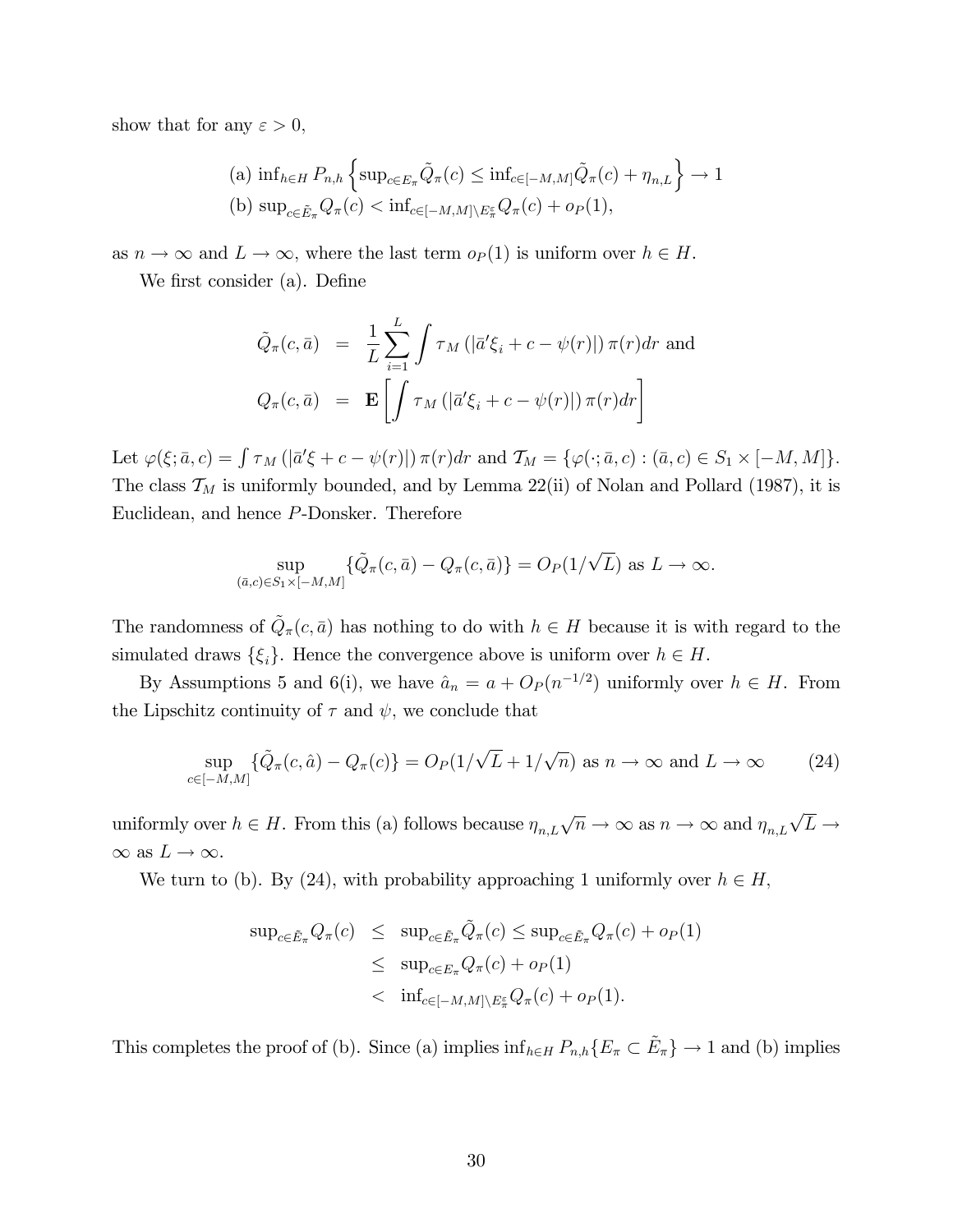$\inf_{h\in H} P_{n,h}\{\tilde{E}_{\pi} \subset E_{\pi}^{\varepsilon}\}\to 1$ , we conclude that for any  $\varepsilon > 0$ ,

$$
\sup_{h\in H} P_{n,h}\left\{d_H(E_{\pi}, \tilde{E}_{\pi}) > \varepsilon\right\} \to 0
$$
, as  $n \to \infty$  and  $L \to \infty$ .

Observe that

$$
\tilde{c}_{\pi}^{*} - c_{\pi}^{*} \rvert = \frac{1}{2} \left| \max \tilde{E}_{\pi} + \min \tilde{E}_{\pi} - \max E_{\pi} - \min E_{\pi} \right|
$$
\n
$$
= \frac{1}{2} \left| \max_{y \in \tilde{E}_{\pi}} \{ y - \max E_{\pi} \} - \min_{x \in E_{\pi}} \{ x - \min \tilde{E}_{\pi} \} \right|
$$
\n
$$
= \frac{1}{2} \left| \max_{y \in \tilde{E}_{\pi}} \min(y - E_{\pi}) - \min_{x \in E_{\pi}} \max \{ x - \tilde{E}_{\pi} \} \right|.
$$

We write the last term as

 $\overline{\phantom{a}}$ 

$$
\frac{1}{2}\left|\max_{y\in \tilde{E}_{\pi}}\min(y - E_{\pi}) + \max_{x\in E_{\pi}}\min\left\{\tilde{E}_{\pi} - x\right\}\right| \leq \frac{1}{2}\left\{\max_{y\in \tilde{E}_{\pi}}d(y, E_{\pi}) + \max_{x\in E_{\pi}}d(\tilde{E}_{\pi}, y)\right\},\,
$$

where  $d(y, A) = \inf_{x \in A} |y - x|$ . The last term is bounded by  $d_H(E_\pi, \tilde{E}_\pi)$ . Hence we obtain the wanted result.  $\blacksquare$ 

PROOF OF THEOREM 2: Define  $\bar{\theta}_{\pi} = \hat{a}'\tilde{\beta} + \tilde{c}^*_{\pi}/\sqrt{n}$  and let  $\Delta_{n,a}(h) = \sqrt{n} \{\beta_n(h) - a'\beta_n(h)\}\$ and  $Z_n(h) = \sqrt{n}(\tilde{\beta} - \beta_n(h))$ . Observe that

$$
\sqrt{n} \left\{ \bar{\theta}_{\pi} - \psi(\beta_n(h)) \right\}
$$
  
=  $\sqrt{n} \left\{ \bar{\theta}_{\pi} - a' \beta_n(h) \right\} - \psi(r_n(h))$   
=  $\sqrt{n} \hat{a}' \left\{ \tilde{\beta} - \beta_n(h) \right\} + \tilde{c}_{\pi}^* - \psi(r_n(h)) + \sqrt{n} (\hat{a} - a)' \beta_n(h)$   
=  $\hat{a}' Z_n(h) + \tilde{c}_{\pi}^* - \psi(\Delta_{n,a}(h)) + \sqrt{n} (\hat{a} - a)' \Delta_{n,a}(h).$ 

The last equality uses the fact that

$$
\sqrt{n} (\hat{a} - a)' \beta_n(h) = (\hat{a} - a)' \sqrt{n} {\beta_n(h) - a' \beta_n(h)}
$$
  
= 
$$
(\hat{a} - a)' \Delta_{n,a}(h),
$$

where the first equality follows because  $\hat{a}, a \in S_1$ . Since  $\varphi$  is a contraction map, for each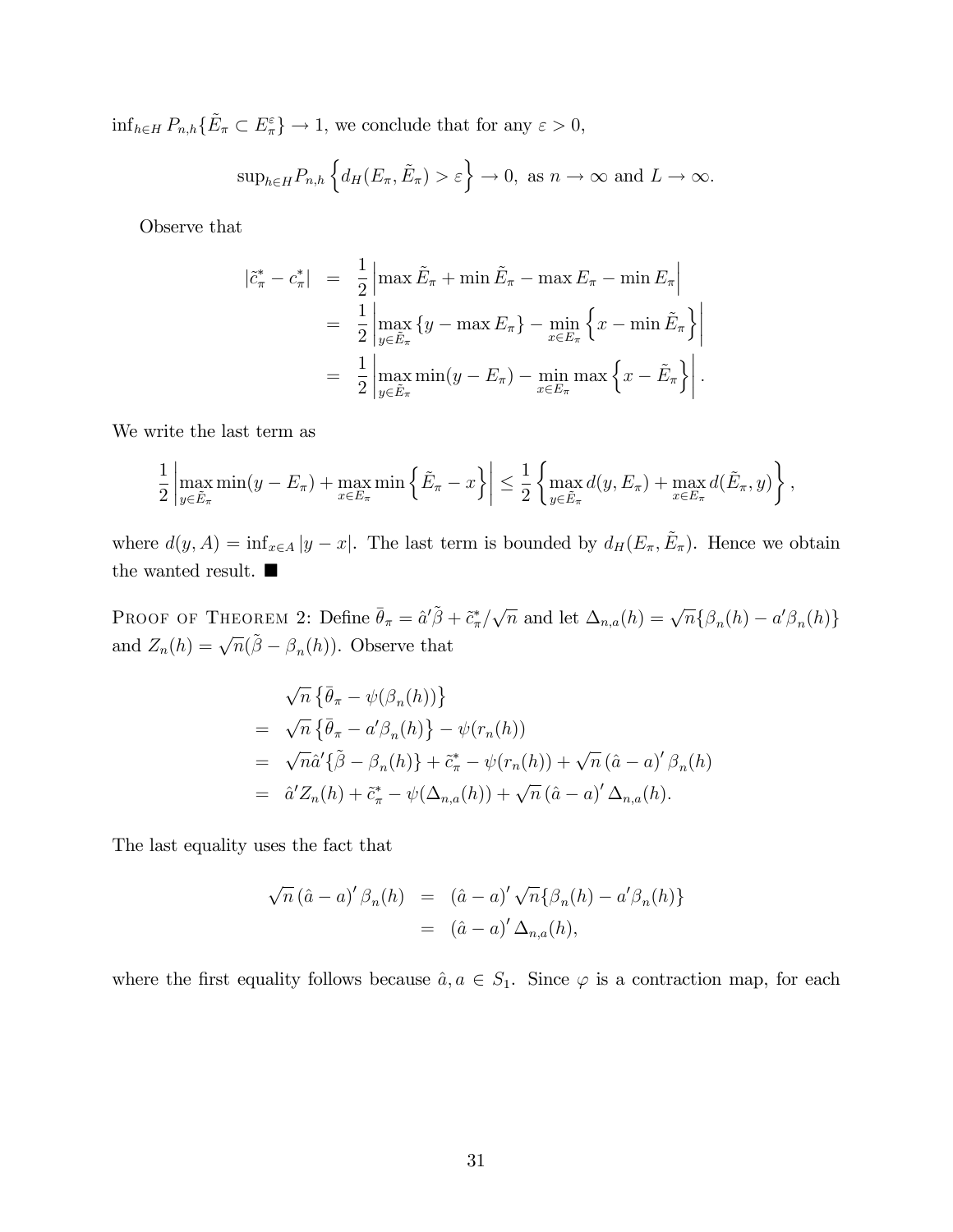$r \in \mathbf{R}^d$ , from some large n on,

$$
\mathcal{R}_{n,M}^{\varepsilon}(\tilde{\theta}_{\pi};r)
$$
\n
$$
= \sup_{h \in H_n^{\varepsilon}(r)} \mathbf{E}_h \left[ \tau_M(|\sqrt{n} \{ \varphi(\bar{\theta}_{\pi}) - (\varphi \circ \psi)(\beta_n(h)) \} | ) \right]
$$
\n
$$
\leq \sup_{h \in H_n^{\varepsilon}(r)} \mathbf{E}_h \left[ \tau_M(|\sqrt{n} \{ \bar{\theta}_{\pi} - \psi(\beta_n(h)) \} | ) \right]
$$
\n
$$
\leq \sup_{h \in H_n^{\varepsilon}(r)} \sup_{r-\varepsilon \leq s \leq r+\varepsilon} \mathbf{E}_h \left[ \tau_M(|\hat{a}'Z + \tilde{c}_{\pi}^* - \psi(s) + (\hat{a} - a)'s | ) \right]
$$

:

By Assumption 6 and Lemma A3, for each  $t \in \mathbb{R}$ ,

$$
P_{n,h}\left\{\hat{a}'Z_n(h)+\tilde{c}^*_\pi\leq t\right\}\to P\left\{a'Z+c^*_\pi\leq t\right\}
$$

uniformly over  $h \in H$ . Since  $a'Z + c^*_{\pi}$  is continuous, the above convergence is uniform over  $t \in {\bf R}.$  Using this uniform convergence and the fact that  $\tau_M$  is continuous and bounded,

$$
\limsup_{n\to\infty}\mathcal{R}_{n,M}^{\varepsilon}(\tilde{\theta}_{\pi};r)\leq \sup_{r-\varepsilon\leq s\leq r+\varepsilon}\mathbf{E}\left[\tau_M(|a'Z+c^*_{\pi}-\psi(s)|)\right].
$$

Using Fatouís Lemma,

$$
\limsup_{n \to \infty} \int \mathcal{R}_{n,M}^{\varepsilon}(\tilde{\theta}_{\pi};r)\pi(r)dr
$$
\n
$$
\leq \int \limsup_{n \to \infty} \mathcal{R}_{n,M}^{\varepsilon}(\tilde{\theta}_{\pi};r)\pi(r)dr \leq \int \sup_{r-\varepsilon \leq s \leq r+\varepsilon} \mathbf{E}_h \left[ \tau_M(|a'Z + c_{\pi}^* - \psi(s)|) \right] \pi(r)dr.
$$

By sending  $\varepsilon \to 0$  and using continuity of  $\mathbf{E} [\tau_M(|a'Z + c^*_{\pi} - \psi(s)|)]$  in s,

$$
\sup_{r-\varepsilon\leq s\leq r+\varepsilon} \mathbf{E}\left[\tau_M(|a'Z+c^*_{\pi}-\psi(s)|)\right] \to \mathbf{E}\left[\tau_M(|a'Z+c^*_{\pi}-\psi(r)|)\right].
$$

We use the bounded convergence theorem to conclude that

$$
\limsup_{n \to \infty} \int \mathcal{R}_{n,M}^{\varepsilon}(\tilde{\theta}_{\pi};r)\pi(r)dr \leq \int \mathbf{E} \left[ \tau_M(|a'Z + c_{\pi}^* - \psi(r)|) \right] \pi(r)dr
$$
  

$$
= \inf_{c \in [-M,M]} \int \mathbf{E} \left[ \tau_M(|a'Z + c - \psi(r)|) \right] \pi(r)dr,
$$

by the definition of  $c^*_{\pi}$ . By sending  $M \to \infty$ , we obtain the wanted result.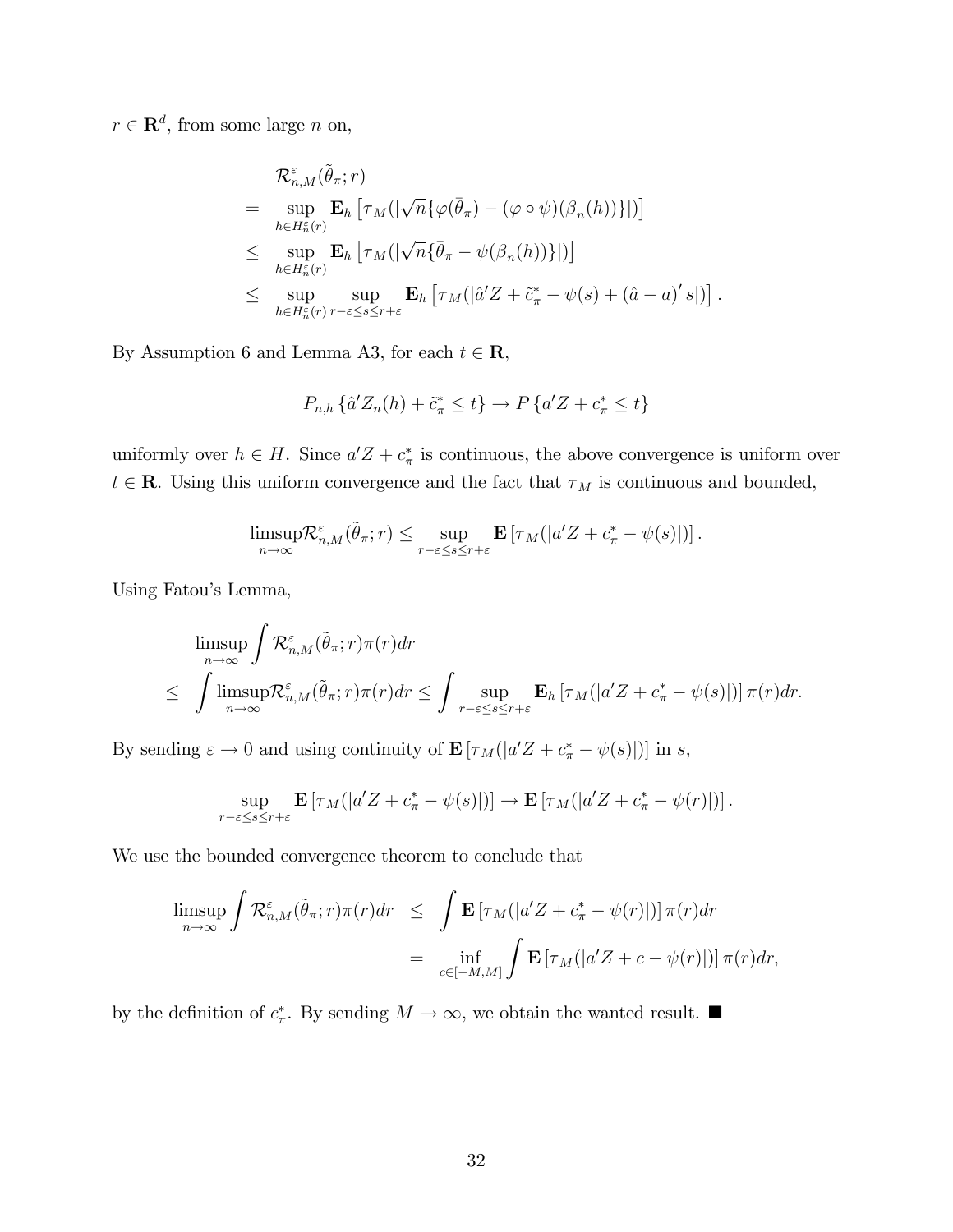We introduce some notations. Define  $|| \cdot ||_{BL}$  on the space of functions on  $\mathbb{R}^d$ :

$$
||f||_{BL} = \sup_{x \neq y} |f(x) - f(y)| / ||x - y|| + \sup_{x} |f(x)|.
$$

For any two probability measures  $P$  and  $Q$  on  $B$ , define

$$
d_{\mathcal{P}}(P,Q) = \sup \left\{ \left| \int f dP - \int f dQ \right| : ||f||_{BL} \le 1 \right\}.
$$
 (25)

PROOF OF THEOREM 3: As in the proof of Theorem 1, we first consider the case of  $\varphi$  being an identity. We write

$$
\sqrt{n} \{\hat{\theta} - \psi(\beta_n(h))\}
$$
  
=  $\sqrt{n} \{\hat{\theta} - \psi(\beta_n(0))\} - \sqrt{n} \psi(\beta_n(h) - \beta_n(0) + \beta_n(0) - \psi(\beta_n(0)))$   
=  $\sqrt{n} \{\hat{\theta} - \psi(\beta_n(0))\} - \psi(\sqrt{n}(\beta_n(h) - \beta_n(0)) + \beta_{n,\psi})$ 

where  $\beta_{n,\psi} = \sqrt{n} \{ \beta_n(0) - \psi(\beta_n(0)) \}$ . Applying Prohorov's Theorem, we note that for any subsequence of  $\{P_{n,0}\}\,$ , there exists a further subsequence along which

$$
\begin{aligned}\n\sqrt{n} \{\hat{\theta} - \psi(\beta_n(0))\} &\to a & V \text{ and} \\
\sqrt{n'} \{\hat{\theta} - \psi(\beta_{n'}(h))\} &\to a & V - \psi(\dot{\beta}(h) + \beta_{\psi}),\n\end{aligned}
$$

under  $h \in H$ , where V is a random vector and  $\beta_{\psi}$  is a nonstochastic vector in  $[-\infty, \infty]^d$ . From now on, it suffices to focus only on these subsequences.

Using Lemma A2 and following the arguments of the proof of Theorem 1 of Song (2009), we obtain that

$$
\sup_{\delta \in \Psi} \lim_{\varepsilon \to 0} \liminf_{n \in N(\delta,\varepsilon)} \mathcal{R}_n(\hat{\theta}) \ge \sup_{\delta \in \Psi} \mathbf{E} \left[ \tau_M \left( |\psi(Z + W + \delta)| \right) \right] \n\ge \sup_{r \in [-M,M]^d} \mathbf{E} \left[ \tau_M \left( |\psi(Z + W + r - \psi(r))| \right) \mathbf{1} \left\{ W \in [-M,M]^d \right\} \right].
$$

The main part of the proof is the proof of the inequality : for any  $M > 0$ ,

$$
\sup_{r \in [-M,M]^d} \mathbf{E} \left[ \tau_M \left( |\psi(Z + W + r - \psi(r))| \right) \mathbf{1} \left\{ W \in [-M,M]^d \right\} \right] \tag{26}
$$
\n
$$
\geq \inf_{w \in \mathbf{R}^d} \sup_{r \in [-M,M]^d} \mathbf{E} \left[ \tau_M \left( |\psi(Z + w + r - \psi(r))| \right) \right].
$$

Once this inequality is established, we send  $M \to \infty$  to complete the proof.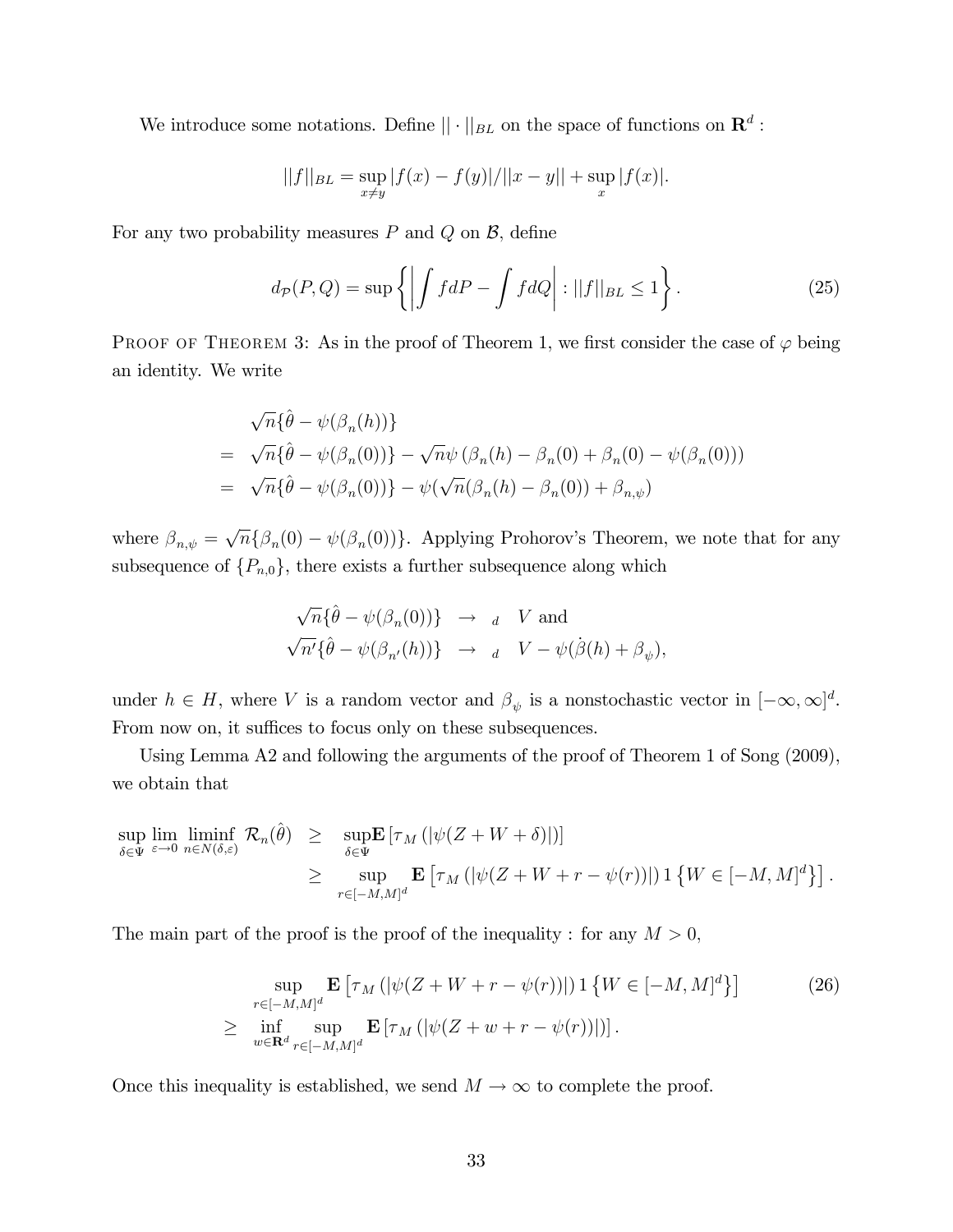For brevity, we write

$$
\sup_{r \in [-M,M]^d} \mathbf{E} \left[ \tau_M \left( |\psi(Z+W+r-\psi(r))| \right) \mathbf{1} \left\{ W \in [-M,M]^d \right\} \right]
$$
  

$$
\geq \sup_{r \in [-M,M]^d} \int \bar{g}(w,r) dF(w),
$$

where  $\bar{g}(w,r) = \mathbf{E}\left[g(Z+w+r-\psi(r))\mathbb{1}\left\{w \in [-M,M]^d\right\}\right]$  and  $g(x) = \tau_M(|\psi(x)|)$ , and F denotes the cdf of W.

Take  $K > 0$  and let  $\mathcal{R}_K = \{r_1, \dots, r_K\} \subset [-M, M]^d$  be a finite set such that  $\mathcal{R}_K$  become dense in  $[-M, M]^d$  as  $K \to \infty$ . Define  $\mathcal{F}_M$  to be the collection of distributions whose support is restricted to  $[-M, M]^d$ . Then  $\mathcal{F}_M$  is uniformly tight. Note that

$$
\int \bar{g}(w,r)dF(w)
$$

is Lipschitz in r uniformly over  $F \in \mathcal{F}_M$ . Therefore, for any fixed  $\eta > 0$ , we can take  $\mathcal{R}_K$ independently of  $F\in \mathcal{F}_M$  such that

$$
\max_{r \in \mathcal{R}_K} \int \bar{g}(w, r) dF(w) \ge \sup_{r \in [-M, M]^d} \int \bar{g}(w, r) dF(w) - \eta \tag{27}
$$

Since  $\mathcal{F}_M$  is uniformly tight, by Theorems 11.5.4 of Dudley (2002),  $\mathcal{F}_M$  is totally bounded for  $d_p$  defined in (25). Hence we fix  $\varepsilon > 0$  and choose  $F_1, \dots, F_N$  such that for any  $F \in \mathcal{F}_M$ , there exists  $j \in \{1, \dots, N\}$  such that  $d_{\mathcal{P}}(F_j, F) < \varepsilon$ . For  $F_j$  and F such that  $d_{\mathcal{P}}(F_j, F) < \varepsilon$ ,

$$
\left|\max_{r\in\mathcal{R}_K}\int\bar{g}(w,r)dF(w)-\max_{r\in\mathcal{R}_K}\int\bar{g}(w,r)dF_j(w)\right|\leq \max_{r\in\mathcal{R}_K}||\bar{g}(\cdot,r)||_{BL}\varepsilon.
$$

Since  $\bar{g}(\cdot, r)$  is Lipschitz continuous and bounded,  $\max_{r \in \mathcal{R}_K} ||\bar{g}(\cdot, r)||_{BL} < \infty$ . We let  $C_K$  =  $\max_{r \in \mathcal{R}_K} ||\bar{g}(\cdot, r)||_{BL}$ . Therefore,

$$
\inf_{F \in \mathcal{F}_M} \max_{r \in \mathcal{R}_K} \int \bar{g}(w, r) dF(w) \ge \inf_{1 \le j \le N} \max_{r \in \mathcal{R}_K} \int \bar{g}(w, r) dF_j(w) - C_K \varepsilon. \tag{28}
$$

By Lemma 3 of Chamberlain (1987), we can select for each  $F_j$  and for each  $r_k \in \mathcal{R}_K$  a multinomial distribution  $G_{j,k}$  such that

$$
\int \bar{g}(w,r_k)dF_j(w) \ge \int \bar{g}(w,r_k)dG_{j,k}(w) - \nu_{k,j}
$$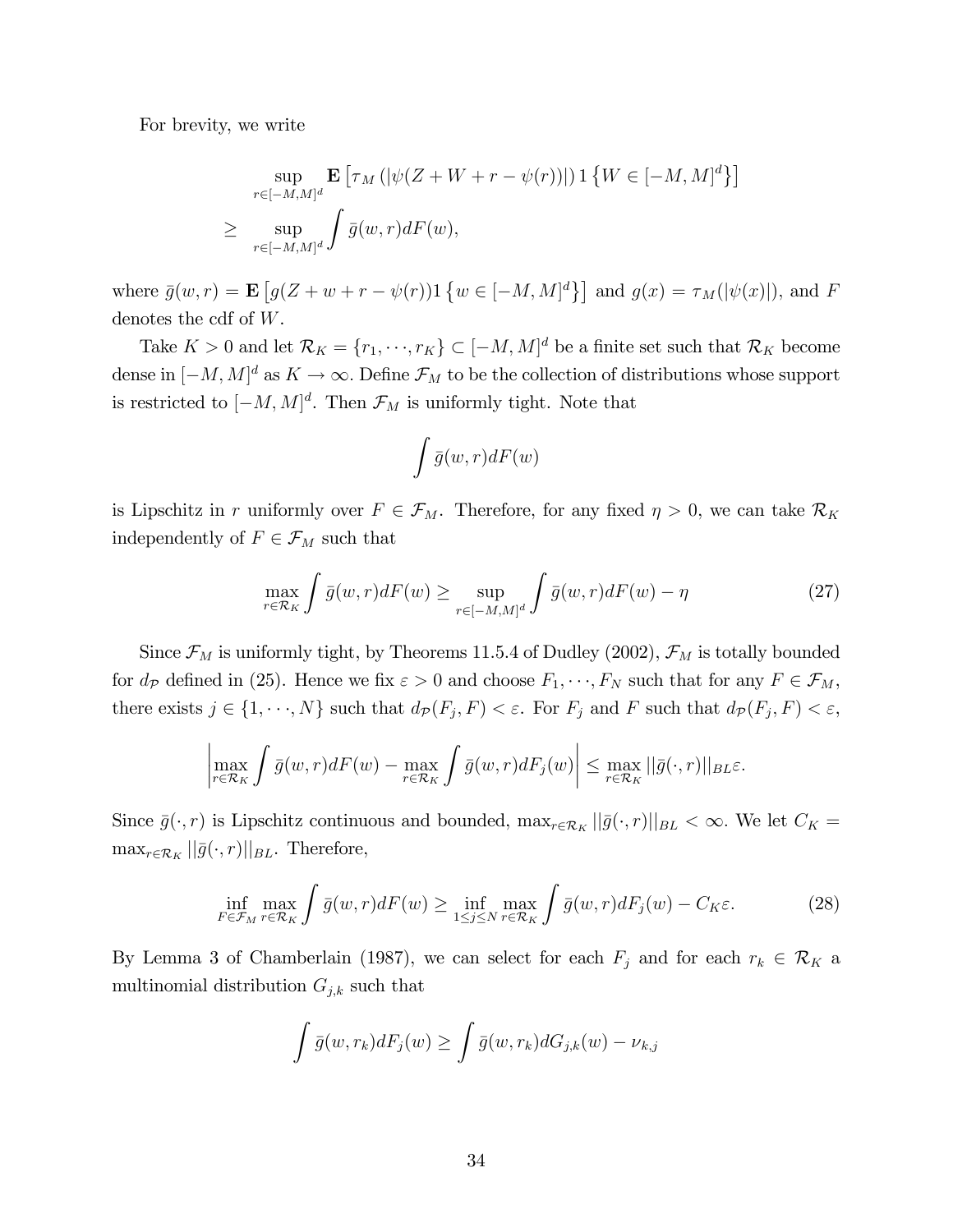where  $\nu_{k,j}$  can be taken to be arbitrarily small. Hence

$$
\inf_{F \in \mathcal{F}} \max_{r \in \mathcal{R}_K} \int \bar{g}(w, r) dF(w) \ge \inf_{1 \le j \le N} \max_{1 \le k \le K} \int \bar{g}(w, r_k) dG_{j,k}(w) - C_K \varepsilon - \nu_{k,j}.
$$
 (29)

Then let  $W_{K,N}$  be the union of the supports of  $G_{j,k}$ ,  $j = 1, \dots, N$  and  $k = 1, \dots, K$ . The set  $W_{K,N}$  is finite. Let  $\mathcal{F}_{K,N}$  be the space of discrete probability measures with a support in  $W_{K,N}$ . Then,

$$
\inf_{1 \leq j \leq N} \max_{1 \leq k \leq K} \int \bar{g}(w, r_k) dG_{j,k}(w)
$$
\n
$$
\geq \inf_{G \in \mathcal{F}_{K,N}} \max_{r \in \mathcal{R}_K} \int \bar{g}(w, r) dG(w)
$$
\n
$$
= \inf_{G \in \mathcal{F}_{K,N}} \max_{r \in \mathcal{R}_K} \int \int g(z + w - \psi(r)) d\Lambda_r(z) dG(w),
$$

where  $\Lambda_r$  is the distribution of  $Z + r$ . For the last  $\inf_{G \in \mathcal{F}_{K,N}} \max_{r \in \mathcal{R}_K}$ , we regard  $g(Z_1 +$  $(w - \psi(r))$  as a loss function with  $Z_1$  representing a state variable distributed by  $\Lambda_r$  with  $\Lambda_r$  parametrized by r in a finite set  $\mathcal{R}_K$ . We view r as the parameter of interest and the conditional distribution of  $Z_1 + W$  given  $Z_1$  as a randomized decision. The conditional distribution of  $Z_1 + W$  given  $Z_1 = z$  is equal to the distribution of  $z + W$ , because W and  $Z_1$  are independent. The distribution  $G \in \mathcal{F}_{K,N}$  has a common finite support  $\mathcal{W}_{K,N}$  and the distribution associated with  $\Lambda_r$  is atomless. Hence, by Theorem 3.1 of Dvoretzky, Wald, and Wolfowitz (1951), the last  $\inf_{G \in \mathcal{F}_{K,N}} \max_{r \in \mathcal{R}_K}$  is equal to that with randomized decisions replaced by nonrandominzed decisions, enabling us to write it as

$$
\inf_{w \in \mathcal{W}_{K,N}} \sup_{r \in \mathcal{R}_K} \int g(z+w-\psi(r)) d\Lambda_r(z) \n= \inf_{w \in \mathcal{W}_{K,N}} \sup_{r \in \mathcal{R}_K} \mathbf{E} \left[ \tau_M(|\psi(Z+w+r)-\psi(r)|) \right].
$$

Since  $\mathbf{E} [\tau_M(|\psi(Z + w + r) - \psi(r)|)]$  is continuous in w and r, we send  $\nu_{k,j} \to 0$ ,  $\varepsilon \to 0$  and then  $\eta \rightarrow 0$  to conclude from (27), (28), and (29) that

$$
\inf_{F \in \mathcal{F}_M} \sup_{r \in [-M,M]^d} \int \mathbf{E} \left[ g(Z+w+r-\psi(r)) \right] dF(w)
$$
\n
$$
\geq \inf_{w \in \mathcal{W}_{K,N}} \sup_{r \in [-M,M]^d} \mathbf{E} \left[ \tau_M(|\psi(Z+w+r)-\psi(r)|) \right]
$$
\n
$$
\geq \inf_{w \in \mathbf{R}^d} \sup_{r \in [-M,M]^d} \mathbf{E} \left[ \tau_M(|\psi(Z+w+r)-\psi(r)|) \right].
$$

Therefore, we obtain  $(26)$ .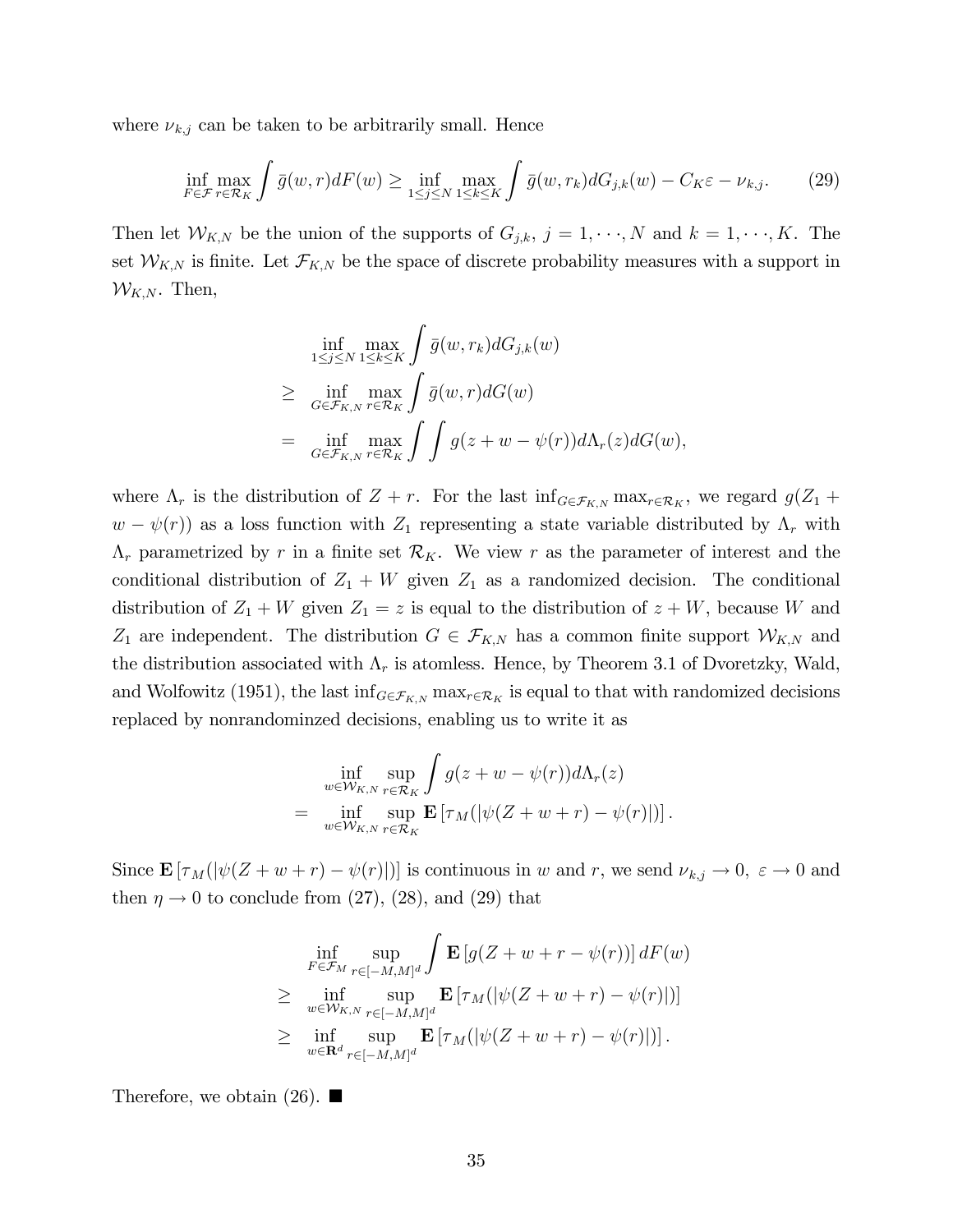PROOF OF THEOREM 4: Let  $Q_{mx}(w) = \sup_{r \in \mathbf{R}^d} \mathbf{E} [\tau_M(|\psi(Z + w + r) - \psi(r)|)]$  and, taking a large number  $M > 0$ , define

$$
w_{mx}^* = \frac{1}{2} \{ \max E_{mx} + \min E_{mx} \}
$$

where  $E_{mx} = \{w \in [-M, M]^d : Q_{mx}(w) \leq \inf_{w \in [-M, M]^d} Q_{mx}(w)\}\.$  Since  $\varphi$  is a contraction map, it suffices to define

$$
\bar{\theta}_{mx} = \psi(\tilde{\beta}) + \frac{\tilde{w}_{mx}^*}{\sqrt{n}}
$$

and establish that

$$
\lim_{M \to \infty} \sup_{\delta \in \Psi} \lim_{\varepsilon \to 0} \sup_{n \in N(\delta; \varepsilon)} \mathbf{E}_h \left[ \tau_M \left( \sqrt{n} \left| \bar{\theta}_{mx} - \psi(\beta_n(h)) \right| \right) \right] \tag{30}
$$

achieves the bound. (See the proof of Theorem 2.) First, observe that

$$
\sup_{h\in H} \mathbf{E}_h \left[ \tau_M \left( \sqrt{n} \left| \bar{\theta}_{mx} - \psi(\beta_n(h)) \right| \right) \right]
$$
\n
$$
= \sup_{h\in H} \mathbf{E}_h \left[ \tau_M \left( \sqrt{n} \left| \psi(\tilde{\beta}) + \tilde{w}_{mx}^* - \psi(\beta_n(h)) \right| \right) \right]
$$
\n
$$
= \sup_{h\in H} \mathbf{E}_h \left[ \tau_M \left( \left| \psi(\sqrt{n} \{ \tilde{\beta} - \beta_n(h) \} + \tilde{w}_{mx}^* + \sqrt{n} \{ \beta_n(h) - \psi(\beta_n(h)) \} \right) \right| \right)
$$
\n
$$
\leq \sup_{h\in H} \sup_{r\in \mathbf{R}^d} \mathbf{E}_h \left[ \tau_M \left( \left| \psi(\sqrt{n} \{ \tilde{\beta} - \beta_n(h) \} + \tilde{w}_{mx}^* + r - \psi(r)) \right| \right) \right].
$$

Consistency of  $\tilde{w}_{mx}^*$  for  $w_{mx}^*$  can be shown as in the proof of Lemma A3. Since  $\sqrt{n} \{\tilde{\beta} - \beta\}$  $\{\beta_n(h)\} + \tilde{w}_{mx}^* \rightarrow_d Z + w_{mx}^*$  uniformly over h and  $\tau_M$  is uniformly continuous, we deduce that the limit in (30) is bounded by

$$
\sup_{r \in \mathbf{R}^d} \mathbf{E} \left[ \tau_M \left( \left| \psi \left( Z + w_{mx}^* + r - \psi(r) \right) \right| \right) \right]
$$
\n
$$
= \inf_{w \in [-M,M]^d} \sup_{r \in \mathbf{R}^d} \mathbf{E} \left[ \tau_M \left( \left| \psi \left( Z + w + r \right) - \psi(r) \right| \right) \right].
$$

Hence the proof is complete.  $\blacksquare$ 

Recall that a function  $f: \mathbf{R}^d \to \mathbf{R}$  is positive homogeneous of degree k if for all  $x \in \mathbf{R}^d$ and for all  $u \geq 0$ ,  $f(ux) = u^k f(x)$ .

DEFINITION 2: (i) Define A to be the collection of maps  $\delta : \mathbf{R}^d \to \mathbf{R}$  such that for some positive integer m,

$$
\delta(x) = \sum_{j=1}^{m} c_j \delta_j(x) + c_0,
$$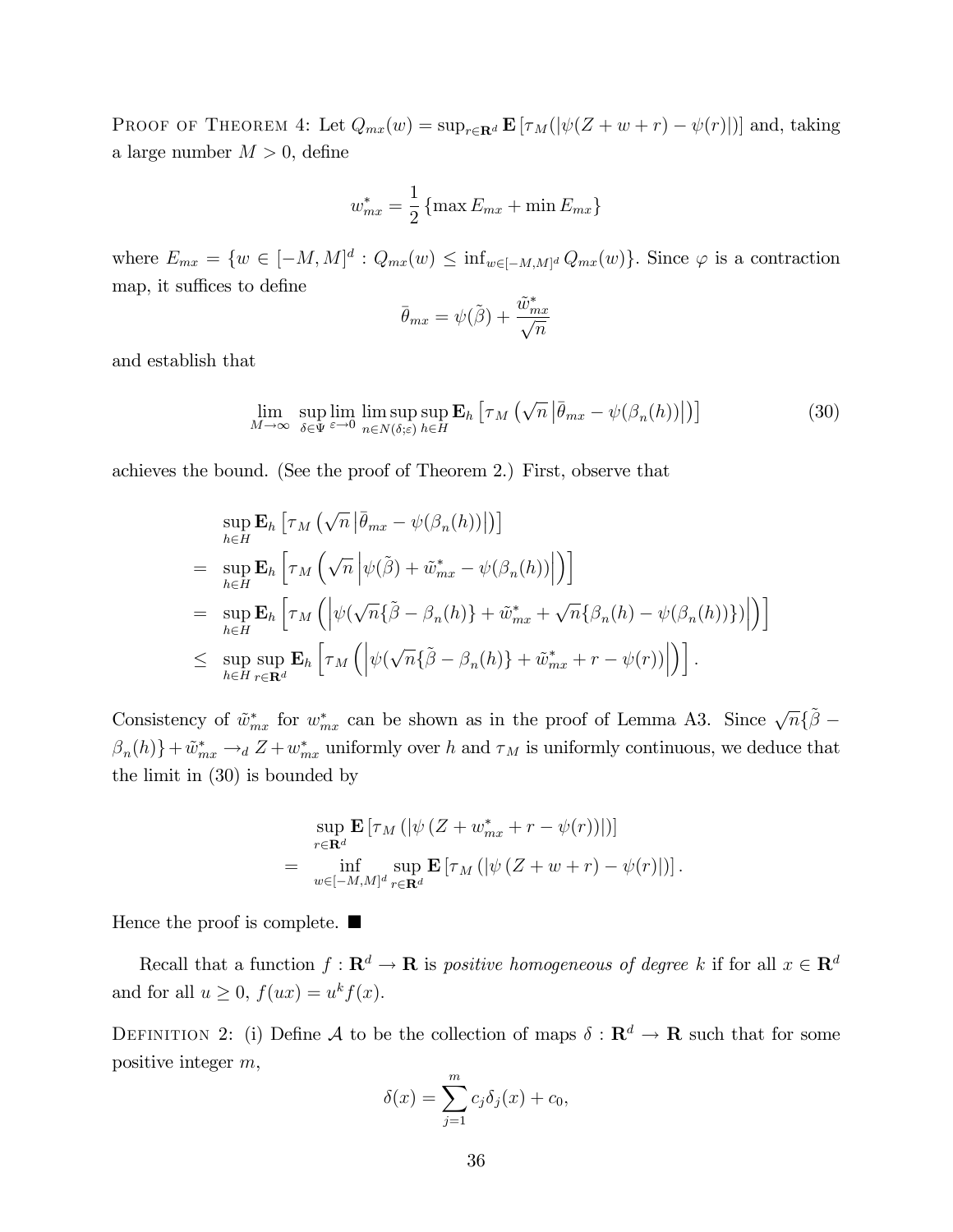where  $c_0$  and  $c_j$ 's are real numbers and  $\delta_j$ 's are positive homogeneous functions of degree  $1 \leq k_j \leq m$ .

(ii) Define  $\mathcal{A}_{EQ}$  to be the collection of maps  $\delta : \mathbf{R}^d \to \mathbf{R}$  such that  $\delta \in \mathcal{A}$  and for any  $x \in \mathbf{R}^d$ and  $c \in \mathbf{R}$ ,  $\delta(x + c) = \delta(x) + c$ .

Note that  $A$  is the affine space of positive homogeneous functions, and  $A_{EQ}$  is a subset of  $A$  that includes only *location equivariant* members of  $A$ .

LEMMA A4: Every function in  $\mathcal{A}_{EQ}$  takes the form of  $\delta_1(\cdot) + c$ , where c is a constant and  $\delta_1$  is positive homogeneous of degree 1.

PROOF : Let  $\mathcal{A}_{EQ}(m)$  be the collection of maps  $\delta : \mathbf{R}^d \to \mathbf{R}$  such that

$$
\delta(x) = \sum_{j=1}^{m} c_j \delta_j(x) + c_0,
$$
\n(31)

where  $c_0$  and  $c_j$ 's are constants and  $\delta_j$ 's are positive homogeneous functions of degree  $1 \leq$  $j \leq m$ , and for any  $x \in \mathbf{R}^d$  and  $c \in \mathbf{R}$ ,  $\delta(x + c) = \delta(x) + c$ . Without loss of generality, let us assume that  $\delta_j$  is homogeneous of degree j.

It suffices to show that for every positive integer m,  $A_{EQ}(m) = A_{EQ}(1)$ . We define the following property for any map  $\delta$  in the form (31).

(Property A): We say  $\delta$  in the form (31) satisfies Property A if for each  $j = 1, \dots, m$ , there exists a constant  $\kappa_j$  such that for any  $c \in \mathbf{R}$ ,

$$
\delta_j(x+c) - \delta_j(x) = \kappa_j c \tag{32}
$$

for all  $x \in \mathbf{R}^d$ , and  $\sum_{j=1}^m \kappa_j c_j = 1, \, \kappa_j \neq 0.$ 

Consider the situation with  $m = 1$ . Then,  $\delta_1$  is positive homogeneous of degree 1. By taking  $\kappa_1 = 1$ , we find that  $\delta_1$  satisfies Property A due to location equivariance. Hence all the members of  $\mathcal{A}_{EQ}(1)$  satisfy Property A.

Fix arbitrary positive integer  $m_1$  such that all the  $\delta$ 's in  $\mathcal{A}_{EQ}(m_1)$  satisfy Property A. Take  $\delta \in \mathcal{A}_{EQ}(m_1+1)$  such that

$$
\delta(x) = \sum_{j=1}^{m_1+1} c_j \delta_j(x) + c_0.
$$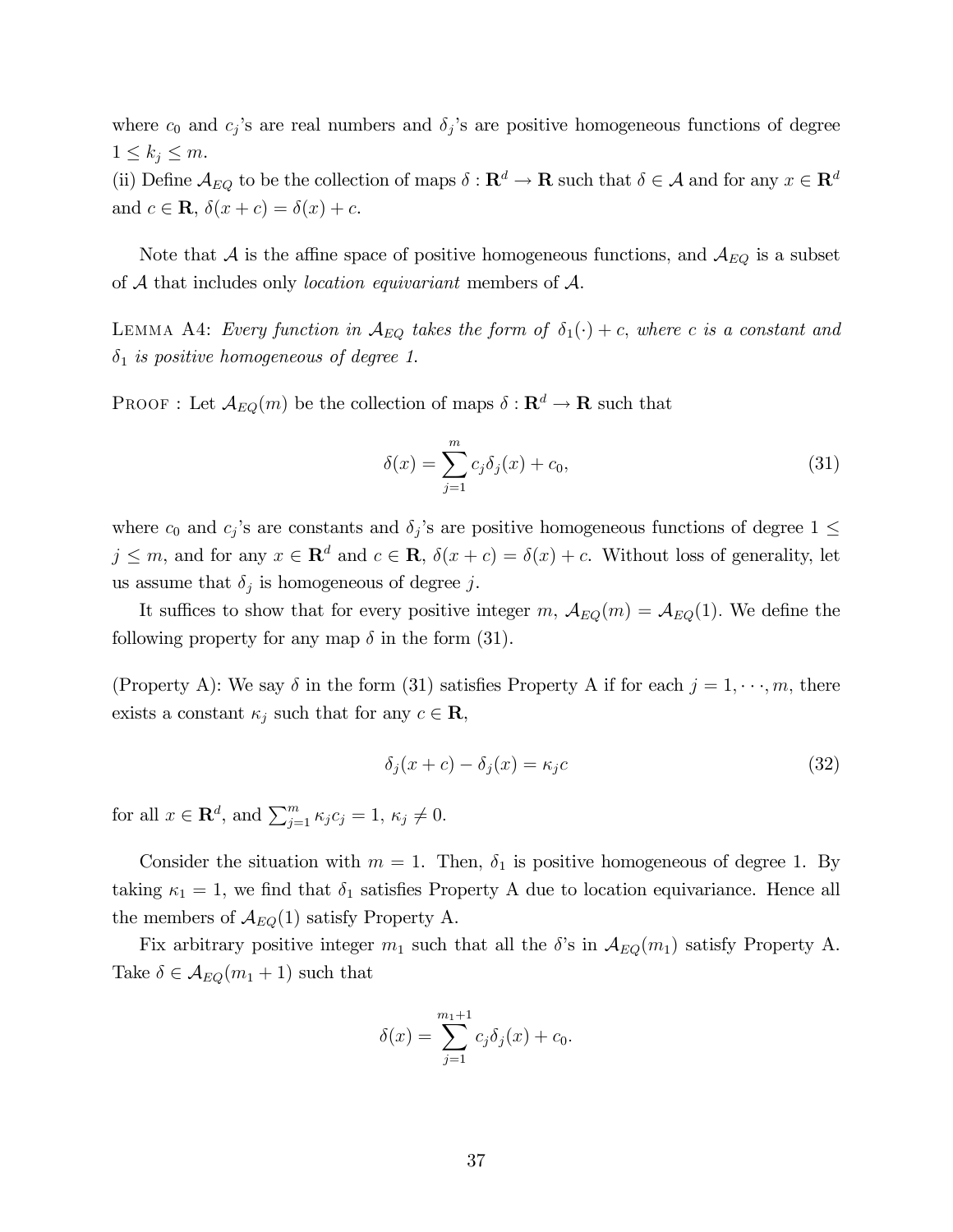Choose  $c \neq 0$  and write

$$
c = \delta(x+c) - \delta(x) = \sum_{j=1}^{m_1+1} c_j \{\delta_j(x+c) - \delta_j(x)\}
$$
(33)  

$$
= \sum_{j=1}^{m_1} c_j \{\delta_j(x+c) - \delta_j(x)\} + c_{m_1+1} \{\delta_{m_1+1}(x+c) - \delta_{m_1+1}(x)\}.
$$

The first equality follows from location equivariance of  $\delta$ . Since a decision of the form  $\sum_{j=1}^{m_1} c_j \delta_j(x)$  belongs to  $\mathcal{A}_{EQ}(m_1)$  and all the members of  $\mathcal{A}_{EQ}(m_1)$  satisfy Property A,

$$
\sum_{j=1}^{m_1} c_j \left\{ \delta_j(x+c) - \delta_j(x) \right\} = c \sum_{j=1}^{m_1} c_j \kappa_j = c \tag{34}
$$

using the condition that  $\sum_{j=1}^{m_1} c_j \kappa_j = 1$ . Hence we have (from (33))

$$
c_{m_1+1}\left\{\delta_{m_1+1}(x+c)-\delta_{m_1+1}(x)\right\}=0.
$$

If  $c_{m_1+1} \neq 0$ ,  $\delta_{m_1+1}$  is location invariant. However, location invariance is not possible when  $\delta_{m_1+1}$  is positive homogeneous of degree  $k \geq 1$ . Therefore  $c_{m_1+1} = 0$ . We conclude that  $\mathcal{A}_{EQ}(m_1) = \mathcal{A}_{EQ}(m_1 + 1)$ . By rolling back the arguments for  $\mathcal{A}_{EQ}(m_1 - 1)$  and  $\mathcal{A}_{EQ}(m_1)$ and so on, we deduce that  $\mathcal{A}_{EQ}(m) = \mathcal{A}_{Q}(1)$  for any  $m \geq 1$ .

LEMMA A5: Suppose that V is a random vector in  $\mathbf{R}^d$  (with a tight distribution) and  $\delta \in \mathcal{A}_{EQ}$ . If there exists no  $c \in \mathbf{R}$  such that  $\delta(x) = \psi(x) + c$  for all  $x \in \mathbf{R}^d$ , then for each  $M > 0$ ,

$$
\sup_{r\in\mathbf{R}^d} \mathbf{E}\left[\tau_M(|\delta(V+r)-\psi(r)|)\right] = M.
$$

PROOF: Fix  $m > 0$  and choose  $\delta \in \mathcal{A}_{EQ}(m)$ . By Lemma A4, we can write

$$
\delta(x) = \delta_1(x) + c_1
$$

for some  $c_1 \in \mathbf{R}$ , where  $\delta_1(x)$  is positive homogeneous of degree 1. Take any  $M > 0$ . Under the assumption of the lemma, for every  $c \in \mathbf{R}$ , there exists  $\bar{r} \in \mathbf{R}^d$  such that  $\delta(\bar{r}) \neq \psi(\bar{r}) + c$ . We take  $c = c_1$  and  $\bar{r} \in \mathbb{R}^d$  such that  $\delta_1(\bar{r}) \neq \psi(\bar{r})$ . Let  $\eta = \delta_1(\bar{r}) - \psi(\bar{r})$ . Using positive homogeneity of  $\delta_1$  with degree 1, we can write the supremum in Lemma A5 as

$$
\sup_{r \in \mathbf{R}^d} \mathbf{E} \left[ \tau_M \left( |\delta_1(V + ur) - \psi(ur)| \right) \right]
$$
\n
$$
= \sup_{r \in \mathbf{R}^d} \mathbf{E} \left[ \tau_M \left( u \left| \delta_1(V/u + r) - \psi(r) \right| \right) \right] \text{ for any } u > 0.
$$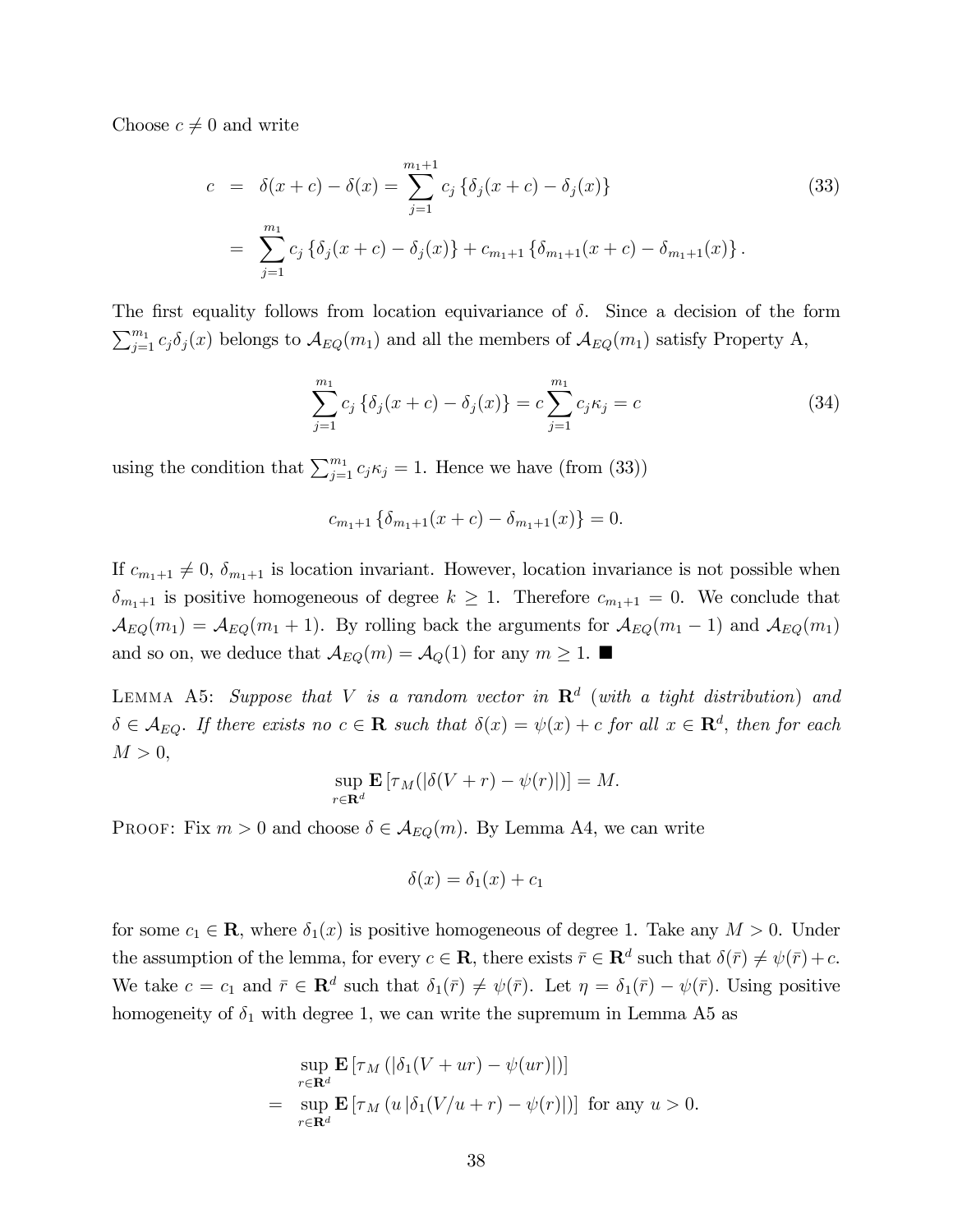Then choosing  $r = \bar{r}$ , we bound the last term from below by

$$
\mathbf{E} \left[ \tau_M(u | \psi(V/u + \bar{r}) - \psi(\bar{r}) + \eta |) \right]
$$
\n
$$
\geq \mathbf{E} \left[ \tau_M(\max\{u | \eta| - u | \psi(V/u + \bar{r}) - \psi(\bar{r})|, 0\}) \right]
$$
\n
$$
\geq \tau_M(\max\{u | \eta| - u \sup_{z \in [-K, K]} |\psi(z/u + \bar{r}) - \psi(\bar{r})|, 0\}) P\{||V|| \leq K\}
$$
\n
$$
- \mathbf{E} \left[ \tau_M(\max\{u | \eta| - u | \psi(V/u + \bar{r}) - \psi(\bar{r})|, 0\}) \right] \{||V|| > K\} \right],
$$

for any  $K > 0$ . As for the last term, as  $K \to \infty$ ,

$$
\mathbf{E} \left[ \tau_M(\max\{u \, |\eta| - u \, |\psi(V/u + r) - \psi(r)|\, , 0\}) \mathbf{1}\{||V|| > K\} \right]
$$
\n
$$
\leq \quad MP\{||V|| > K\} \to 0.
$$

Since  $\psi$  is uniformly continuous, we have as  $u \to \infty$ ,

$$
u \sup_{z \in [-K,K]} |\psi(z/u + \bar{r}) - \psi(\bar{r})| = o(u) \text{ and } u|\eta| \to \infty.
$$

Hence from some large  $u$  on,

$$
\tau_M(\max\{u|\eta| - o(u), 0\}) P\{||V|| \le K\} = MP\{||V|| \le K\},\
$$

because  $\tau(y) \to \infty$  as  $y \to \infty$ . By sending  $K \to \infty$ , we obtain the wanted result.

PROOF OF THEOREM 5: Choose  $\hat{\theta}_n \in \mathcal{D}_{n,M}^{AV}$  such that  $\hat{\theta}_n$  is asymptotically equivalent to  $\varphi(a'\tilde{\beta}+c^*_{\pi}/\sqrt{n})$  for some  $c^*_{\pi}$ . From the proofs of Theorems 1 and 3, we can show that

$$
\sup_{\delta \in \Psi} \lim_{\varepsilon \to 0} \liminf_{n \in N(\delta; \varepsilon)} \mathcal{R}_n(\hat{\theta}) \ge \sup_{r \in \mathbf{R}^d} \mathbf{E} \left[ \tau_M \left( |a'Z + c^*_{\pi} + r - \psi(r) \right) | \right) \right].
$$

Since  $a'Z + c^*_{\pi}$  is not of the form  $\psi(Z) + c$  when  $\psi$  is not differentiable, Lemma A5 implies that the last supremum is equal to  $M$ . Hence the local asymptotic minimax risk bound is infinity by sending  $M \to \infty$  in the lemma, and the decision  $\hat{\theta}_n$  cannot achieve the minimax risk bound that is achieved by  $\hat{\theta}_{mx}$ .

# References

[1] ANDREWS, D. W. K.  $(1999)$ : "Estimation when a parameter is on the boundary," Econometrica, 67, 1341-1383.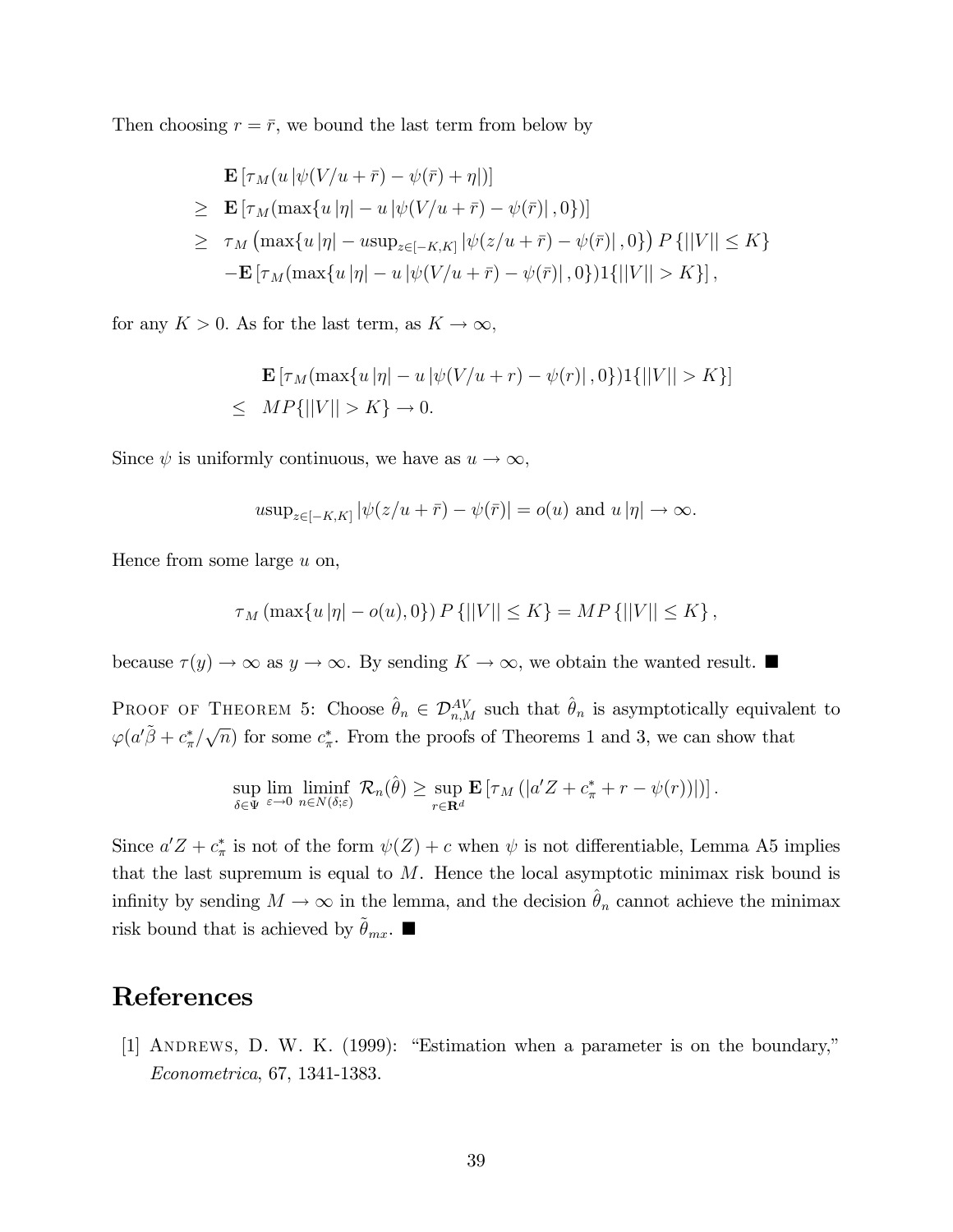- [2] ANDREWS, D. W. K.  $(2001)$ : "Testing when a parameter is on the boundary of the maintained hypothesis," Econometrica, 69, 683-734.
- [3] BEGUN, J. M., W. J. HALL, W-M., HUANG, AND J. A. WELLNER (1983): "Information and asymptotic efficiency in parametric-nonparametric models," Annals of Statistics, 11, 432-452.
- [4] Bickel, P. J. (1981): "Minimax estimation of the mean of a normal distribution when the parameter space is restricted," Annals of Statistics, 9, 1301-1309.
- [5] Blumenthal, S. and A. Cohen (1968a): "Estimation of the larger translation parameter," Annals of Mathematical Statistics, 39, 502-516.
- [6] Blumenthal, S. and A. Cohen (1968b): "Estimation of two ordered translation parameters," Annals of Mathematical Statistics, 39, 517-530.
- [7] Casella G. and W. E. Strawderman (1981): "Estimating a bounded normal mean," Annals of Statistics, 9, 870-878.
- [8] Charras, A. and C. van Eeden (1991): "Bayes and admissibility properties of estimators in truncated parameter spaces," *Canadian Journal of Statistics*, 19, 121-134.
- [9] CHAMBERLAIN, G. (1987): "Asymptotic efficiency in estimation with conditional moment restrictions," Journal of Econometrics 34, 305-334.
- [10] Chernozhukov, V. and H. Hong. (2004): "Likelihood estimation and inference in a class of nonregular econometric models," Econometrica, 72, 1445-1480.
- [11] CHERNOZHUKOV, V., H. HONG AND E. TAMER (2007): "Estimation and confidence regions for parameter sets in econometric models," Econometrica, 75, 1243-1284.
- [12] Chernozhukov, V., S. Lee and A. Rosen (2009): "Intersection bounds: estimation and inference," Cemmap Working Paper, CWP 19/09.
- [13] Doss, H. and J. Sethuraman (1989): "The price of bias reduction when there is no unbiased estimate," Annals of Statistics, 17, 440-442.
- [14] DUDLEY, R. M. (2002): Real Analysis and Probability, Cambridge University Press, New York.
- [15] DUNFORD, N. AND J. T. SCHWARTZ (1988): Linear Operators. Part I: General Theory, Interscience, New York.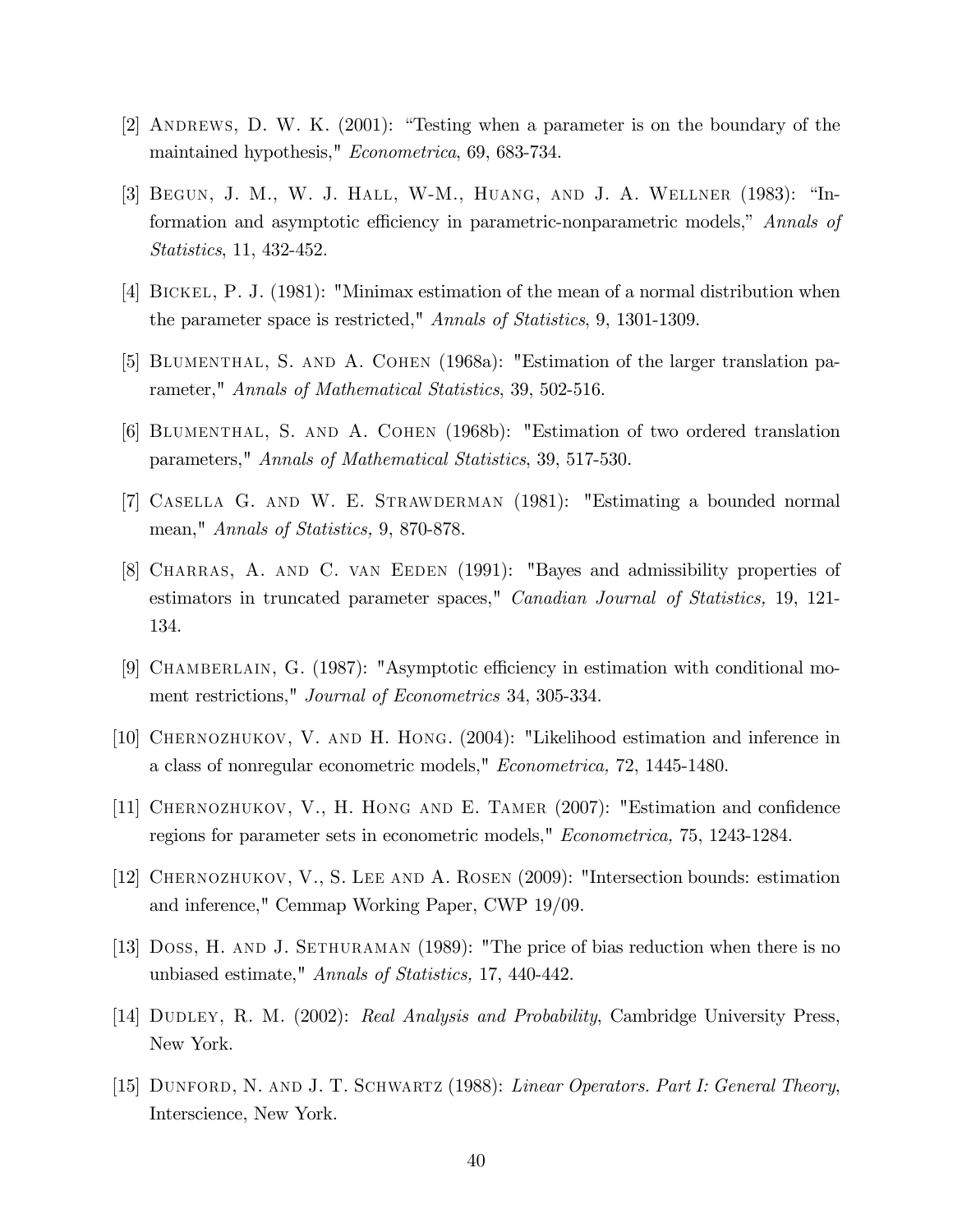- [16] DVORETSKY, A., A. WALD. AND J. WOLFOWITZ (1951): "Elimination of randomization in certain statistical decision procedures and zero-sum two-person games," Annals of Mathematical Statistics 22, 1-21.
- [17] FAN, Y. AND J. WU (2009), "Partial identification of the distribution of treatment effects in switching regime models and its confidence sets," forthcoming in Review of Economic Studies.
- [18] Ghosh, J. K., S. Ghosal, and T. Samanta (1994): "Stability and convergence of posterior in nonregular problems," Statistical Decision Theory and Related Topics V, eds. by S. S. Gupta and J. O. Berger, 183-199, Springer, New York.
- [19] GinÈ, E. and J. Zinn (1991), "Gaussian characterization of uniform Donsker classes of functions," Annals of Probability, 19, 758-782.
- [20] HAILE, P. A. AND E. TAMER  $(2003)$ : "Inference with an incomplete model of English auctions," Journal of Political Economy, 111, 1-51.
- [21] HIRANO, K. AND J. PORTER (2003): "Asymptotic efficiency in parametric structural models with parameter-dependent support," *Econometrica*, 71, 1307–1338.
- $[22]$  HIRANO, K. AND J. PORTER  $(2009a)$ : "Asymptotics for statistical treatment rules,"  $Econometrica, 77, 1683–1701.$
- [23] HIRANO, K. AND J. PORTER  $(2009b)$ : "Impossibility results for nondifferentiable functionals," Working Paper.
- [24] Hoderlein, S. and J. Stoye (2009): "Revealed preferences in a heterogeneous population," Working Paper.
- [25] Lehmann E. L. (1986): Testing Statistical Hypotheses, 2nd Ed. Chapman&Hall, New York.
- [26] Lehmann E. L. and G. Casella (1998): Theory of Point Estimation, Springer, New York.
- [27] LOVELL, M. C. AND E. PRESCOTT  $(1970)$ : "Multiple regression with inequality constraints: pretesting bias, hypothesis testing, and efficiency," Journal of the American Statistical Association, 65, 913-915.
- [28] Manski, C. F. (1989): "Anatomy of the selection problem," Journal of Human Resources, 24, 343-360.